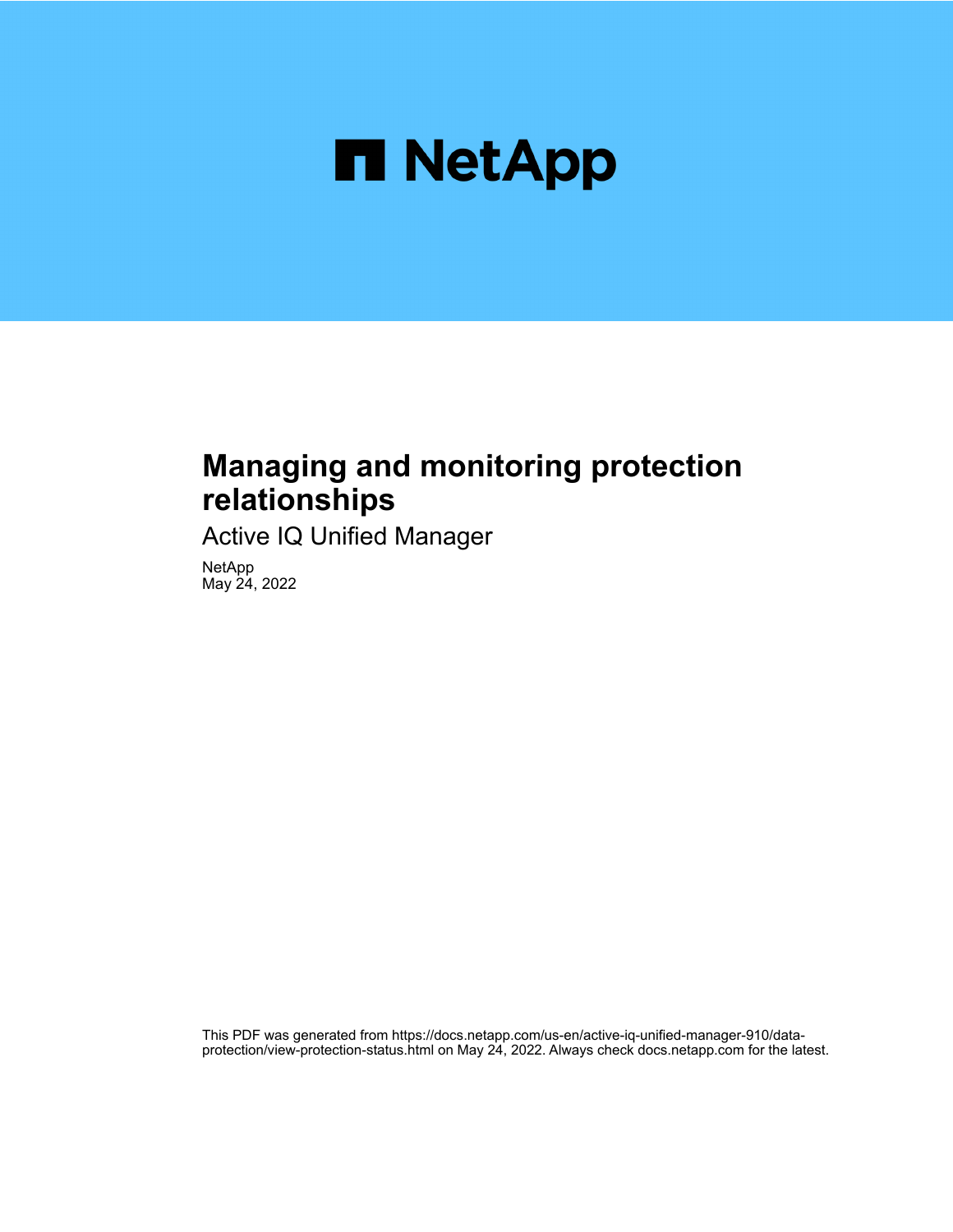# **Table of Contents**

| Creating a SnapVault protection relationship from the Volume / Health details page 5                                                                                                                                           |  |
|--------------------------------------------------------------------------------------------------------------------------------------------------------------------------------------------------------------------------------|--|
|                                                                                                                                                                                                                                |  |
| Creating a SnapMirror protection relationship from the Volume / Health details page manuscreation of 7                                                                                                                         |  |
|                                                                                                                                                                                                                                |  |
| Creating SnapMirror relationships with version-flexible replication with backup option. 9                                                                                                                                      |  |
|                                                                                                                                                                                                                                |  |
|                                                                                                                                                                                                                                |  |
| Creating cascade or fanout relationships to extend protection from an existing protection relationship 11                                                                                                                      |  |
|                                                                                                                                                                                                                                |  |
|                                                                                                                                                                                                                                |  |
| Creating a SnapMirror policy to maximize transfer efficiency manufactor contracts and subset of 13                                                                                                                             |  |
|                                                                                                                                                                                                                                |  |
| Aborting an active data protection transfer from the Volume Relationships page <i>manimental</i> and the 15                                                                                                                    |  |
| Aborting an active data protection transfer from the Volume / Health details page 15                                                                                                                                           |  |
|                                                                                                                                                                                                                                |  |
| Quiescing a protection relationship from the Volume / Health details page 17                                                                                                                                                   |  |
| Breaking a SnapMirror relationship from the Volume Relationships page 18                                                                                                                                                       |  |
|                                                                                                                                                                                                                                |  |
| Resuming scheduled transfers on a quiesced relationship from the Volume Relationships page 19                                                                                                                                  |  |
| Resuming scheduled transfers on a quiesced relationship from the Volume / Health details page. 19                                                                                                                              |  |
|                                                                                                                                                                                                                                |  |
| Initializing or updating protection relationships from the Volume / Health details page 21                                                                                                                                     |  |
| Resynchronizing protection relationships from the Volume Relationships page 22                                                                                                                                                 |  |
| Reversing protection relationships from the Volume Relationships page <i>maniformation</i> and the 23                                                                                                                          |  |
| Restoring data using the Health: All Volumes view mass of the contract of the contract of the 24                                                                                                                               |  |
|                                                                                                                                                                                                                                |  |
| What resource pools are with the contract of the contract of the contract of the contract of the contract of the contract of the contract of the contract of the contract of the contract of the contract of the contract of t |  |
|                                                                                                                                                                                                                                |  |
|                                                                                                                                                                                                                                |  |
| Viewing resource pools inventory with the contract of the contract of the Viewing resource pools inventory with the contract of the Viewing of Termina and 27                                                                  |  |
|                                                                                                                                                                                                                                |  |
|                                                                                                                                                                                                                                |  |
|                                                                                                                                                                                                                                |  |
|                                                                                                                                                                                                                                |  |
|                                                                                                                                                                                                                                |  |
|                                                                                                                                                                                                                                |  |
|                                                                                                                                                                                                                                |  |
|                                                                                                                                                                                                                                |  |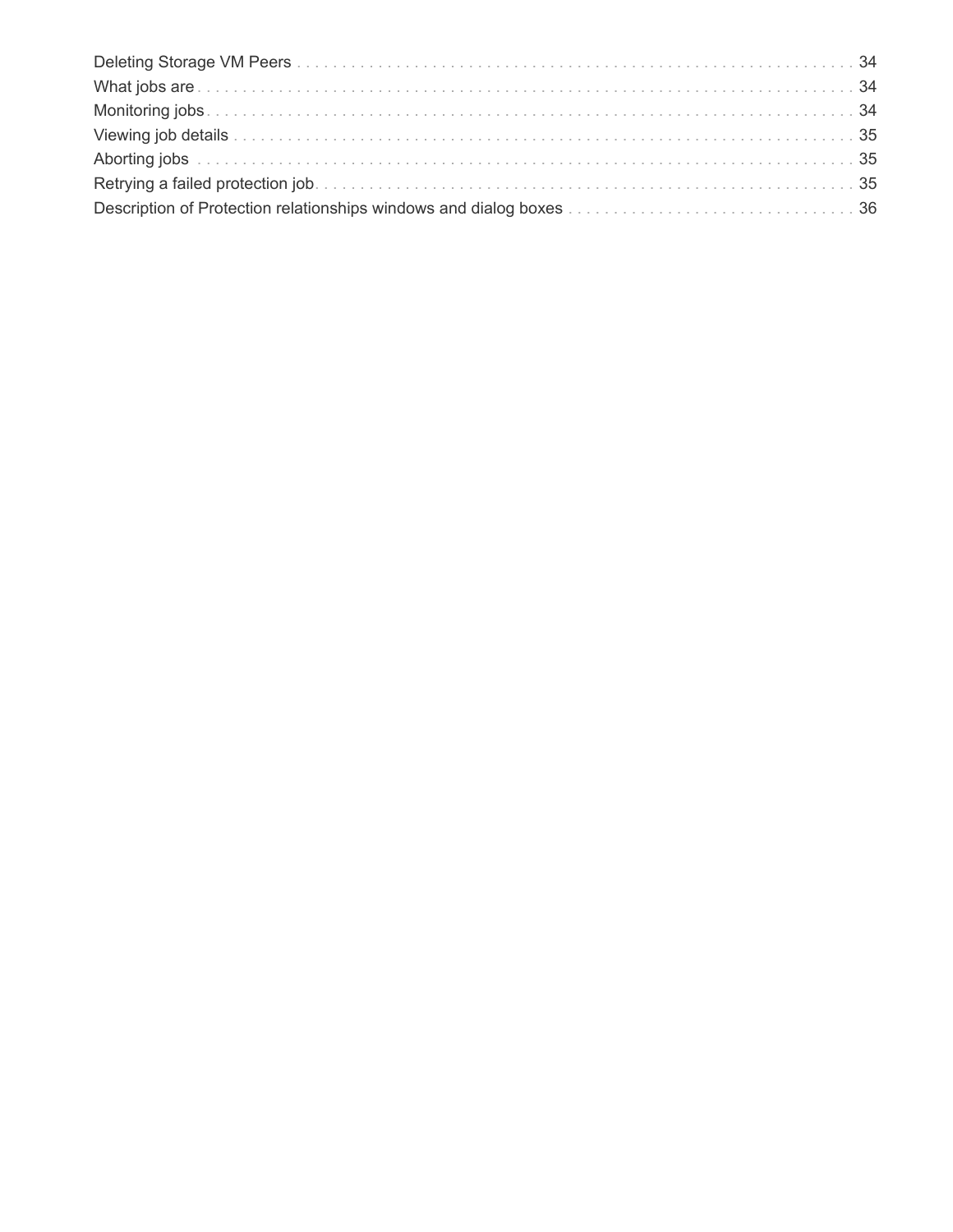# <span id="page-3-0"></span>**Managing and monitoring protection relationships**

Active IQ Unified Manager enables you to create protection relationships, to monitor and troubleshoot SnapMirror and SnapVault relationships on managed clusters, and to restore data when it is overwritten or lost.

For SnapMirror operations there are two replication types:

• Asynchronous

Replication from the primary to the secondary volume is determined by a schedule.

• Synchronous

Replication is performed simultaneously on the primary and secondary volume.

You can perform up to 10 protection jobs simultaneously with no performance impact. You might experience some performance impact when you run between 11 and 30 jobs simultaneously. Running more than 30 jobs simultaneously is not recommended.

## <span id="page-3-1"></span>**Viewing volume protection status**

The Data Protection page presents a holistic view of the data protection details for all the protected volumes in a single cluster, or all clusters in a data center.

You can view these details when you click the right-arrow at the top of the Data Protection panel on the dashboard. There are two sections on this screen. When you select all clusters on the dashboard, the **All Clusters** section displays the protection status of all the clusters at a data center level protected by SnapMirror relationships and Snapshot copy. You can select a specific cluster in the **Individual Cluster** section to view the status of the protected volumes in that cluster.

If you select a single cluster on the dashboard, this page displays the details of the protected volumes on that cluster.

You can hover your mouse over each of the bar charts to view the respective counts. Clicking the bar charts takes you to the Volumes screen with the respective volumes selected. Clicking the link from each of these events takes you to the Event details page. You can click the **View All** link to view all active protection events in the Event Management inventory page.

#### **Steps**

- 1. In the left navigation pane, click **Dashboard**.
- 2. Depending on whether you want to view data protection status for all monitored clusters or for a single cluster, select **All Clusters** or select a single cluster from the drop-down menu.
- 3. Click the right-arrow in the Data Protection panel.

## **Data Protection page**

The Data Protection page displays the following panels for protected volumes for all clusters.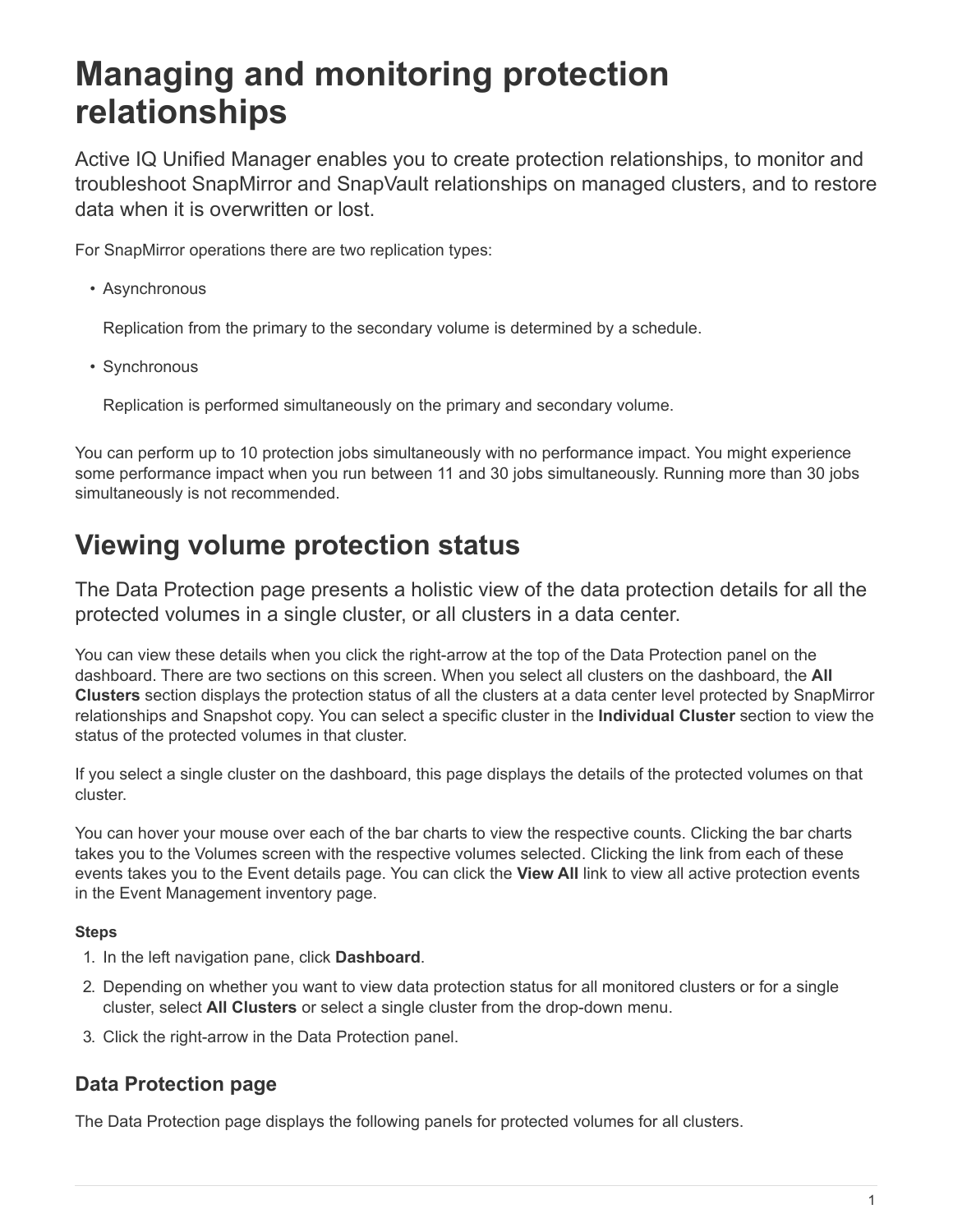$\left( \begin{array}{c} + \end{array} \right)$ 

For the volume count of the Snapshot copies, both source and destination volumes are considered. For SnapMirror relationships, the source volumes, which are enabled for reading and writing, are counted. Destination and root volumes are not considered. The SnapMirror count includes the number of volumes with sources and destinations on the same or different clusters.

- **Snapshot Overview**: An overview of the volumes protected by Snapshot copies, such as:
	- The total number of volumes protected and not protected by Snapshot copies.



For considering a volume as protected, the schedule for the Snapshot copy of the volume should be enabled.

- The total number of volumes that are using or exceeding the reserve space for the Snapshot copies. This value is important for viewing the amount of disk space utilized or calculating the space that can be reclaimed if one or more Snapshot copies are deleted.
- **SnapMirror Overview**: An overview of the volumes protected by SnapMirror policies, such as:
	- The number of volumes protected by the respective SnapMirror policies, such as, volume SnapMirror relationships, storage VM disaster recovery (SVM-DR), and their combinations.
	- The total number of volumes experiencing lag in SnapMirror relationships. If a volume has multiple SnapMirror relationships, the worst lag is selected.

The individual cluster list displays the status of the SnapMirror relationships and Snapshot protection for a specific cluster.

- **Snapshot Copies Analysis** details the following information:
	- Individual events for Snapshot copies, including the events raised in the last 24 hours.
	- Detailed chart for volumes protected and not protected by Snapshot copies.
	- Volumes using, not using, and breaching the reserved Snapshot copy capacity. You can use this information to calculate the space that is utilized or can be reclaimed if one or more Snapshot copies are deleted.
	- Break-up of the volume counts in terms of the number of their Snapshot copies. The number of Snapshot copies returned is for only the volumes that are online and available.
- **SnapMirror Analysis** details the following information:
	- Individual events raised for SnapMirror relationships, including the events raised in the last 24 hours
	- The number of volumes protected by each of the SnapMirror policies, such as, volume SnapMirror relationships, storage VM disaster recovery (SVM-DR), and their combinations.
	- The number of volumes protected by the SnapMirror relationship types, such as Asynchronous Mirror, Asynchronous Vault, Asynchronous MirrorVault, StrictSync, SnapMirror Business Continuity (SMBC) consistency group, and Sync.
	- The number of volumes with healthy or unhealthy relationship status. A volume is considered healthy only if all its SnapMirror relationships are healthy.
	- Break-up of the volume counts by the rate of their recovery point objective (RPO) lag duration.

## <span id="page-4-0"></span>**Viewing volume protection relationships**

From the Relationship: All Relationships view, and from the Volume Relationships page,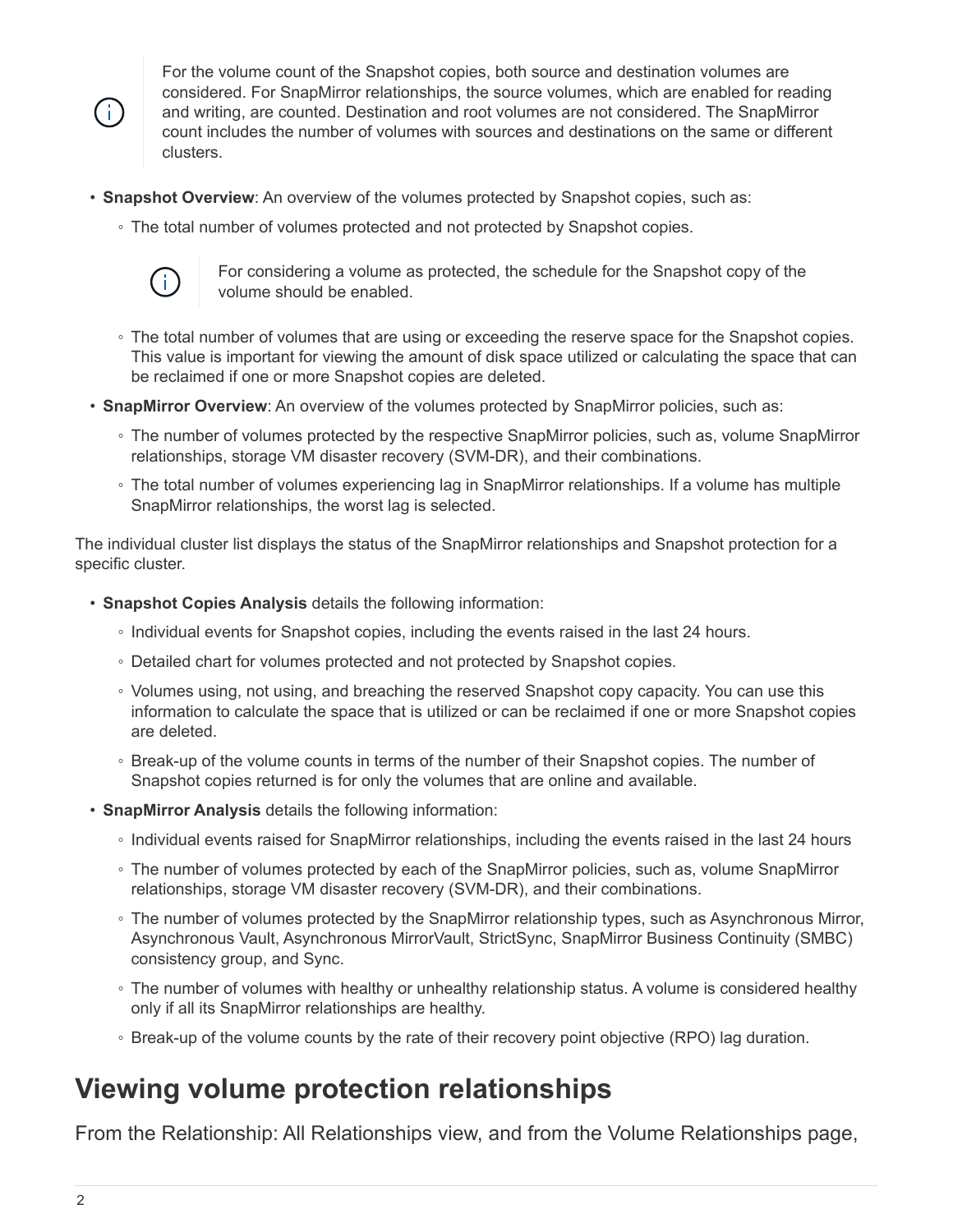you can view the status of existing volume SnapMirror and SnapVault relationships. You can also examine details about protection relationships, including transfer and lag status, source and destination details, schedule and policy information, and so on.

### **What you'll need**

You must have the Application Administrator or Storage Administrator role.

You can also initiate relationship commands from this page.

### **Steps**

- 1. In the left navigation pane, click **Storage** > **Volumes**.
- 2. From the View menu, select **Relationship** > **All Relationships**.

The Relationship: All Relationships view is displayed.

- 3. Choose one of the following ways to view the volume protection details:
	- To view current information about all the volume relationships, remain on the default **All Relationships** page.
	- To view detailed information about the volume transfer trends over a period of time, in the View menu, select Relationship: Last 1 month Transfer Status view.
	- To view detailed information about the volume transfer activity on a day to day basis, in the View menu, select Relationship: Last 1 month Transfer Rate view.



The volume transfer views display information for volumes in asynchronous relationships only - volumes in synchronous relationships are not shown.

## <span id="page-5-0"></span>**Monitoring LUNs in a Consistency Group relationship**

If your ONTAP environment supports SnapMirror Business Continuity (SM-BC) to protect applications with LUNs, you can view and monitor those LUNs on Active IQ Unified Manager.

SM-BC ensures zero recovery time objective (RTO) during failover in SAN environments. In a typical deployment supporting SM-BC, the LUNs on volumes are protected by Consistency Group relationships.

These primary and secondary LUNs are composite LUNs, or a replica LUN pair with the same UUID and serial number. The I/O operations (both read and write) are multiplexed across the source and destination sites on these composite LUNs, ensuring transparency.

For viewing composite LUNs, both the primary and secondary clusters with the LUNs that are a part of the Consistency Group relationship should be added and discovered on Unified Manager. Only iSCSI and FCP LUNs are supported.

For information about SM-BC, see [ONTAP 9 Documentation for SM-BC.](https://docs.netapp.com/us-en/ontap/smbc/index.html)

To view composite LUNs in your environment follow these steps:

#### **Steps**

1. In the left navigation pane, click **Storage** > **LUNs**.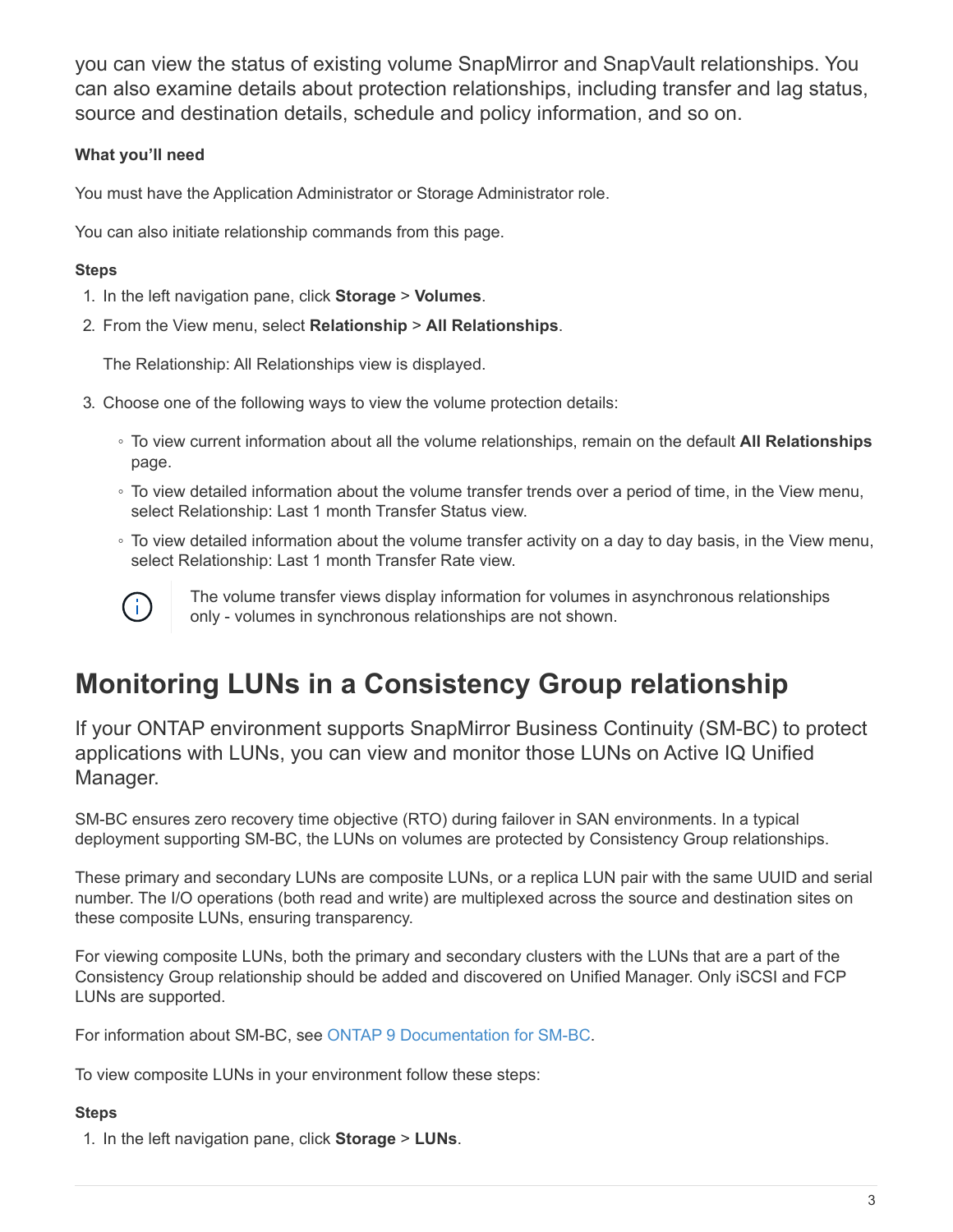2. From the View menu, select **Relationship** > **All LUNs**.

The Relationship: All LUNs view is displayed.

You can view the LUN details, such as the LUN name, volume, storage VM hosting the LUN, cluster, Consistency Group, and the partner LUN. You can click each of these components to drill down to a detailed view. Clicking the Consistency Group takes you to the Relationships page.

Clicking the partner LUN enables you to view its configuration details on the SAN tab of the Storage VM Details page for the storage VM on which the partner LUN is hosted. Information such as the initiators and initiator groups and other aspects of the partner LUN is displayed.

You can perform the standard grid-level functions of sorting, filtering, generating and uploading reports for the protected LUNs in your environment.

## <span id="page-6-0"></span>**Creating a SnapVault protection relationship from the Health: All Volumes view**

You can use the Health: All Volumes view to create SnapVault relationships for one or more volumes on the same Storage VM to enable data backups for protection purposes.

### **What you'll need**

- You must have the Application Administrator or Storage Administrator role.
- You must have set up Workflow Automation.

The **Protect** menu does not display in the following instances:

- If RBAC settings do not allow this action: for example, if you have only operator privileges
- When the volume ID is unknown: for example, when you have an intercluster relationship and the destination cluster has not yet been discovered

#### **Steps**

- 1. In the left navigation pane, click **Storage** > **Volumes**.
- 2. In the **Health: All Volumes** view, select a volume you want to protect and click **Protect**.

Alternatively, to create multiple protection relationships on the same storage virtual machine (SVM), select one or more volumes in the Health: All Volumes view, and click **Protect** on the toolbar.

3. Select **SnapVault** from the menu.

The Configure Protection dialog box is launched.

- 4. Click **SnapVault** to view the **SnapVault** tab and to configure the secondary volume information.
- 5. Click **Advanced** to set deduplication, compression, autogrow, and space guarantee as needed, and then click **Apply**.
- 6. Complete the **Destination Information** area and the **Relationship Settings** area in the **SnapVault** tab.
- 7. Click **Apply**.

You are returned to the Health: All Volumes view.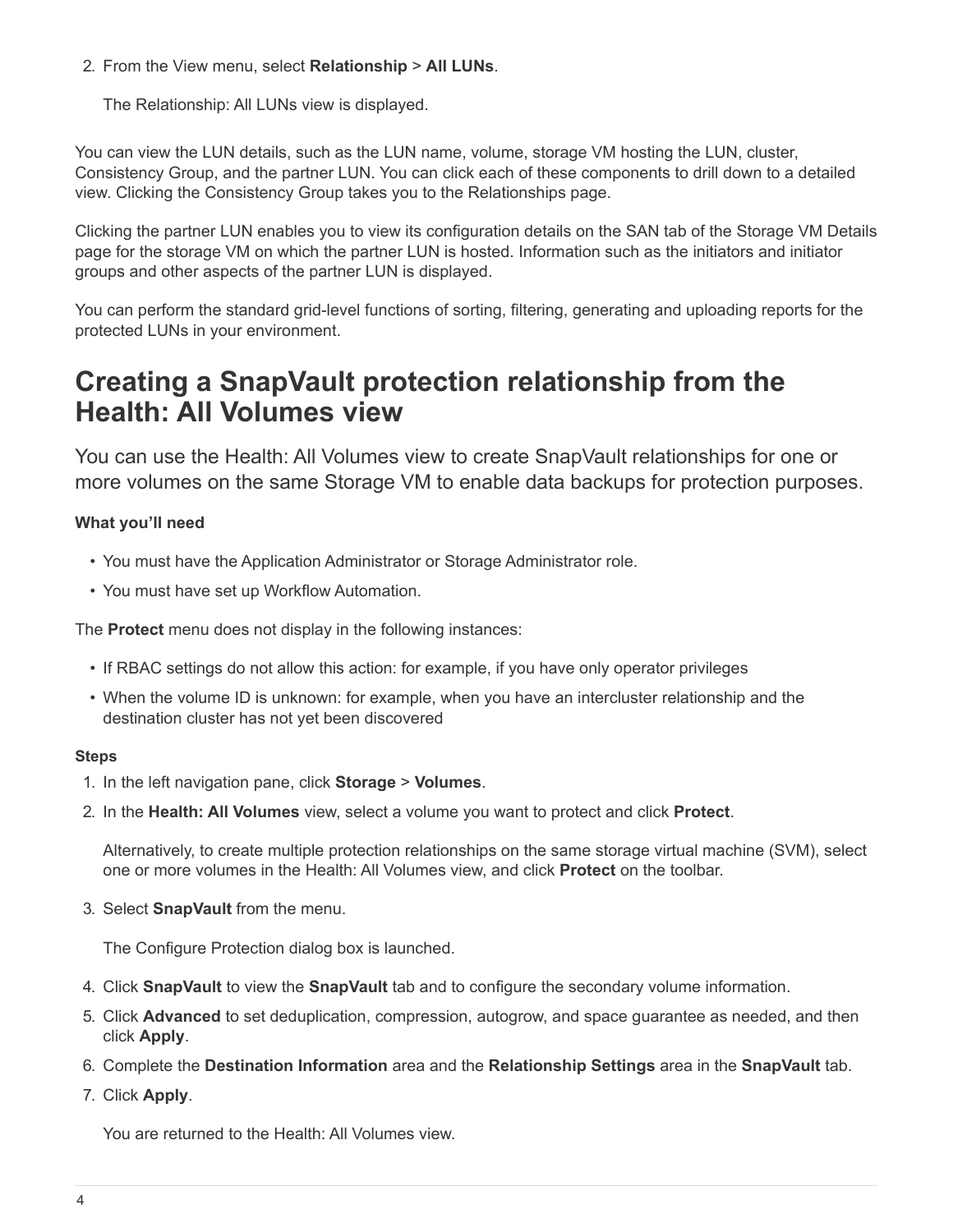8. Click the protection configuration job link at the top of the **Health: All Volumes** view.

If you are creating only one protection relationship, the Job details page is displayed; however, if you are creating more than one protection relationship, a filtered list of all the jobs associated with the protection operation is displayed.

- 9. Do one of the following:
	- If you have only one job, click **Refresh** to update the tasks list and task details associated with the protection configuration job and to determine when the job is complete.
	- If you have more than one job:
		- i. Click a job in the jobs list.
		- ii. Click **Refresh** to update the tasks list and task details associated with the protection configuration job and to determine when the job is complete.
		- iii. Use the **Back** button to return to the filtered list and view another job.

## <span id="page-7-0"></span>**Creating a SnapVault protection relationship from the Volume / Health details page**

You can create a SnapVault relationship using the Volume / Health details page so that data backups are enabled for protection purposes on volumes.

### **What you'll need**

- You must have the Application Administrator or Storage Administrator role.
- You must have set up Workflow Automation to perform this task.

The **Protect** menu does not display in the following instances:

- If RBAC settings do not allow this action: for example, if you have only operator privileges
- When the volume ID is unknown: for example, when you have an intercluster relationship and the destination cluster has not yet been discovered

#### **Steps**

- 1. In the **Protection** tab of the **Volume / Health** details page, right-click a volume in the topology view that you want to protect.
- 2. Select **Protect** > **SnapVault** from the menu.

The Configure Protection dialog box is launched.

- 3. Click **SnapVault** to view the **SnapVault** tab and to configure the secondary resource information.
- 4. Click **Advanced** to set deduplication, compression, autogrow, and space guarantee as needed, and then click **Apply**.
- 5. Complete the **Destination Information** area and the **Relationship Settings** area in the **Configure Protection** dialog box.
- 6. Click **Apply**.

You are returned to the Volume / Health details page.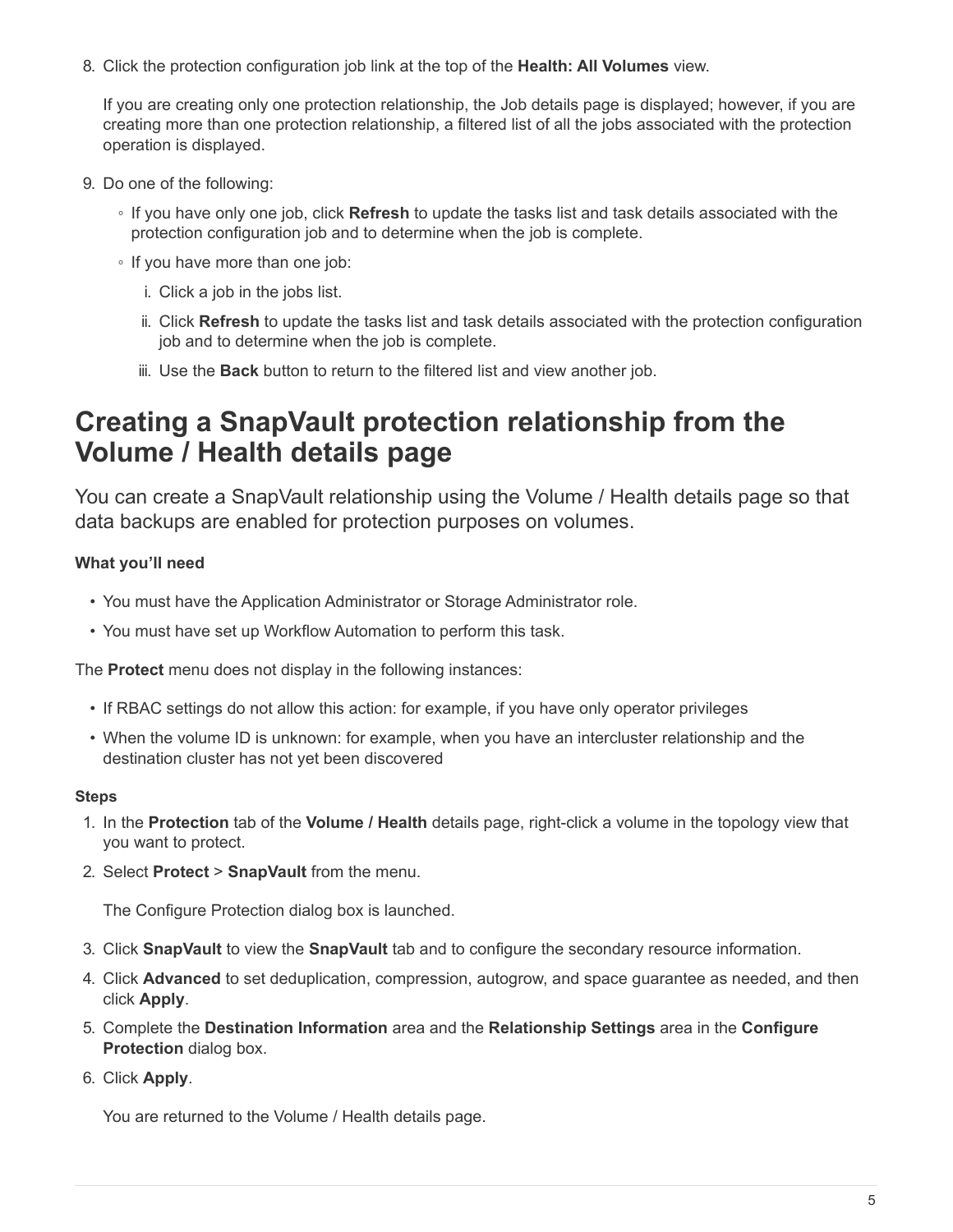7. Click the protection configuration job link at the top of the **Volume / Health** details page.

The Job details page is displayed.

8. Click **Refresh** to update the tasks list and task details associated with the protection configuration job and to determine when the job is complete.

When the job tasks are complete, the new relationships are displayed in the Volume / Health details page topology view.

## <span id="page-8-0"></span>**Creating a SnapMirror protection relationship from the Health: All Volumes view**

Using the Health: All Volumes view enables you to create several SnapMirror protection relationships at one time by selecting more than one volume on the same storage VM.

### **What you'll need**

- You must have the Application Administrator or Storage Administrator role.
- You must have set up Workflow Automation.

The **Protect** menu does not display in the following instances:

- If RBAC settings do not allow this action: for example, if you have only operator privileges
- When the volume ID is unknown: for example, when you have an intercluster relationship and the destination cluster has not yet been discovered

#### **Steps**

1. In the **Health: All Volumes** view, select a volume that you want to protect.

Alternatively, to create multiple protection relationships on the same SVM, select one or more volumes in the Health: All Volumes view, and click **Protect** > **SnapMirror** on the toolbar.

The Configure Protection dialog box is displayed.

- 2. Click **SnapMirror** to view the **SnapMirror** tab and to configure the destination information.
- 3. Click **Advanced** to set the space guarantee, as needed, and then click **Apply**.
- 4. Complete the **Destination Information** area and the **Relationship Settings** area in the **SnapMirror** tab.
- 5. Click **Apply**.

You are returned to the Health: All Volumes view.

6. Click the protection configuration job link at the top of the **Health: All Volumes view**.

If you are creating only one protection relationship, the Job details page is displayed; however, if you are creating more than one protection relationship, a list of all the jobs associated with the protection operation is displayed.

- 7. Do one of the following:
	- If you have only one job, click **Refresh** to update the tasks list and task details associated with the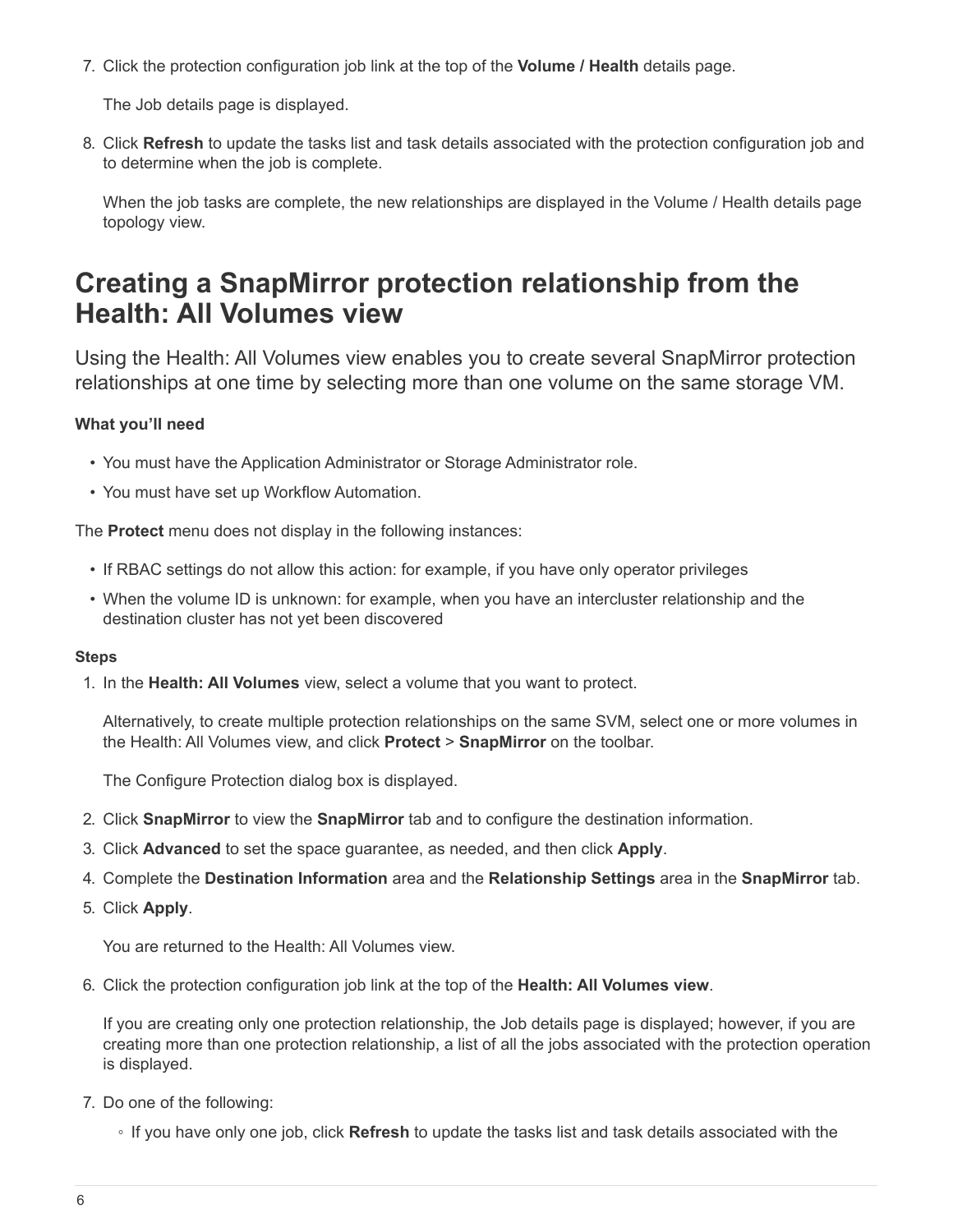protection configuration job and to determine when the job is complete.

- If you have more than one job:
	- i. Click a job in the jobs list.
	- ii. Click **Refresh** to update the tasks list and task details associated with the protection configuration job and to determine when the job is complete.
	- iii. Use the **Back** button to return to the filtered list and view another job.

Depending on the destination SVM you specified during configuration or on the options you enabled in your Advanced settings, the resulting SnapMirror relationship might be one of several possible variations:

- If you specified a destination SVM that runs under the same or a newer version of ONTAP compared to that of the source volume, a block-replication-based SnapMirror relationship is the default result.
- If you specified a destination SVM that runs under the same or a newer version of ONTAP compared to that of the source volume, but you enabled version-flexible replication in the Advanced settings, a SnapMirror relationship with version-flexible replication is the result.
- If you specified a destination SVM that runs under an earlier version of ONTAP than that of the source volume, and the earlier version supports version-flexible replication, a SnapMirror relationship with versionflexible replication is the automatic result.

## <span id="page-9-0"></span>**Creating a SnapMirror protection relationship from the Volume / Health details page**

You can use the Volume / Health details page to create a SnapMirror relationship so that data replication is enabled for protection purposes. SnapMirror replication enables you to restore data from the destination volume in the event of data loss on the source.

### **What you'll need**

- You must have the Application Administrator or Storage Administrator role.
- You must have set up Workflow Automation.

The **Protect** menu does not display in the following instances:

- If RBAC settings do not allow this action: for example, if you have only operator privileges
- When the volume ID is unknown: for example, when you have an intercluster relationship and the destination cluster has not yet been discovered

You can perform up to 10 protection jobs simultaneously with no performance impact. You might experience some performance impact when you run between 11 and 30 jobs simultaneously. Running more than 30 jobs simultaneously is not recommended.

#### **Steps**

- 1. In the **Protection tab** of the **Volume / Health** details page, right-click in the topology view the name of a volume that you want to protect.
- 2. Select **Protect** > **SnapMirror** from the menu.

The Configure Protection dialog box is displayed.

3. Click **SnapMirror** to view the **SnapMirror** tab and to configure the destination information.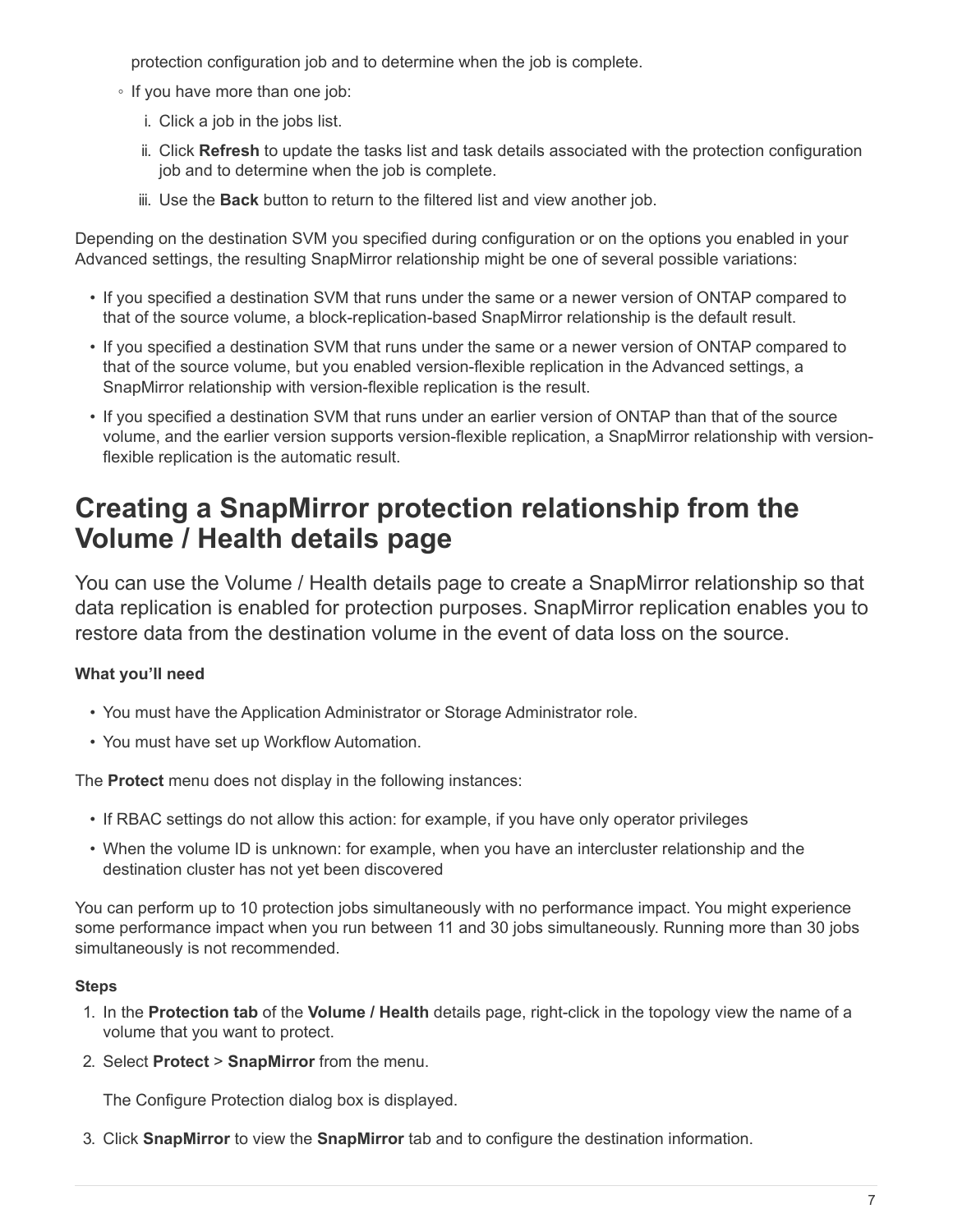- 4. Click **Advanced** to set the space guarantee, as needed, and then click **Apply**.
- 5. Complete the **Destination Information** area and the **Relationship Settings** area in the **Configure Protection** dialog box.
- 6. Click **Apply**.

You are returned to the Volume / Health details page.

7. Click the protection configuration job link at the top of the **Volume / Health** details page.

The job's tasks and details are displayed in the Job details page.

- 8. In the **Job** details page, click **Refresh** to update the tasks list and task details associated with the protection configuration job and to determine when the job is complete.
- 9. When the job tasks are complete, click **Back** on your browser to return to the **Volume / Health** details page.

The new relationship is displayed in the Volume / Health details page topology view.

Depending on the destination SVM you specified during configuration or on the options you enabled in your Advanced settings, the resulting SnapMirror relationship might be one of several possible variations:

- If you specified a destination SVM that runs under the same or a newer version of ONTAP compared to that of the source volume, a block-replication-based SnapMirror relationship is the default result.
- If you specified a destination SVM that runs under the same or a newer version of ONTAP compared to that of the source volume, but you enabled version-flexible replication in the Advanced settings, a SnapMirror relationship with version-flexible replication is the result.
- If you specified a destination SVM that runs under an earlier version of ONTAP, or a version that is higher than that of the source volume and the earlier version supports version-flexible replication, a SnapMirror relationship with version-flexible replication is the automatic result.

## <span id="page-10-0"></span>**Creating a SnapMirror relationship with version-flexible replication**

You can create a SnapMirror relationship with version-flexible replication. Version-flexible replication enables you to implement SnapMirror protection even if source and destination volumes run under different versions of ONTAP.

#### **What you'll need**

- You must have the Application Administrator or Storage Administrator role.
- You must have set up Workflow Automation.
- The source and destination SVMs must each have a SnapMirror license enabled.
- The source and destination SVMs must each run under a version of ONTAP software that supports version-flexible replication.

SnapMirror with version-flexible replication enables you to implement SnapMirror protection even in heterogeneous storage environments in which not all storage is running under one version of ONTAP; however, mirror operations performed under SnapMirror with version-flexible replication do not execute as quickly as they would under traditional block replication SnapMirror.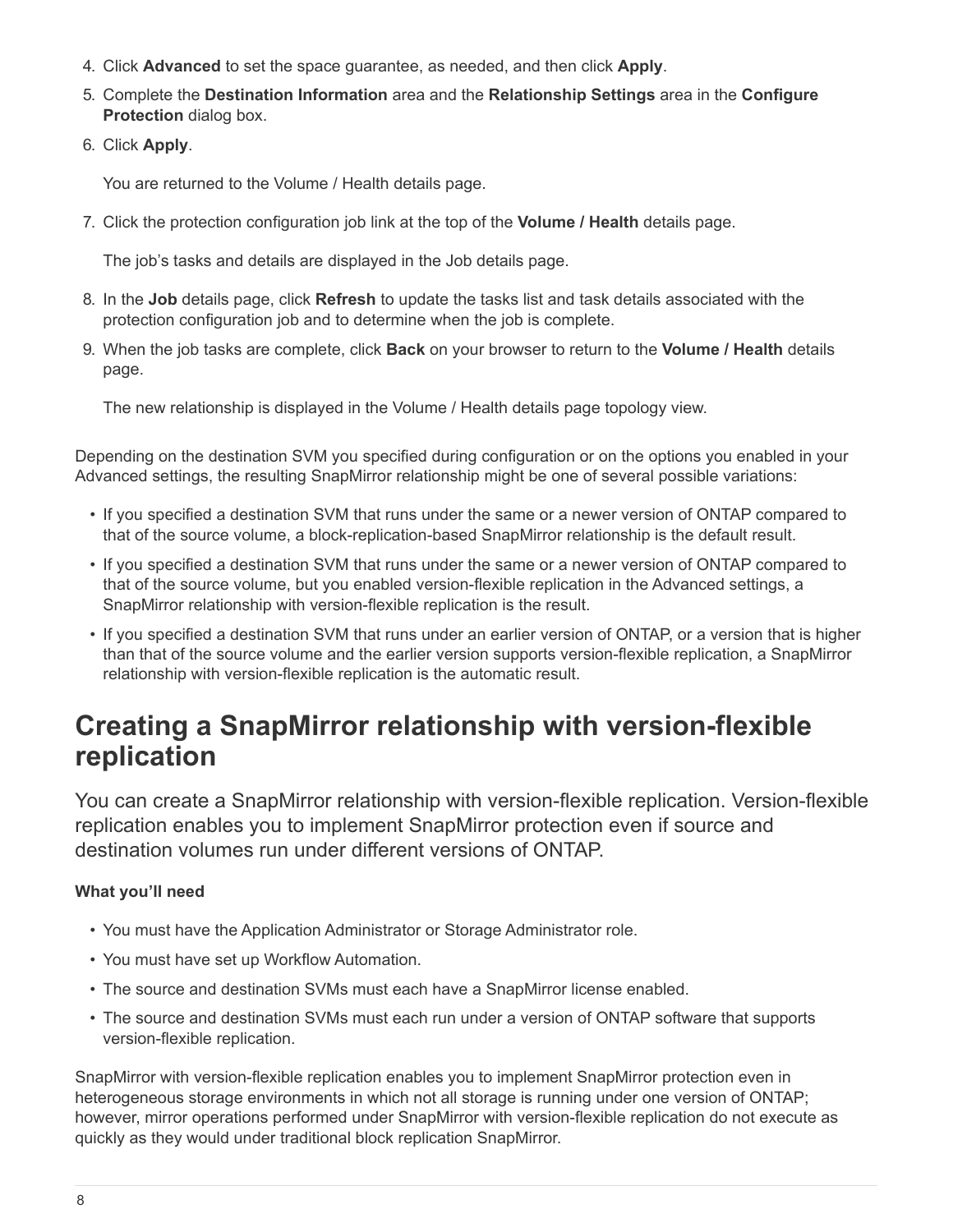### **Steps**

- 1. Display the **Configure Protection** dialog box for the volume that you want to protect.
	- If you are viewing the Protection tab of the Volume / Health details page, right-click in the topology view that has the name of a volume that you want to protect and select **Protect** > **SnapMirror** from the menu.
	- If you are viewing the Health: All Volumes view, locate a volume that you want to protect and right-click it; then select **Protect** > **SnapMirror** from the menu. The Configure Protection dialog box is displayed.
- 2. Click **SnapMirror** to view the **SnapMirror** tab.
- 3. Complete the **Destination Information** area and the **Relationship Settings** area in the **Configure Protection** dialog box.

If you specify a destination SVM that runs under an earlier version of ONTAP than the source volume you are protecting, and if that earlier version supports version-flexible replication, this task automatically configures SnapMirror with version-flexible replication.

- 4. If you specify a destination SVM that runs under the same version of ONTAP as that of the source volume, but you still want to configure SnapMirror with version-flexible replication, click **Advanced** to enable version-flexible replication and then click **Apply**.
- 5. Click **Apply**.

You are returned to the Volume / Health details page.

6. Click the protection configuration job link at the top of the **Volume / Health** details page.

The jobs tasks and details are displayed in the Job details page.

- 7. In the **Job** details page, click **Refresh** to update the tasks list and task details associated with the protection configuration job and to determine when the job is complete.
- 8. When the job tasks are complete, click **Back** on your browser to return to the **Volume / Health** details page.

The new relationship is displayed in the Volume / Health details page topology view.

## <span id="page-11-0"></span>**Creating SnapMirror relationships with version-flexible replication with backup option**

You can create a SnapMirror relationship with version-flexible replication and backup option capability. Backup option capability enables you to implement SnapMirror protection and also retain multiple versions of backup copies at the destination location.

### **What you'll need**

- You must have the Application Administrator or Storage Administrator role.
- You must have set up Workflow Automation.
- The source and destination SVMs must each have a SnapMirror license enabled.
- The source and destination SVMs must each have a SnapVault license enabled.
- The source and destination SVMs must each run under a version of ONTAP software that supports version-flexible replication.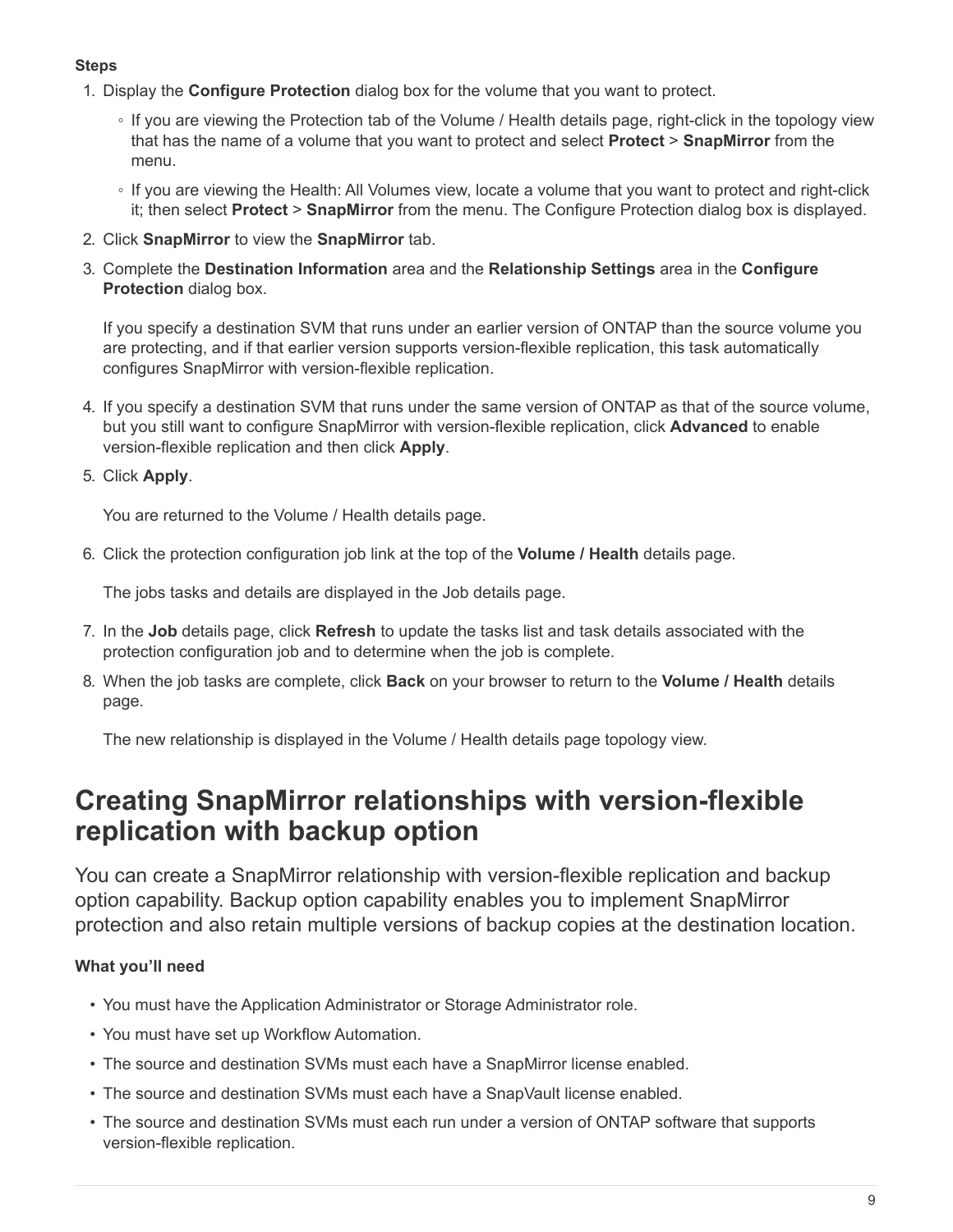Configuring SnapMirror with backup option capability enables you to protect your data with SnapMirror disaster recovery capabilities, such as volume failover ability, and at the same time provide SnapVault capabilities, such as multiple backup copy protection.

#### **Steps**

- 1. Display the **Configure Protection** dialog box for the volume that you want to protect.
	- If you are viewing the Protection tab of the Volume / Health details page, right-click in the topology view the name of a volume that you want to protect and select **Protect** > **SnapMirror** from the menu.
	- If you are viewing the Health: All Volumes view, locate a volume you want to protect and right-click it; then select **Protect** > **SnapMirror** from the menu. The Configure Protection dialog box is displayed.
- 2. Click **SnapMirror** to view the **SnapMirror** tab.
- 3. Complete the **Destination Information** area and the **Relationship Settings** area in the **Configure Protection** dialog box.
- 4. Click **Advanced** to display the **Advanced Destination Settings** dialog box.
- 5. If the **Version-Flexible Replication** check box is not already selected, select it now.
- 6. Select the **With backup option** check box to enable backup option capability; then click **Apply**.
- 7. Click **Apply**.

You are returned to the Volume / Health details page.

8. Click the protection configuration job link at the top of the **Volume / Health** details page.

The jobs tasks and details are displayed in the Job details page.

- 9. In the **Job** details page, click **Refresh** to update the task list and task details associated with the protection configuration job and to determine when the job is complete.
- 10. When the job tasks are complete, click **Back** on your browser to return to the **Volume / Health** details page.

The new relationship is displayed in the Volume / Health details page topology view.

## <span id="page-12-0"></span>**Configuring destination efficiency settings**

You can configure destination efficiency settings such as deduplication, compression, autogrow, and space guarantee on a protection destination using the Advanced Destination Settings dialog box. You use these settings when you want to maximize space utilization on a destination or secondary volume.

### **What you'll need**

You must have the Application Administrator or Storage Administrator role.

By default, efficiency settings match those of the source volume, except for compression settings in a SnapVault relationship, which are disabled by default.

#### **Steps**

1. Click either the **SnapMirror** tab or the **SnapVault** tab in the **Configure Protection** dialog box, depending on the type of relationship you are configuring.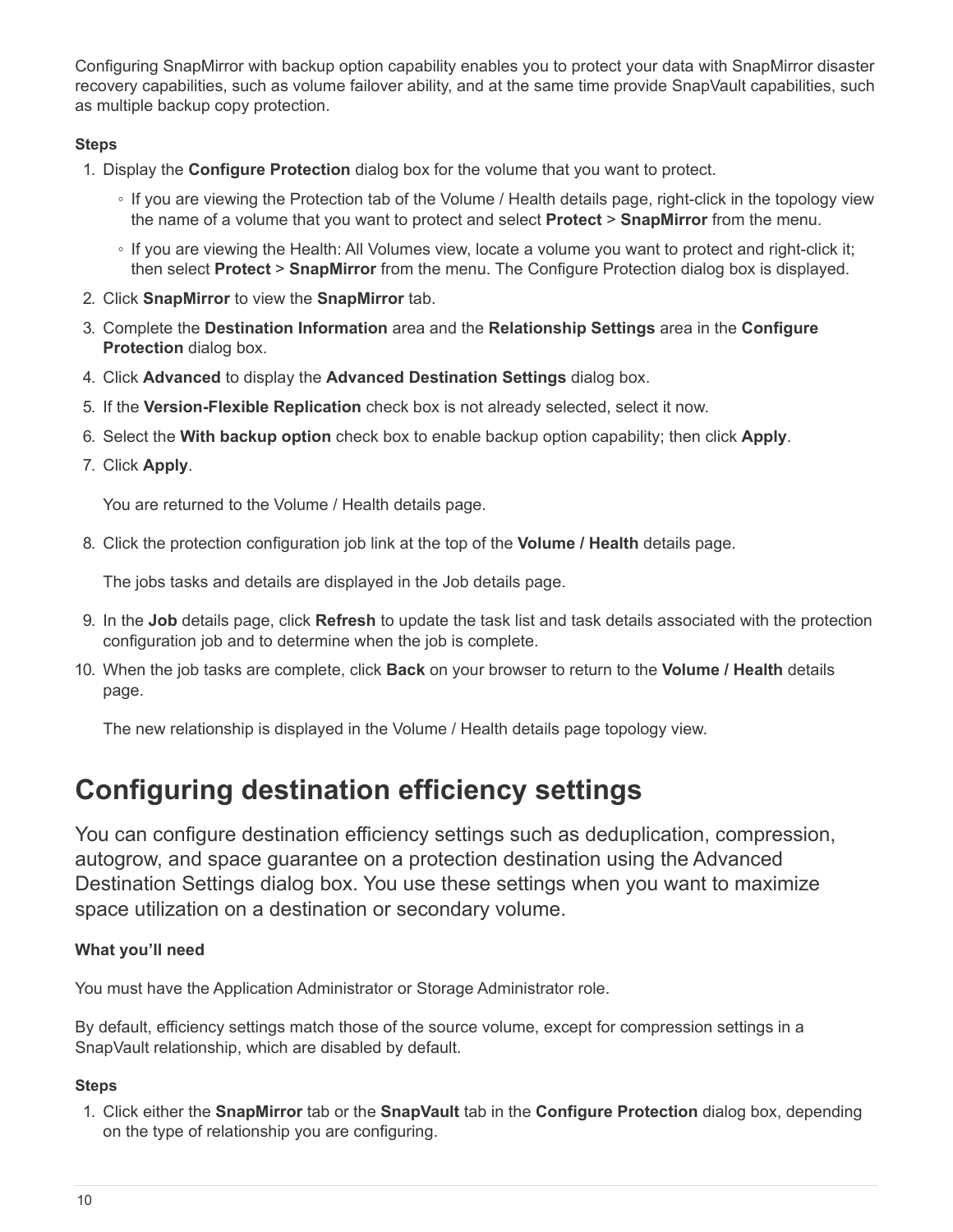2. Click **Advanced** in the **Destination Information** area.

The Advanced Destination Settings dialog box is opened.

- 3. Enable or disable the efficiency settings for deduplication, compression, autogrow, and space guarantee, as required.
- 4. Click **Apply** to save your selections and return to the **Configure Protection** dialog box.

## <span id="page-13-0"></span>**Creating SnapMirror and SnapVault schedules**

You can create basic or advanced SnapMirror and SnapVault schedules to enable automatic data protection transfers on a source or primary volume so that transfers take place more frequently or less frequently, depending on how often the data changes on your volumes.

### **What you'll need**

- You must have the Application Administrator or Storage Administrator role.
- You must have already completed the Destination Information area in the Configure Protection dialog box.
- You must have set up Workflow Automation to perform this task.

#### **Steps**

1. From the **SnapMirror** tab or **SnapVault** tab of the **Configure Protection** dialog box, click the **Create Schedule** link in the **Relationship Settings** area.

The Create Schedule dialog box is displayed.

- 2. In the **Schedule Name** field, type the name you want to give to the schedule.
- 3. Select one of the following:
	- **Basic**

Select if you want to create a basic interval-style schedule.

◦ **Advanced**

Select if you want to create a cron-style schedule.

4. Click **Create**.

The new schedule is displayed in the SnapMirror Schedule or SnapVault Schedule drop-down list.

## <span id="page-13-1"></span>**Creating cascade or fanout relationships to extend protection from an existing protection relationship**

You can extend protection from an existing relationship by creating either a fanout from the source volume or a cascade from the destination volume of an existing relationship. You might do this when you need to copy data from one site to many sites or to provide additional protection by creating more backups.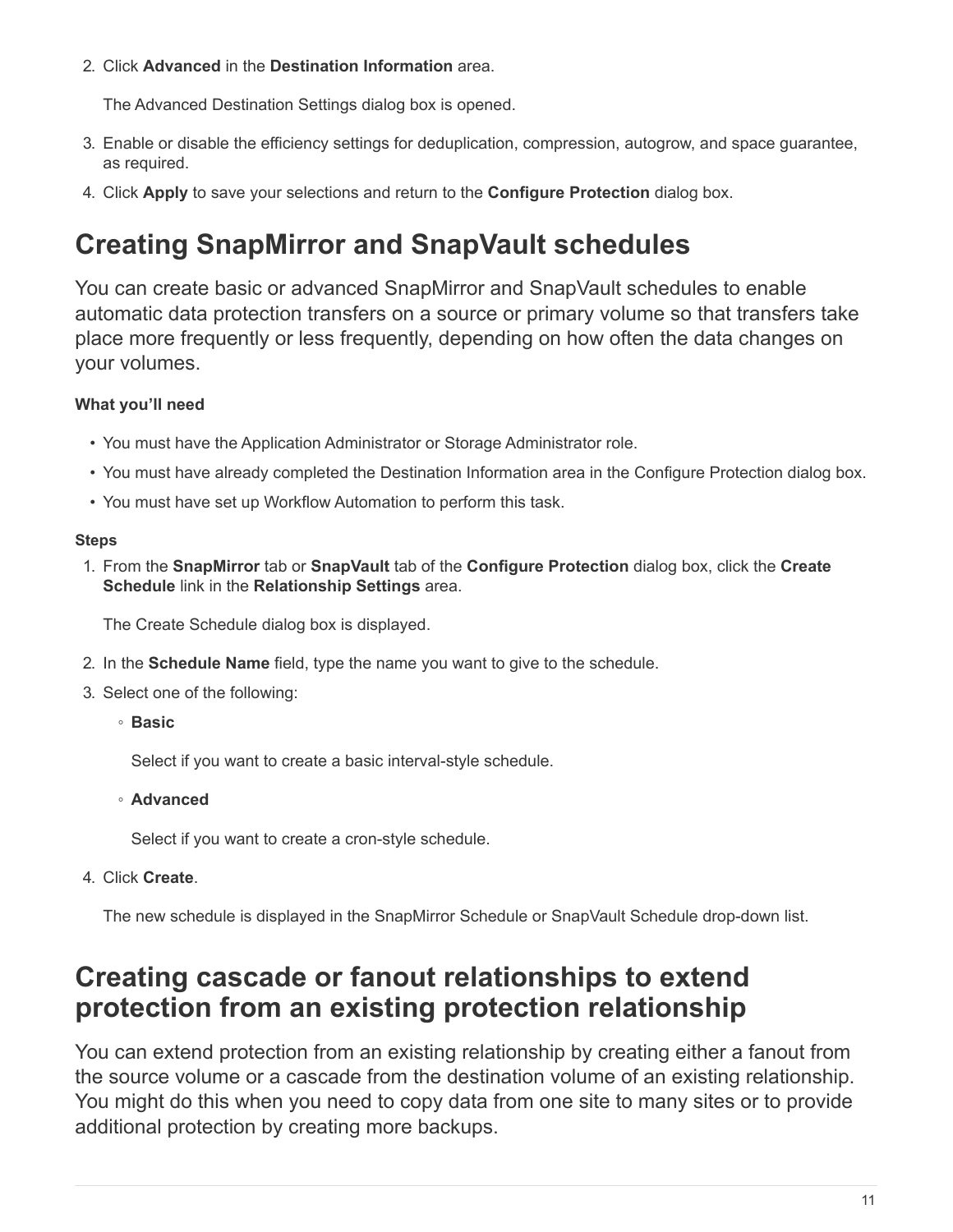You can extend protection to volumes using consistency group, which is a container that holds several volumes so that you can manage all of the volumes as one entity. You can view the SnapMirror Business Continuity (SM-BC) Consistency Group and the synchronous consistency group relationship in the Relationships page of Unified Manager.

### **What you'll need**

- You must have the Application Administrator or Storage Administrator role.
- You must have set up Workflow Automation.

### **Steps**

- 1. Click **Protection** > **Relationships**. Alternatively, you view the relationships from the Volume details page.
- 2. From the **Volume Relationships** page, select the SnapMirror relationship from which you want to extend protection.
- 3. On the action bar, click **Extend Protection**.
- 4. In the menu, select either **From Source** or **From Destination**, depending on whether you are creating a fanout relationship from the source or a cascade relationship from the destination.
- 5. Select either **With SnapMirror** or **With SnapVault** depending on the type of protection relationship you are creating.

The **Configure Protection** dialog box is displayed.



This can be achieved from the unified relationship / Volume Relationship and Volume / Health details page.

6. Complete the information as indicated in the **Configure Protection** dialog box.

## <span id="page-14-0"></span>**Editing protection relationships from the Volume Relationships page**

You can edit existing protection relationships to change the maximum transfer rate, the protection policy, or the protection schedule. You might edit a relationship to decrease the bandwidth used for transfers, or to increase the frequency of scheduled transfers because data is changing often.

### **What you'll need**

You must have the Application Administrator or Storage Administrator role.

The selected volumes must be protection relationship destinations. You cannot edit relationships when source volumes, load-sharing volumes, or volumes that are not the destination of a SnapMirror or SnapVault relationship are selected.

#### **Steps**

1. From the **Volume Relationships** page, select in the volumes list one or more volumes in the same SVM for which you want to edit relationship settings, and then select **Edit** from the toolbar.

The Edit Relationship dialog box is displayed.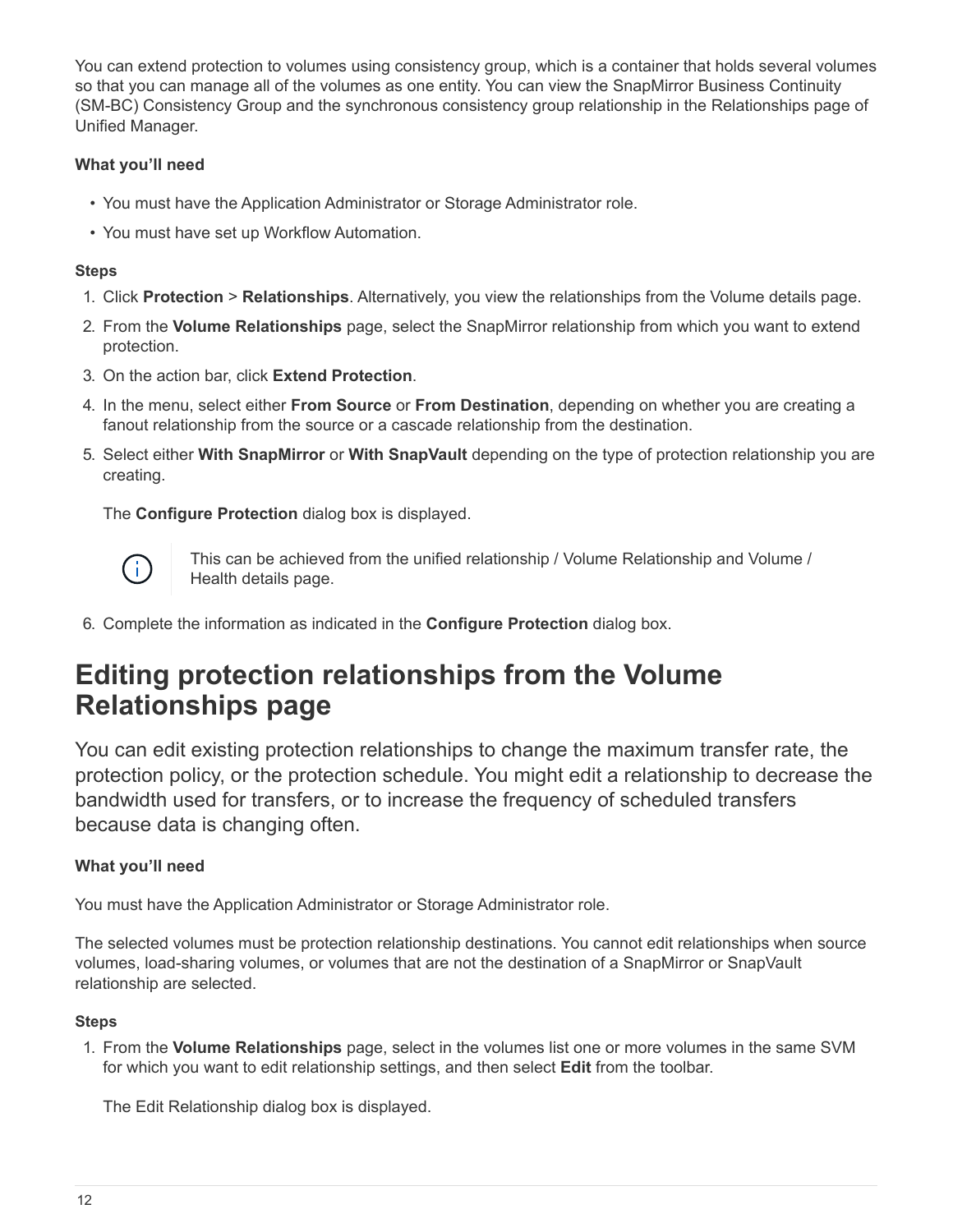- 2. In the **Edit Relationship** dialog box, edit the maximum transfer rate, protection policy, or protection schedule, as needed.
- 3. Click **Apply**.

The changes are applied to the selected relationships.

## <span id="page-15-0"></span>**Editing protection relationships from the Volume / Health details page**

You can edit existing protection relationships to change the current maximum transfer rate, protection policy, or protection schedule. You might edit a relationship to decrease the bandwidth used for transfers, or to increase the frequency of scheduled transfers because data is changing often.

## **What you'll need**

- You must have the Application Administrator or Storage Administrator role.
- You must have installed and configured Workflow Automation.

The selected volumes must be protection relationship destinations. You cannot edit relationships when source volumes, load-sharing volumes, or volumes that are not the destination of a SnapMirror or SnapVault relationship are selected.

### **Steps**

- 1. From the **Protection** tab of the **Volume / Health** details page, locate in the topology the protection relationship you want to edit and right-click it.
- 2. Select **Edit** from the menu.

Alternatively, from the **Actions** menu, select **Relationship** > **Edit** to edit the relationship for which you are currently viewing the details.

The **Edit Relationship** dialog box is displayed.

- 3. In the Edit Relationship dialog box, edit the maximum transfer rate, protection policy, or protection schedule, as needed.
- 4. Click **Apply**.

The changes are applied to the selected relationships.

## <span id="page-15-1"></span>**Creating a SnapMirror policy to maximize transfer efficiency**

You can create a SnapMirror policy to specify the SnapMirror transfer priority for protection relationships. SnapMirror policies enable you to maximize transfer efficiency from the source to the destination by assigning priorities so that lower-priority transfers are scheduled to run after normal-priority transfers.

## **What you'll need**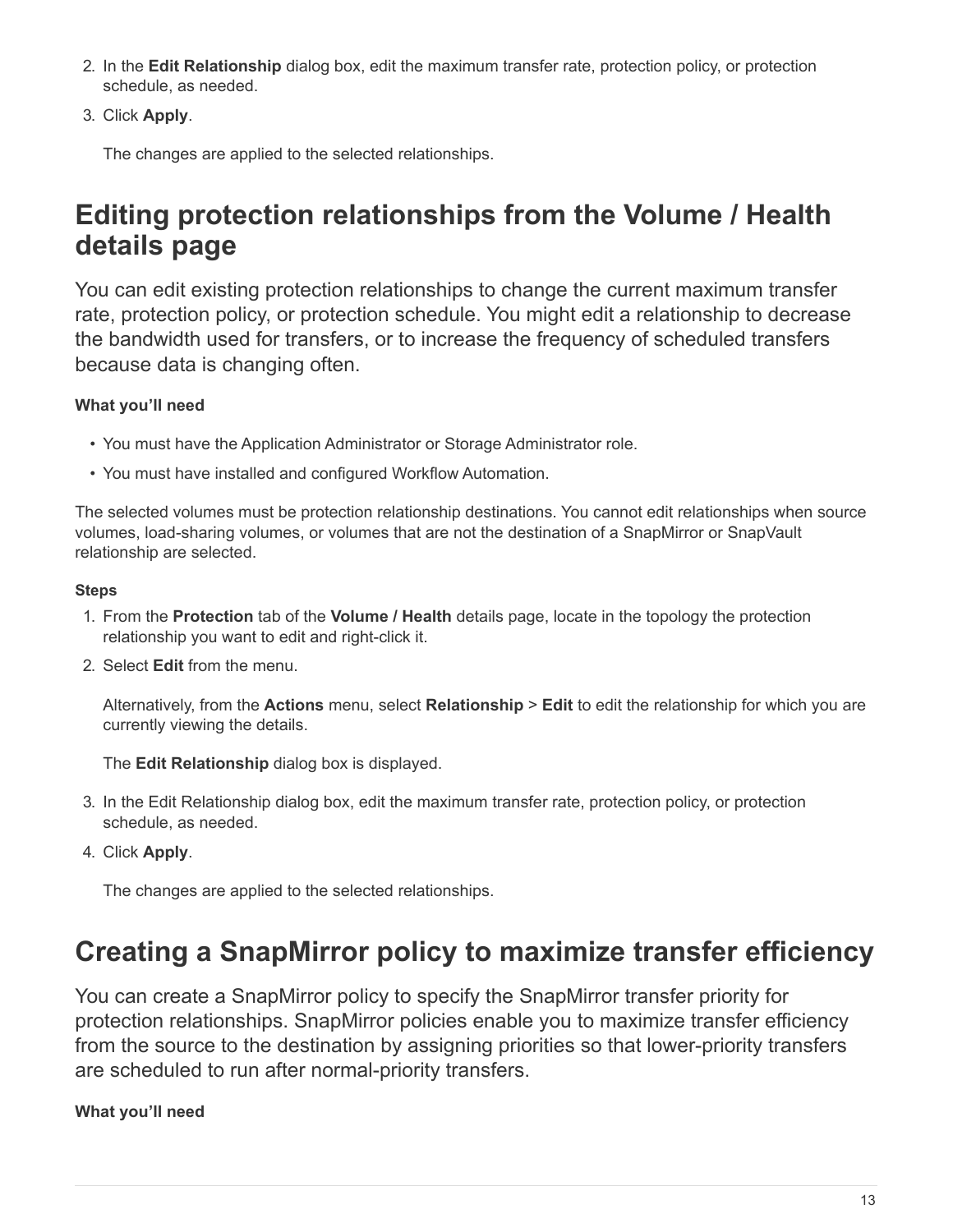- You must have the Application Administrator or Storage Administrator role.
- You must have set up Workflow Automation.
- This task assumes that you have already completed the Destination Information area in the Configure Protection dialog box.

#### **Steps**

1. From the **SnapMirror** tab of the **Configure Protection** dialog box, click the **Create Policy** link in the **Relationship Settings** area.

The Create SnapMirror Policy dialog box is displayed.

- 2. In the **Policy Name** field, type a name you want to give the policy.
- 3. In the **Transfer Priority** field, select the transfer priority you want to assign to the policy.
- 4. In the **Comment** field, enter an optional comment for the policy.
- 5. Click **Create**.

The new policy is displayed in the SnapMirror Policy drop-down list.

## <span id="page-16-0"></span>**Creating a SnapVault policy to maximize transfer efficiency**

You can create a new SnapVault policy to set the priority for a SnapVault transfer. You use policies to maximize the efficiency of transfers from the primary to the secondary in a protection relationship.

### **What you'll need**

- You must have the Application Administrator or Storage Administrator role.
- You must have set up Workflow Automation.
- You must have already completed Destination Information area in the Configure Protection dialog box.

#### **Steps**

1. From the **SnapVault** tab of the **Configure Protection** dialog box, click the **Create Policy** link in the **Relationship Settings** area.

The SnapVault tab is displayed.

- 2. In the **Policy Name** field, type the name that you want to give the policy.
- 3. In the **Transfer Priority** field, select the transfer priority that you want to assign to the policy.
- 4. **Optional:** In the **Comment** field, enter a comment for the policy.
- 5. In the **Replication Label** area, add or edit a replication label, as necessary.
- 6. Click **Create**.

The new policy is displayed in the Create Policy drop-down list.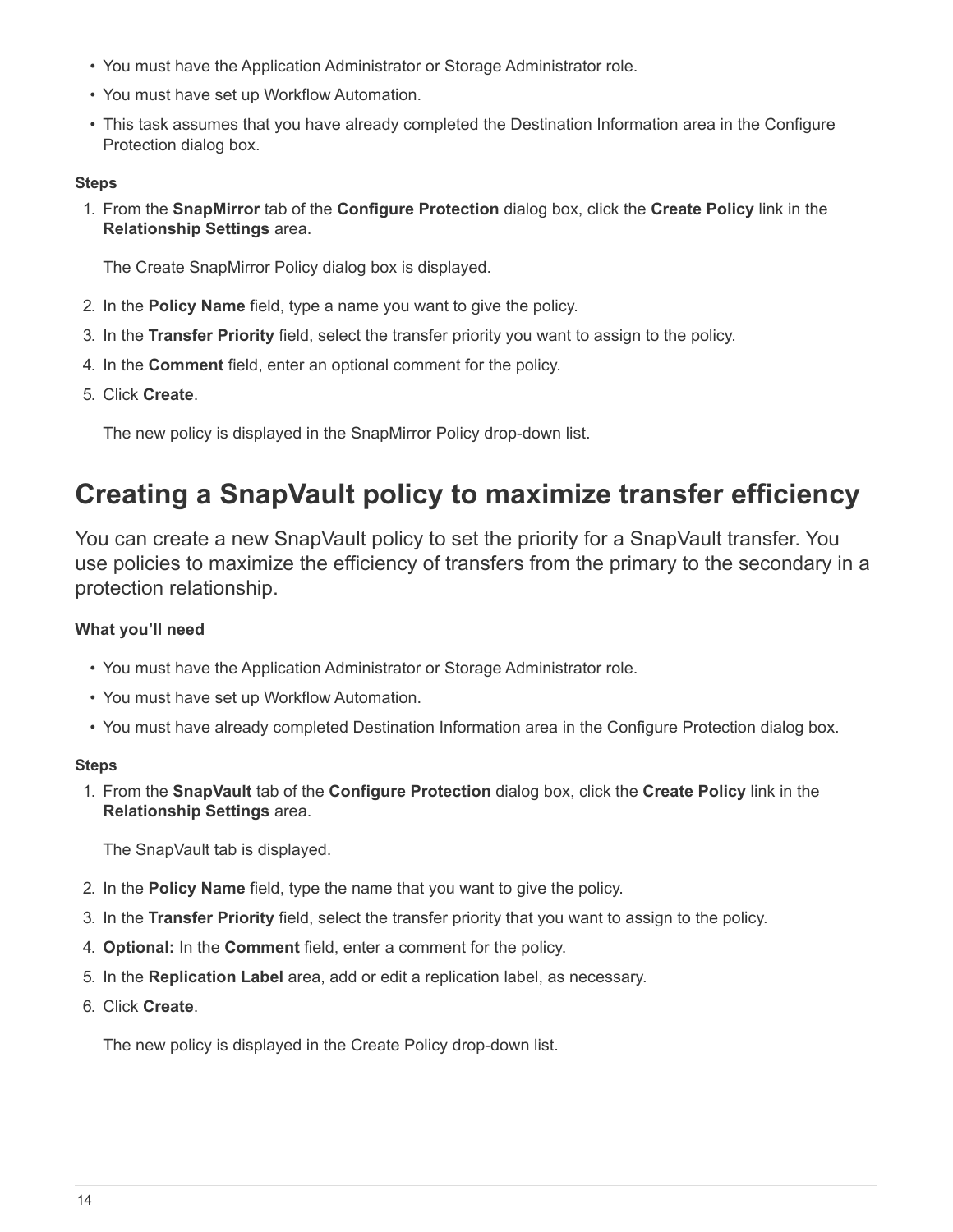## <span id="page-17-0"></span>**Aborting an active data protection transfer from the Volume Relationships page**

You can abort an active data protection transfer when you want to stop a SnapMirror replication that is in progress. You can also clear the restart checkpoint for transfers subsequent to the baseline transfer. You might abort a transfer when it conflicts with another operation, such as a volume move.

**NOTE:** You cannot abort volumes relationships that are protected by the Consistency Group.

### **What you'll need**

- You must have the Application Administrator or Storage Administrator role.
- You must have set up Workflow Automation.

The abort action does not display in the following instances:

- If RBAC settings do not allow this action: for example, if you have only operator privileges
- When the volume ID is unknown: for example, when you have an intercluster relationship and the destination cluster has not yet been discovered

You cannot clear the restart checkpoint for a baseline transfer.

#### **Steps**

1. To abort transfers for one or more protection relationships, from the **Volume Relationships** page, select one or more volumes and, on the toolbar, click **Abort**.

The Abort Transfer dialog box is displayed.

- 2. If you want to clear the restart checkpoint for a transfer that is not a baseline transfer, select **Clear Checkpoints**.
- 3. Click **Continue**.

The Abort Transfer dialog box is closed, and the status of the abort job displays at the top of the Volume Relationships page, along with a link to the job details.

4. **Optional:** Click the **View details** link to go to the **Job** details page for additional details and to view job progress.

## <span id="page-17-1"></span>**Aborting an active data protection transfer from the Volume / Health details page**

You can abort an active data protection transfer when you want to stop a SnapMirror replication that is in progress. You can also clear the restart checkpoint for a transfer if it is not a baseline transfer. You might abort a transfer when it conflicts with another operation, such as a volume move.



You cannot abort volumes relationships that are protected by the Consistency Group.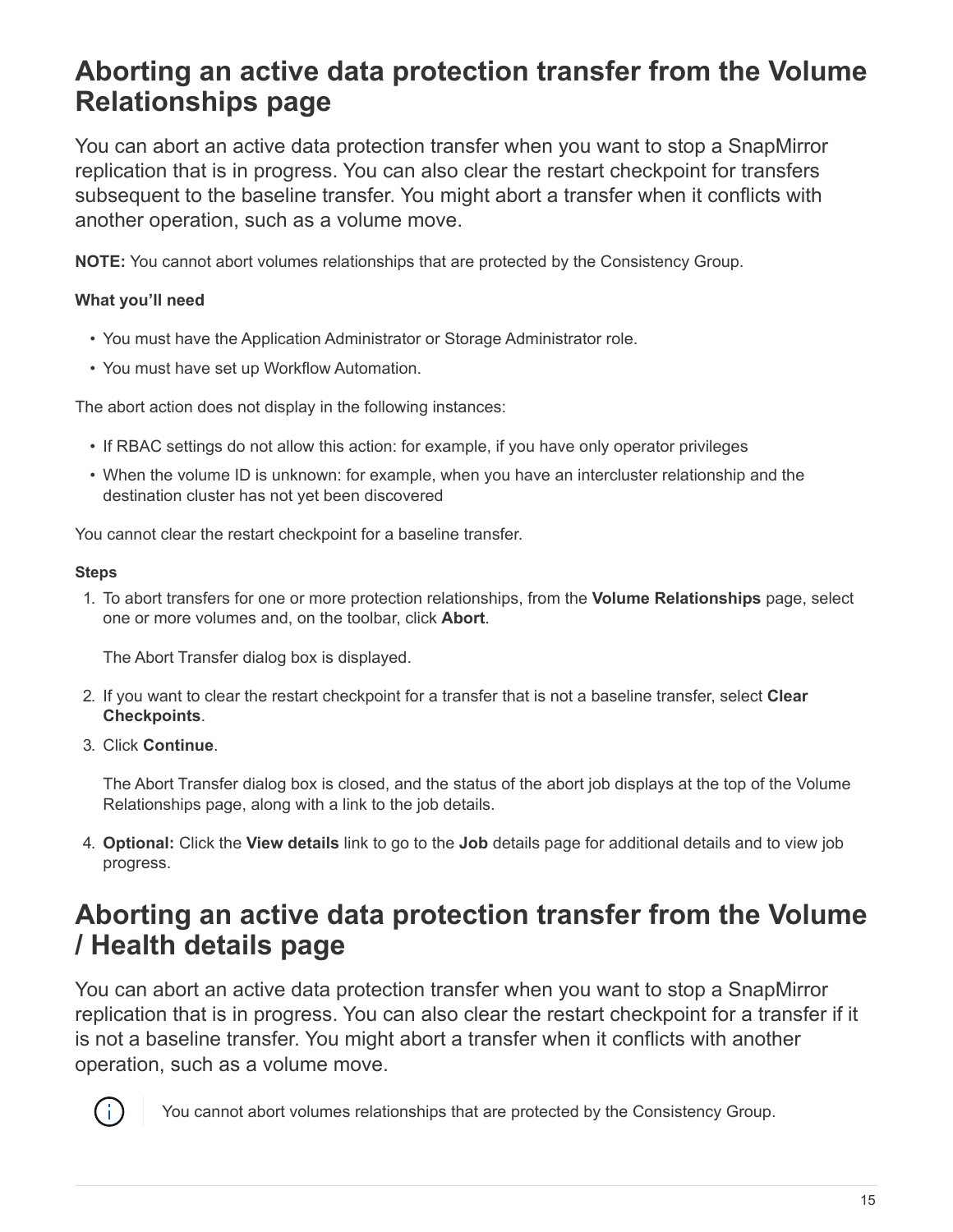#### **What you'll need**

- You must have the Application Administrator or Storage Administrator role.
- You must have set up Workflow Automation.

The abort action does not display in the following instances:

- If RBAC settings do not allow this action: for example, if you have only operator privileges
- When the volume ID is unknown: for example, when you have an intercluster relationship and the destination cluster has not yet been discovered

You cannot clear the restart checkpoint for a baseline transfer.

#### **Steps**

1. In the **Protection** tab of the **Volume / Health** details page, right-click the relationship in the topology view for the data transfer you want to abort and select **Abort**.

The Abort Transfer dialog box is displayed.

- 2. If you want to clear the restart checkpoint for a transfer that is not a baseline transfer, select **Clear Checkpoints**.
- 3. Click **Continue**.

The Abort Transfer dialog box is closed, and the status of the abort operation displays at the top of the Volume / Health details page along with a link to the job details.

- 4. **Optional:** Click the **View details** link to go to the **Job** details page for additional details and to view job progress.
- 5. Click each job task to view its details.
- 6. Click the Back arrow on your browser to return to the **Volume / Health** details page.

The abort operation is finished when all job tasks successfully complete.

## <span id="page-18-0"></span>**Quiescing a protection relationship from the Volume Relationships page**

From the Volume Relationships page, you can quiesce a protection relationship to temporarily prevent data transfers from occurring. You might quiesce a relationship when you want to create a Snapshot copy of a SnapMirror destination volume that contains a database, and you want to ensure that its contents are stable during the Snapshot copy operation.

### **What you'll need**

- You must have the Application Administrator or Storage Administrator role.
- You must have set up Workflow Automation.

The quiesce action does not display in the following instances: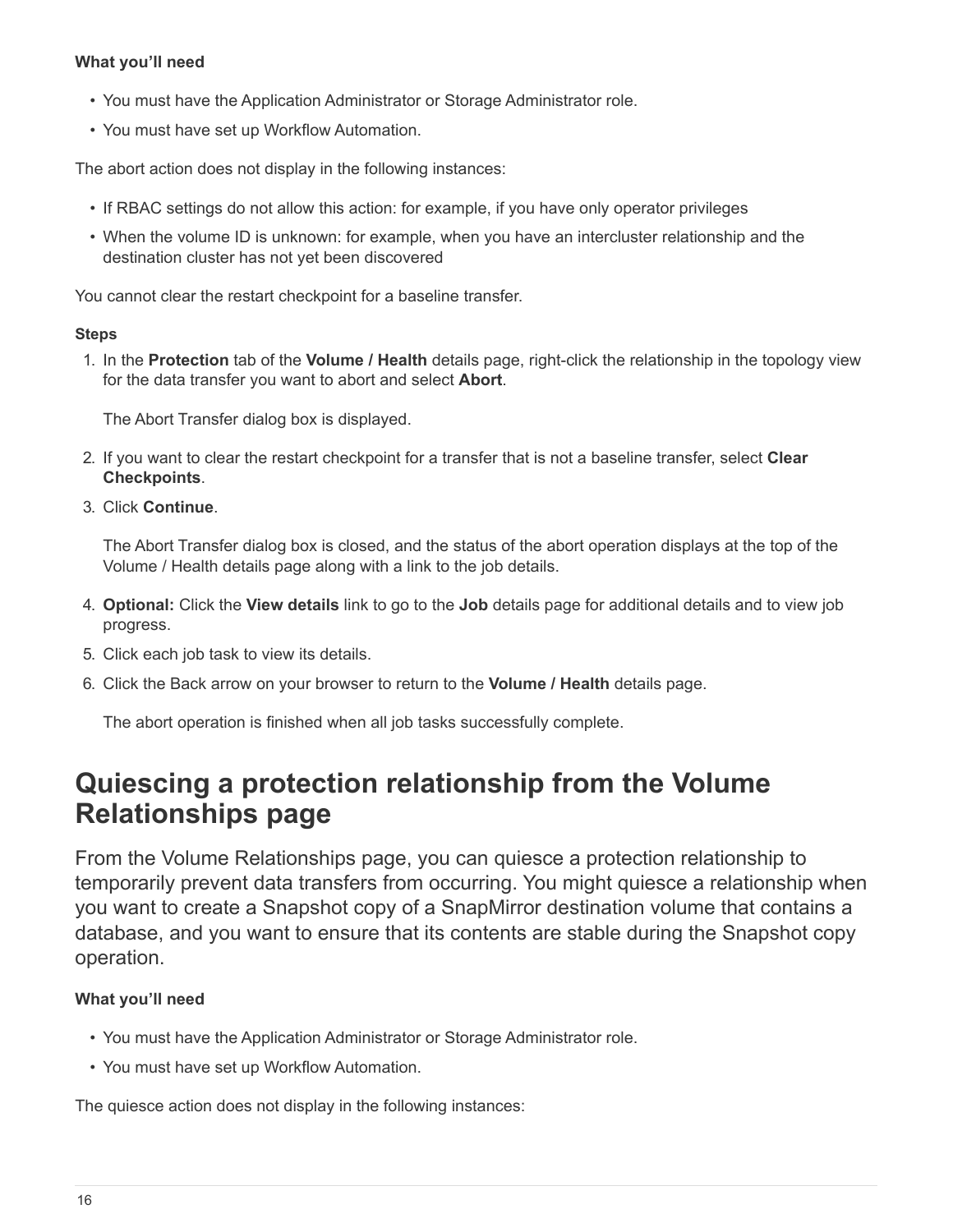- If RBAC settings do not allow this action; for example, if you have only operator privileges
- When the volume ID is unknown; for example, when you have an intercluster relationship and the destination cluster has not yet been discovered
- When you have not paired Workflow Automation and Unified Manager

#### **Steps**

1. To quiesce transfers for one or more protection relationships, from the **Volume Relationships** page, select one or more volumes and, on the toolbar, click **Quiesce**.

The Quiesce dialog box is displayed.

#### 2. Click **Continue**.

The status of the quiesce job is displayed at the top of the Volume / Health details page, along with a link to the job details.

- 3. Click the **View details** link to go to the **Job** details page for additional details and job progress.
- 4. **Optional:** Click the **Back** arrow on your browser to return to the **Volume Relationships** page.

The quiesce job is finished when all job tasks are successfully completed.

## <span id="page-19-0"></span>**Quiescing a protection relationship from the Volume / Health details page**

You can quiesce a protection relationship to temporarily prevent data transfers from occurring. You might quiesce a relationship when you want to create a Snapshot copy of a SnapMirror destination volume that contains a database, and you want to ensure that its contents are stable during the Snapshot copy.

### **What you'll need**

- You must have the Application Administrator or Storage Administrator role.
- You must have set up Workflow Automation.

The quiesce action does not display in the following instances:

- If RBAC settings do not allow this action, for example, if you have only operator privileges
- When the volume ID is unknown, for example, when you have an intercluster relationship and the destination cluster has not yet been discovered
- When you have not paired Workflow Automation and Unified Manager

#### **Steps**

- 1. In the **Protection** tab of the **Volume / Health** details page, right-click the relationship in the topology view for the protection relationship that you want to quiesce.
- 2. Select **Quiesce** from the menu.
- 3. Click **Yes** to continue.

The status of the quiesce job is displayed at the top of the Volume / Health details page, along with a link to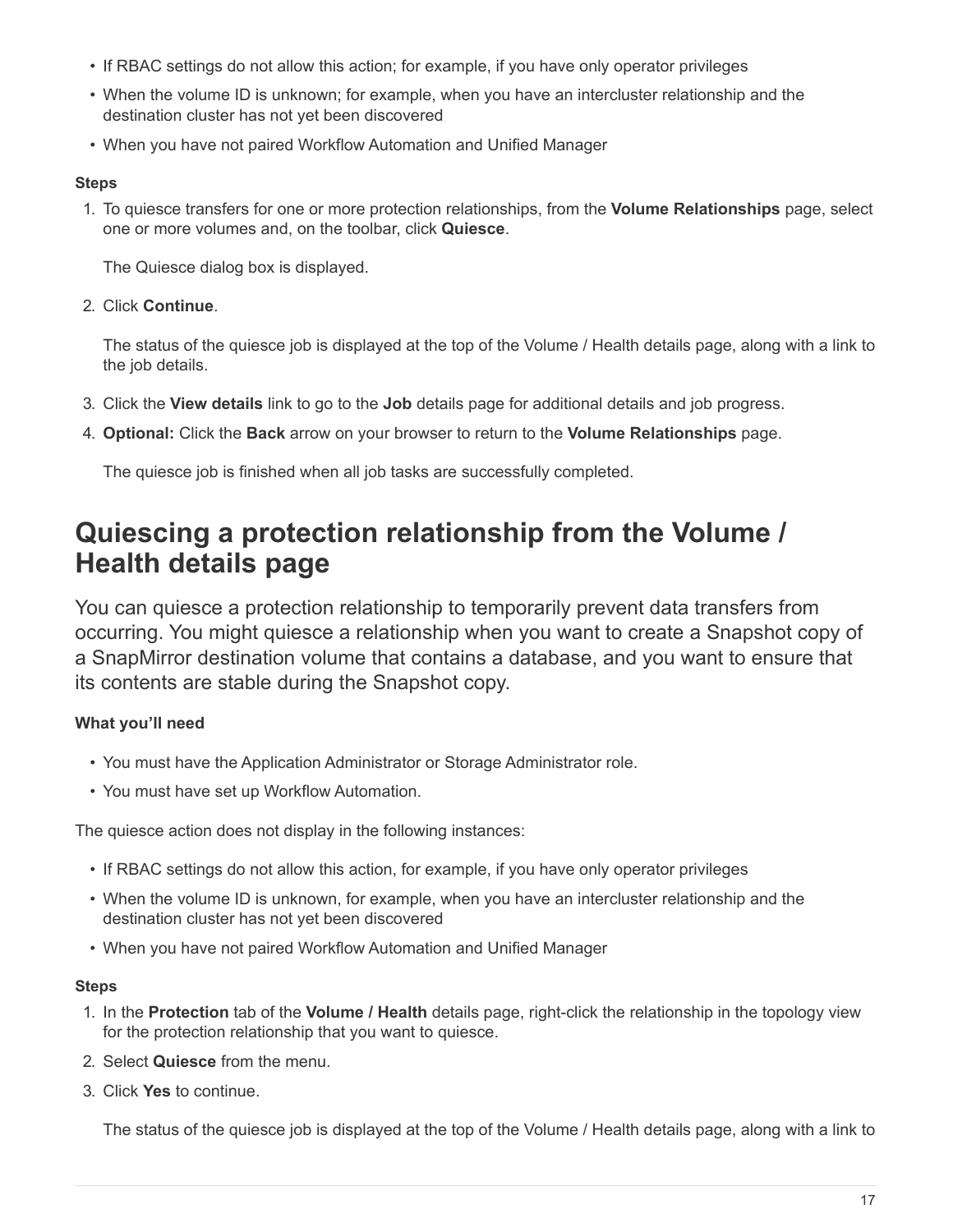the job details.

- 4. Click the **View details** link to go to the **Job** details page for additional details and job progress.
- 5. **Optional:** Click the Back arrow on your browser to return to the **Volume / Health** details page.

The quiesce job is finished when all job tasks are successfully completed.

## <span id="page-20-0"></span>**Breaking a SnapMirror relationship from the Volume Relationships page**

You can break a protection relationship to stop data transfers between a source volume and a destination volume in a SnapMirror relationship. You might break a relationship when you want to migrate data, for disaster recovery, or for application testing. The destination volume is changed to a read/write volume. You cannot break a SnapVault relationship.

### **What you'll need**

- You must have the Application Administrator or Storage Administrator role.
- You must have set up Workflow Automation.

#### **Steps**

1. From the **Volume Relationships** page, select one or more volumes with protection relationships for which you want to stop data transfers and, on the toolbar, click **Break**.

The Break Relationship dialog box is displayed.

- 2. Click **Continue** to break the relationship.
- 3. In the **Volume Relationships** page, verify in the **Relationship State** column that the relationship is broken.

The Relationship State column is hidden by default, so you might need to select it in the show/hide column list **FEE**.

## <span id="page-20-1"></span>**Removing a protection relationship from the Volume Relationships page**

From the Volume Relationships page, you can remove a protection relationship to permanently delete an existing relationship between the selected source and destination: for example, when you want to create a relationship using a different destination. This operation removes all metadata and cannot be undone.

### **What you'll need**

- You must have the Application Administrator or Storage Administrator role.
- You must have set up Workflow Automation.

#### **Steps**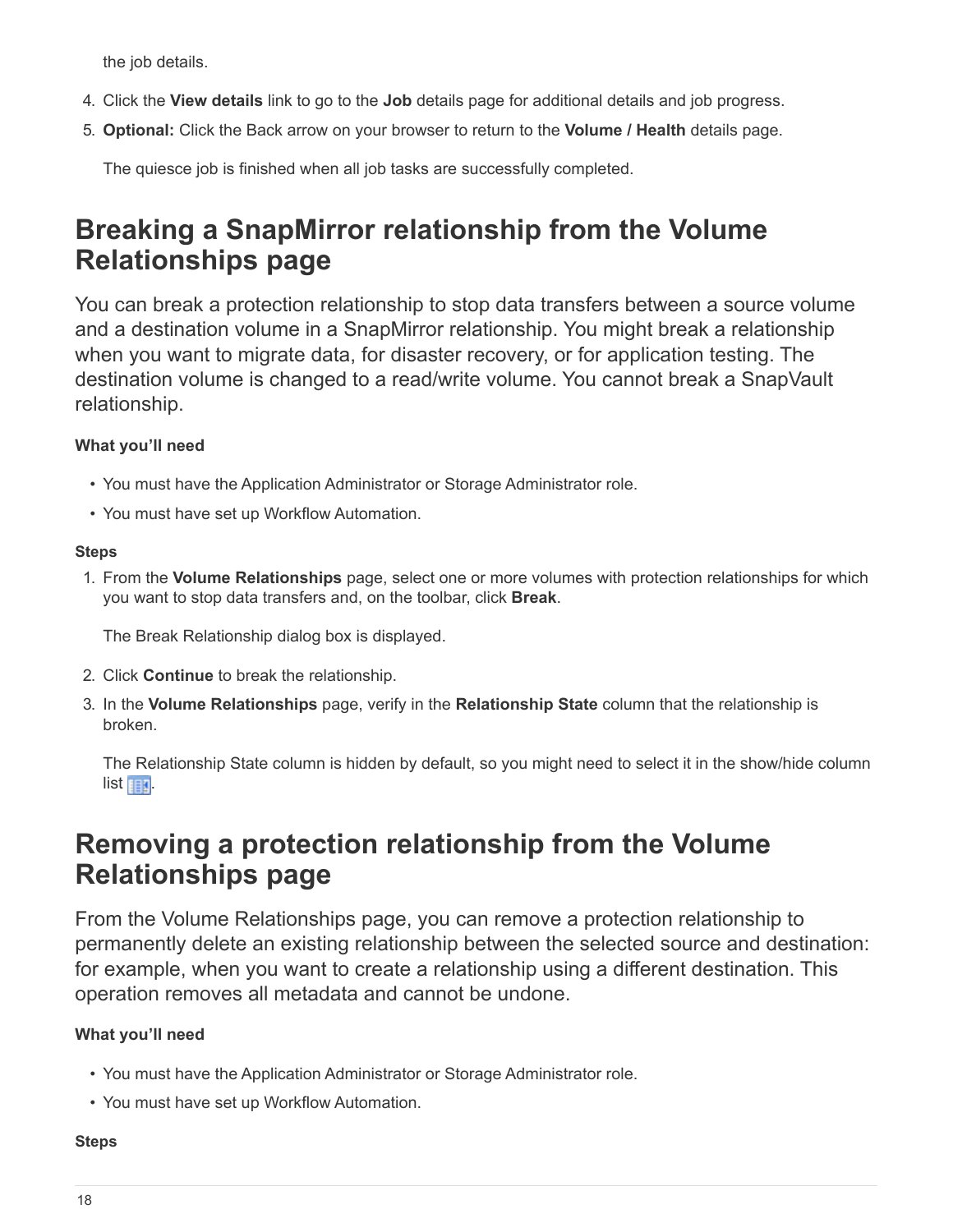1. From the **Volume Relationships** page, select one or more volumes with protection relationships you want to remove and, on the toolbar, click **Remove**.

The Remove Relationship dialog box is displayed.

2. Click **Continue** to remove the relationship.

The relationship is removed from the Volume Relationships page.

## <span id="page-21-0"></span>**Resuming scheduled transfers on a quiesced relationship from the Volume Relationships page**

After you have quiesced a relationship to stop scheduled transfers from occurring, you can use **Resume** to re-enable scheduled transfers so that data on the source or primary volume is protected. Transfers resume from a checkpoint, if one exists, at the next scheduled transfer interval.

## **What you'll need**

- You must have the Application Administrator or Storage Administrator role.
- You must have set up Workflow Automation.

You can select no more than 10 quiesced relationships on which to resume transfers.

### **Steps**

- 1. From the Volume **Relationships** page, select one or more volumes with quiesced relationships, and, on the toolbar, click **Resume**.
- 2. In the **Resume** dialog box, click **Continue**.

You are returned to the Volume Relationships page.

- 3. To view the related job tasks and to track their progress, click the job link that is displayed at the top of the **Volume Relationships** page.
- 4. Do one of the following:
	- If only one job is displayed, in the Job details page click **Refresh** to update the tasks list and task details associated with the protection configuration job and to determine when the job is complete.
	- If more than one job is displayed,
		- i. In the Jobs page, click the job for which you want to view the details.
		- ii. In the Job details page, click **Refresh** to update the tasks list and task details associated with the protection configuration job and to determine when the job is complete. After the jobs finish, data transfers are resumed at the next scheduled transfer interval.

## <span id="page-21-1"></span>**Resuming scheduled transfers on a quiesced relationship from the Volume / Health details page**

After you have quiesced a relationship to stop scheduled transfers from occurring, you can use **Resume** on the Volume / Health details page to reenable scheduled transfers so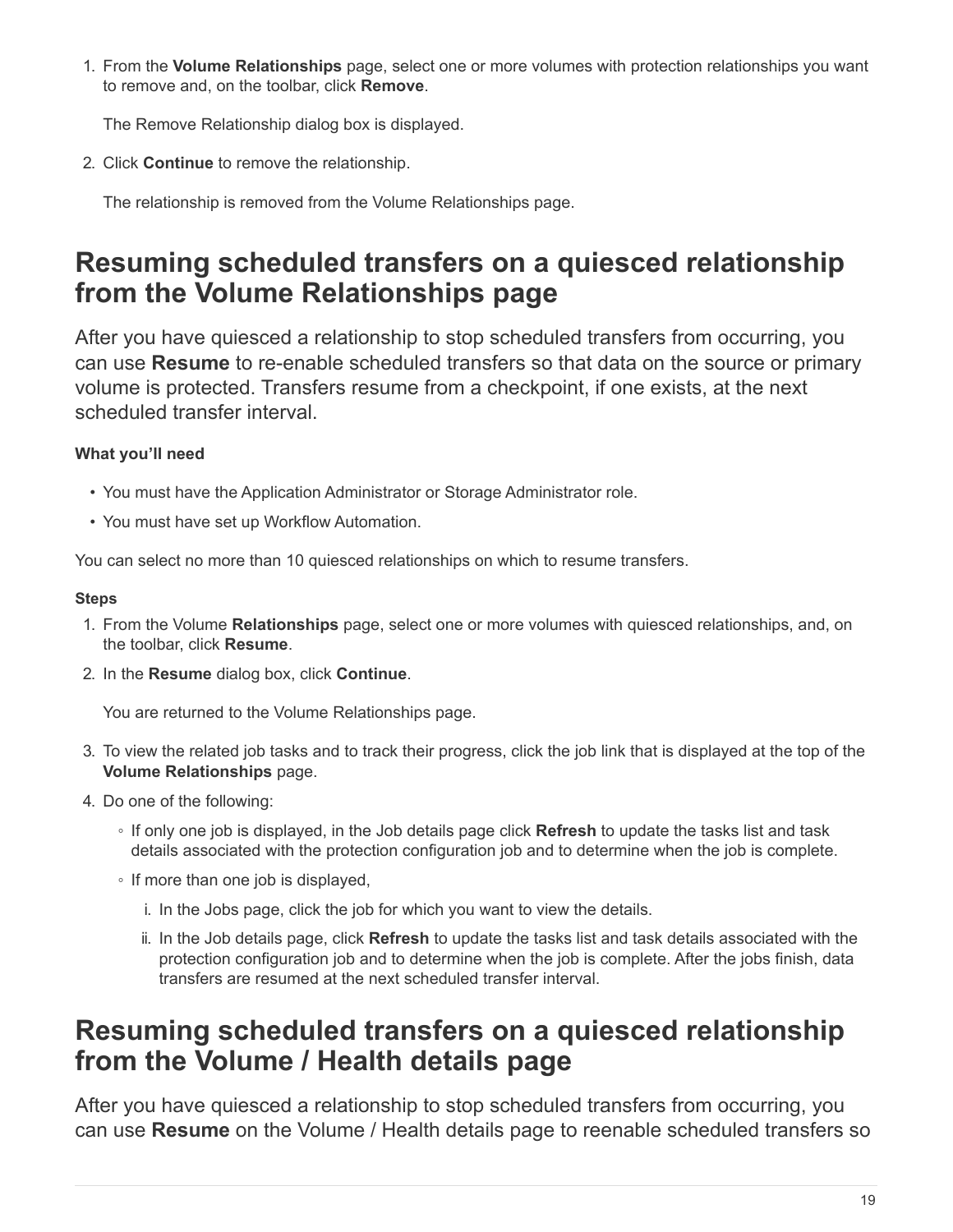that data on the source or primary volume is protected. Transfers resume from a checkpoint, if one exists, at the next scheduled transfer interval.

### **What you'll need**

- You must have the Application Administrator or Storage Administrator role.
- You must have set up Workflow Automation.

#### **Steps**

1. In the **Protection** tab of the **Volume / Health** details page, right-click in the topology view a quiesced relationship that you want to resume.

Alternatively, select **Resume** from the **Actions** > **Relationship** menu.

2. In the **Resume** dialog box, click **Continue**.

You are returned to the Volume / Health details page.

- 3. To view the related job tasks and to track their progress, click the job link that is displayed at the top of the **Volume / Health** details page.
- 4. In the **Job** details page, click **Refresh** to update the tasks list and task details associated with the protection configuration job and to determine when the job is complete.

After the jobs are complete, data transfers are resumed at the next scheduled transfer interval.

## <span id="page-22-0"></span>**Initializing or updating protection relationships from the Volume Relationships page**

From the Volume Relationships page, you can perform a first-time baseline transfer on a new protection relationship, or update a relationship if it is already initialized and you want to perform a manual, unscheduled incremental update to transfer immediately.



You cannot initialize or update volumes protected by Consistency Groups.

### **What you'll need**

- You must have the Application Administrator or Storage Administrator role.
- You must have set up OnCommand Workflow Automation.

#### **Steps**

1. From the **Volume Relationships** page, right-click a volume and select one or more volumes with relationships that you want to update or initialize, and then, on the toolbar, click **Initialize/Update**.

The **Initialize/Update** dialog box is displayed.

- 2. In the **Transfer Options** tab, select a transfer priority and the maximum transfer rate.
- 3. Click **Source Snapshot Copies**; then, in the **Snapshot Copy** column, click **Default**.

The Select Source Snapshot Copy dialog box is displayed.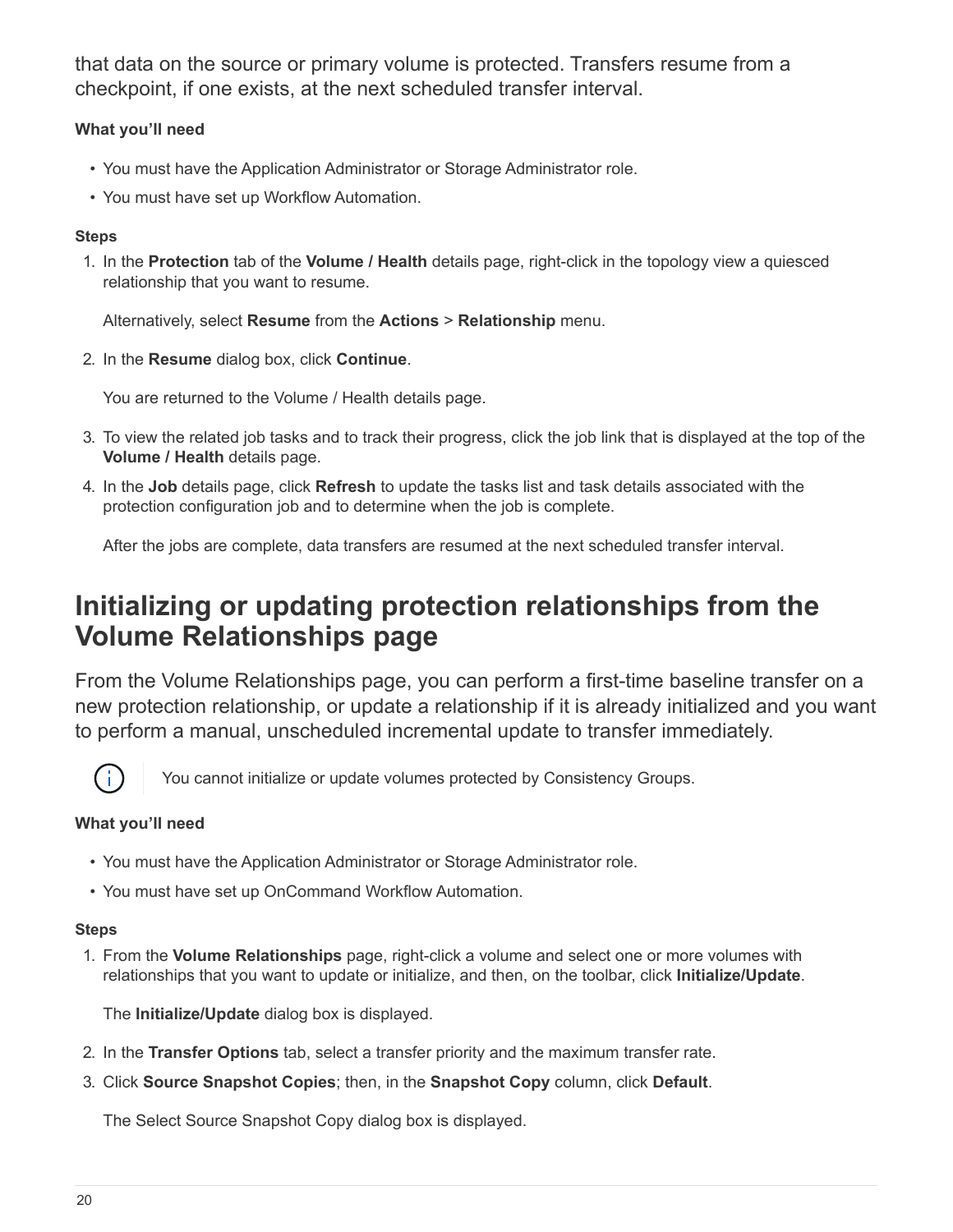- 4. If you want to specify an existing Snapshot copy rather than transferring the default Snapshot copy, click **Existing Snapshot Copy** and select a Snapshot copy from the list.
- 5. Click **Submit**.

You are returned to the **Initialize/Update** dialog box.

- 6. If you selected more than one source to initialize or update, click **Default** for the next source for which you want to specify an existing Snapshot copy.
- 7. Click **Submit** to begin the initialization or update job.

The initialization or update job is started, you are returned to the Volume Relationships page, and a jobs link is displayed at the top of the page.

8. **Optional:** Click **View Jobs** on the **Health: All Volumes** view to track the status of each initialization or update job.

A filtered list of jobs is displayed.

- 9. **Optional:** Click each job to see its details.
- 10. **Optional:** Click the **Back** arrow on your browser to return to the **Volume Relationships** page.

The initialization or update operation is finished when all tasks successfully finish.

## <span id="page-23-0"></span>**Initializing or updating protection relationships from the Volume / Health details page**

You can perform a first-time baseline transfer on a new protection relationship, or update a relationship if it is already initialized and you want to perform a manual, unscheduled incremental update to transfer data immediately.

**NOTE**: You cannot initialize or update volumes protected by Consistency Groups.

### **What you'll need**

- You must have the Application Administrator or Storage Administrator role.
- You must have set up OnCommand Workflow Automation.

#### **Steps**

- 1. From the **Protection** tab of the **Volume / Health** details page, locate in the topology the protection relationship that you want to initialize or update, and then right-click it.
- 2. Select **Initialize/Update** from the menu.

Alternatively, from the **Actions** menu, select **Relationship** > **Initialize/Update** to initialize or update the relationship for which you are currently viewing the details.

The Initialize/Update dialog box is displayed.

- 3. In the **Transfer Options** tab, select a transfer priority and the maximum transfer rate.
- 4. Click **Source Snapshot Copies**; then, in the **Snapshot Copy** column, click **Default**.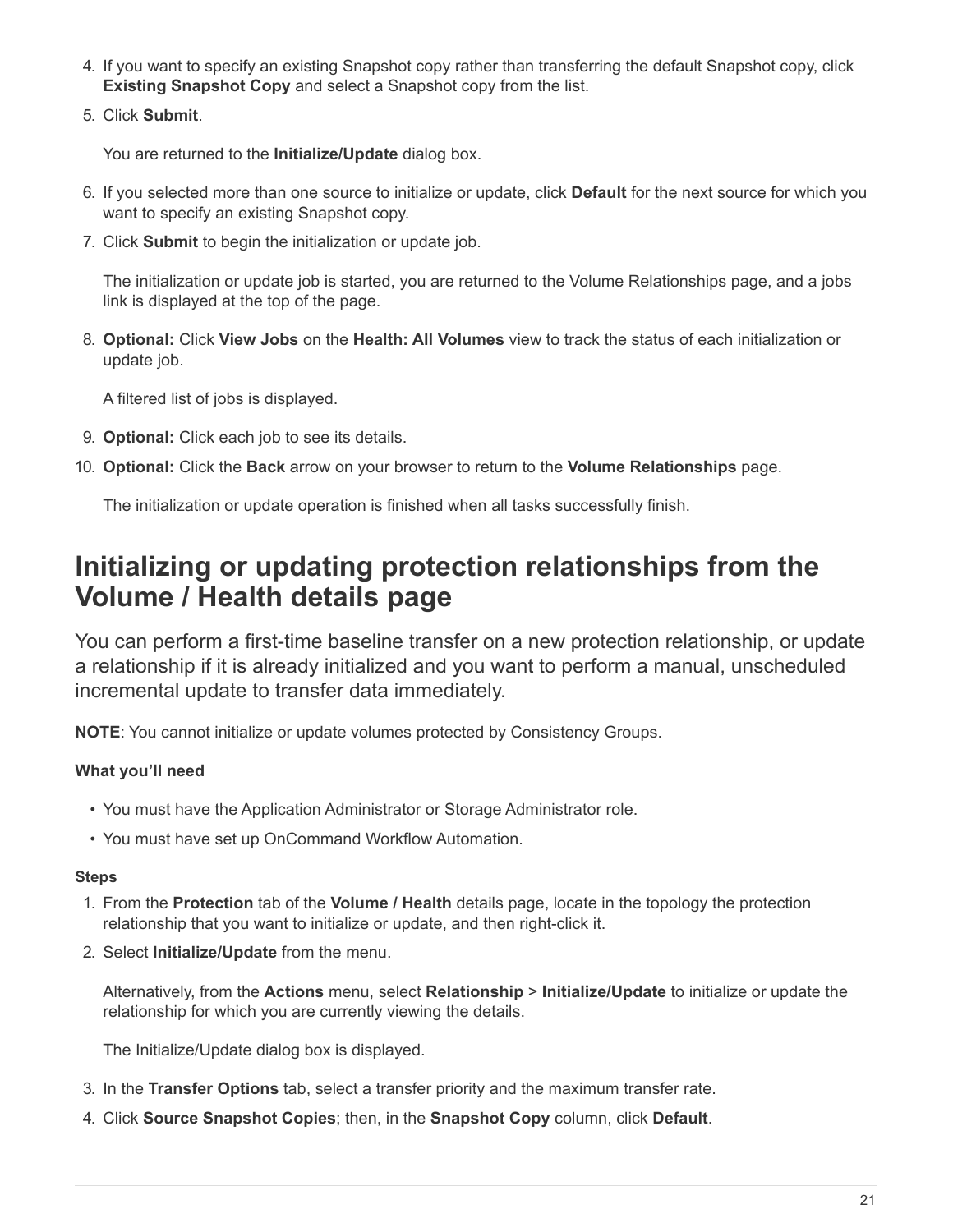The Select Source Snapshot Copy dialog box is displayed.

- 5. If you want to specify an existing Snapshot copy rather than transferring the default Snapshot copy, click **Existing Snapshot Copy** and select a Snapshot copy from the list.
- 6. Click **Submit**.

You are returned to the Initialize/Update dialog box.

7. If you selected more than one source to initialize or update, click **Default** for the next read/write source for which you want to specify an existing Snapshot copy.

You cannot select a different Snapshot copy for data protection volumes.

8. Click **Submit** to begin the initialization or update job.

The initialization or update job is started, you are returned to the Volume / Health details page, and a jobs link is displayed at the top of the page.

9. **Optional:** Click **View Jobs** on the **Volume / Health** details page to track the status of each initialization or update job.

A filtered list of jobs is displayed.

- 10. **Optional:** Click each job to see its details.
- 11. **Optional:** Click the Back arrow on your browser to return to the **Volume / Health** details page.

The initialization or update operation is finished when all job tasks successfully complete.

## <span id="page-24-0"></span>**Resynchronizing protection relationships from the Volume Relationships page**

From the Volume Relationships page, you can resynchronize a relationship either to recover from an event that disabled your source volume or when you want to change the current source to a different volume.

### **What you'll need**

- You must have the Application Administrator or Storage Administrator role.
- You must have set up Workflow Automation.

#### **Steps**

1. From the **Volume Relationships** page, select one or more volumes with quiesced relationships and, from the toolbar, click **Resynchronize**.

The Resynchronize dialog box is displayed.

- 2. In the **Resynchronization Options** tab, select a transfer priority and the maximum transfer rate.
- 3. Click **Source Snapshot Copies**; then, in the **Snapshot Copy** column, click **Default**.

The Select Source Snapshot Copy dialog box is displayed.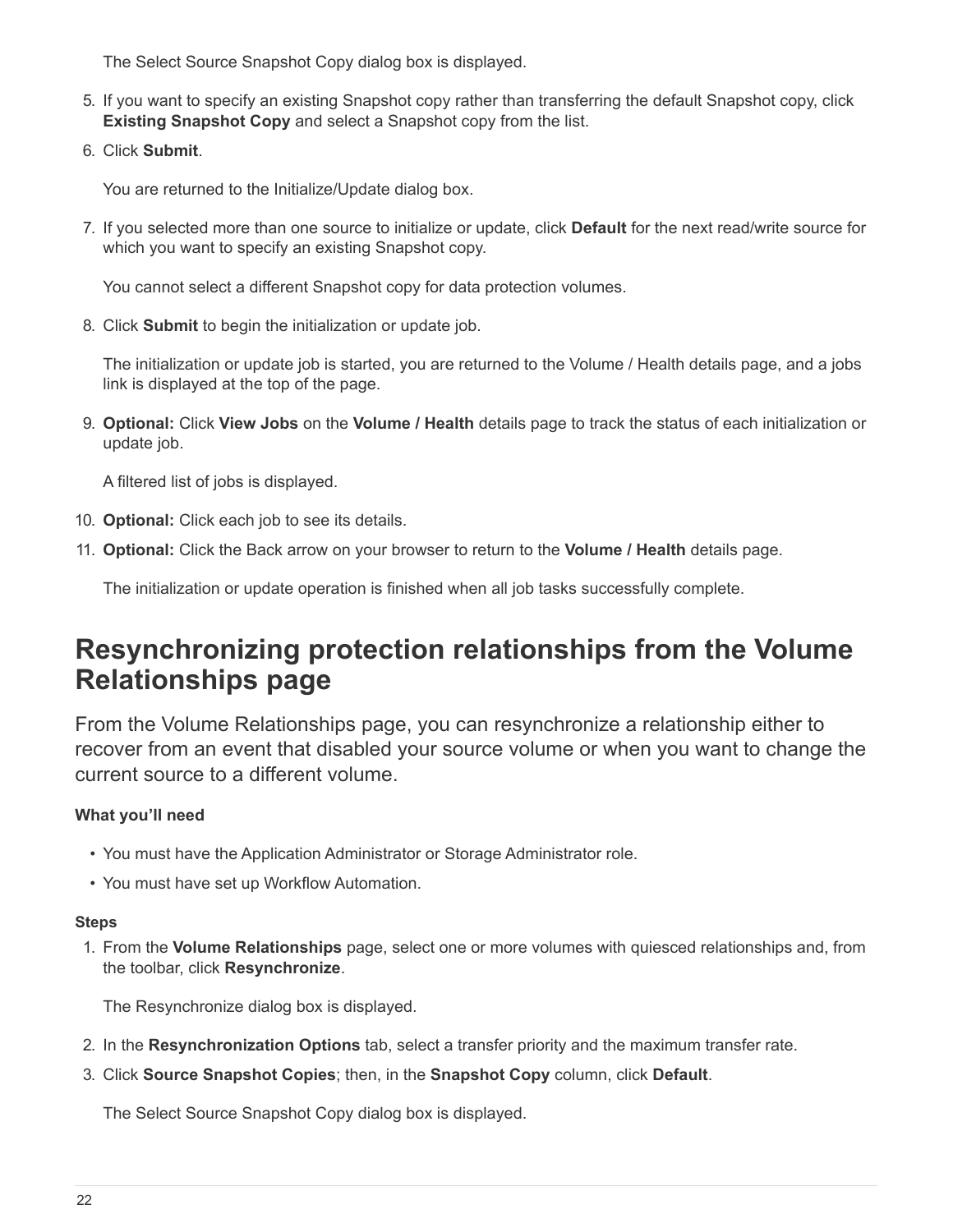- 4. If you want to specify an existing Snapshot copy rather than transferring the default Snapshot copy, click **Existing Snapshot Copy** and select a Snapshot copy from the list.
- 5. Click **Submit**.

You are returned to the Resynchronize dialog box.

- 6. If you selected more than one source to resynchronize, click **Default** for the next source for which you want to specify an existing Snapshot copy.
- 7. Click **Submit** to begin the resynchronization job.

The resynchronization job is started, you are returned to the Volume Relationships page, and a jobs link is displayed at the top of the page.

8. **Optional:** Click **View Jobs** on the **Volume Relationships** page to track the status of each resynchronization job.

A filtered list of jobs is displayed.

9. **Optional:** Click the **Back** arrow on your browser to return to the **Volume Relationships** page.

The resynchronization operation is finished when all job tasks successfully finish.

## <span id="page-25-0"></span>**Reversing protection relationships from the Volume Relationships page**

When a disaster disables the source volume in your protection relationship, you can use the destination volume to serve data by converting it to a read/write volume while you repair or replace the source. When the source is again available to receive data, you can use the reverse resynchronization operation to establish the relationship in the reverse direction, synchronizing the data on the source with the data on the read/write destination.

#### **What you'll need**

- You must have the Application Administrator or Storage Administrator role.
- You must have set up Workflow Automation.
- The relationship must not be a SnapVault relationship.
- A protection relationship must already exist.
- The protection relationship must be broken.
- Both the source and destination must be online.
- The source must not be the destination of another data protection volume.
- When you perform this task, data on the source that is newer than the data on the common Snapshot copy is deleted.
- Policies and schedules created on reverse resynchronization relationships are the same as those on the original protection relationship.

If policies and schedules do not exist, they are created.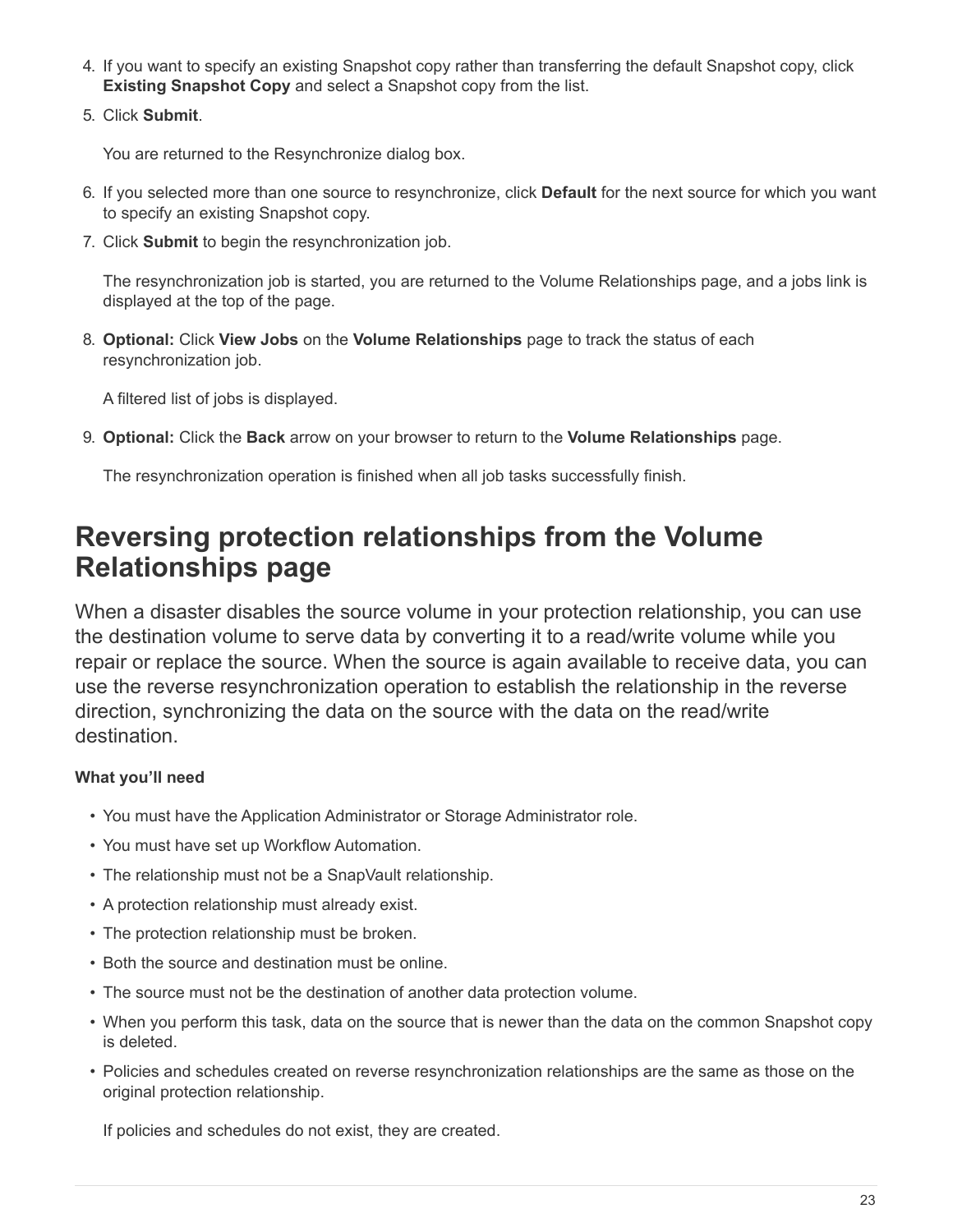#### **Steps**

1. From the **Volume Relationships** page, select one or more volumes with relationships that you want to reverse, and, on the toolbar, click **Reverse Resync**.

The Reverse Resync dialog box is displayed.

2. Verify that the relationships displayed in the **Reverse Resync** dialog box are the ones for which you want to perform the reverse resynchronization operation, and then click **Submit**.

The reverse resynchronization operation is started, you are returned to the Volume Relationships page, and a jobs link is displayed at the top of the page.

3. **Optional:** Click **View Jobs** on the **Volume Relationships** page to track the status of each reverse resynchronization job.

A filtered list of jobs related to this operation is displayed.

4. **Optional:** Click the **Back** arrow on your browser to return to the **Volume Relationships** page.

The reverse resynchronization operation is finished when all job tasks successfully complete.

## <span id="page-26-0"></span>**Restoring data using the Health: All Volumes view**

You can restore overwritten or deleted files, directories, or an entire volume from a Snapshot copy by using the restore feature on the Health: All Volumes view.

### **What you'll need**

You must have the Application Administrator or Storage Administrator role.

You cannot restore NTFS file streams.

The restore option is not available when:

- The volume ID is unknown: for example, when you have an intercluster relationship and the destination cluster has not yet been discovered.
- The volume is configured for SnapMirror Synchronous replication.

#### **Steps**

- 1. In the **Health: All Volumes** view, select a volume from which you want to restore data.
- 2. From the toolbar, click **Restore**.

The Restore dialog box is displayed. The dialog box is modified to have a two column layout to view and select multiple files. But you can only select 10 records at a time.

- 3. Select the volume and Snapshot copy from which you want to restore data, if different from the default.
- 4. Select the items you want to restore.

You can restore the entire volume, or you can specify folders and files you want to restore.

5. Select the location to which you want the selected items restored; either **Original Location** or **Alternate Location**.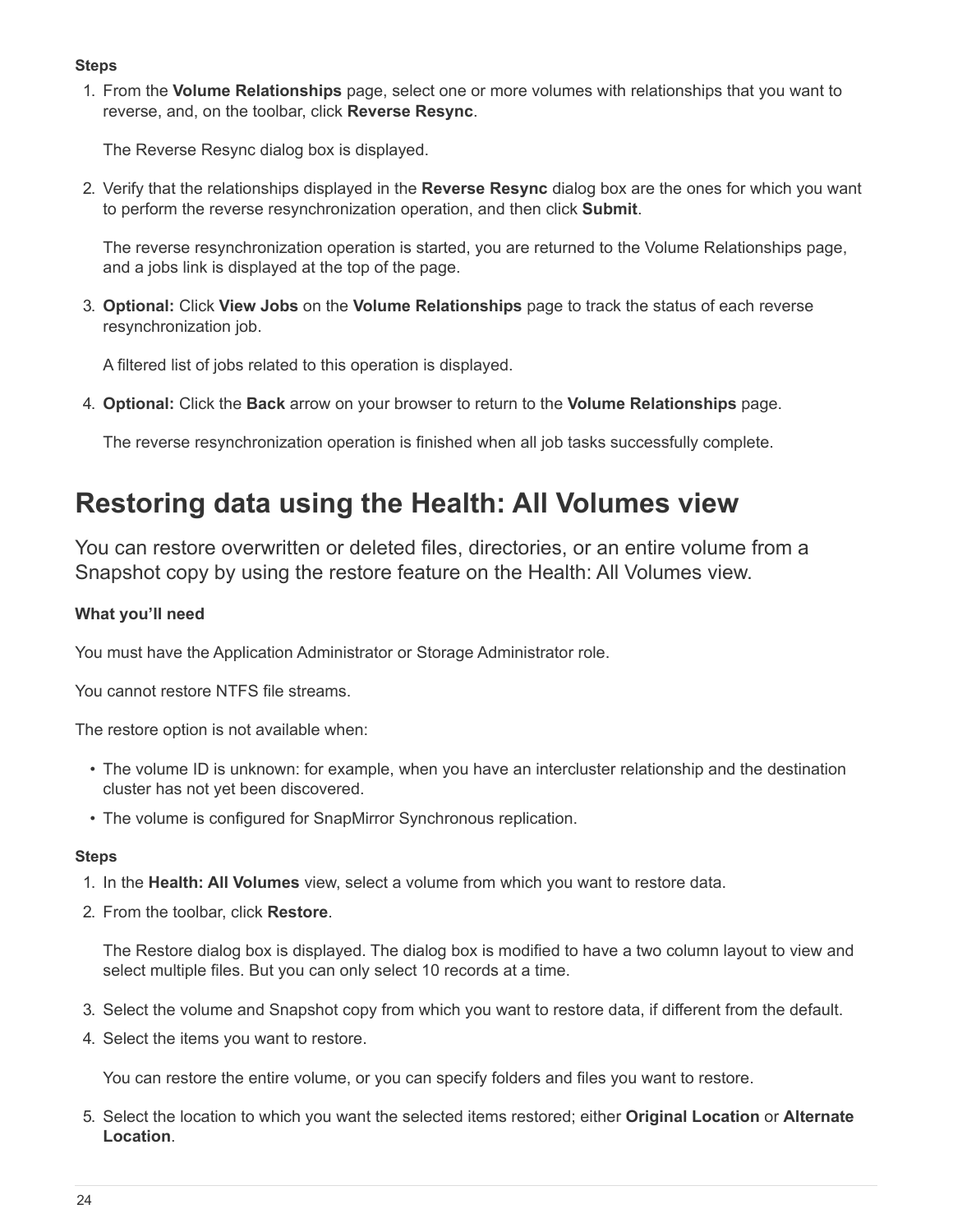6. Click **Restore**.

The restore process begins.

## <span id="page-27-0"></span>**Restoring data using the Volume / Health details page**

You can restore overwritten or deleted files, directories, or an entire volume from a Snapshot copy by using the restore feature on the Volume / Health details page.

### **What you'll need**

You must have the Application Administrator or Storage Administrator role.

You cannot restore NTFS file streams.

The restore option is not available when:

- The volume ID is unknown: for example, when you have an intercluster relationship and the destination cluster has not yet been discovered.
- The volume is configured for SnapMirror Synchronous replication.

#### **Steps**

- 1. In the **Protection tab** of the **Volume / Health** details page, right-click in the topology view the name of the volume that you want to restore.
- 2. Select **Restore** from the menu.

Alternatively, select **Restore** from the **Actions** menu to protect the current volume for which you are viewing the details.

The Restore dialog box is displayed.

- 3. Select the volume and Snapshot copy from which you want to restore data, if different from the default.
- 4. Select the items you want to restore.

You can restore the entire volume, or you can specify folders and files you want to restore.

- 5. Select the location to which you want the selected items restored: either **Original Location** or **Alternate Existing Location**.
- 6. If you select an alternate existing location, do one of the following:
	- In the Restore Path text field, type the path of the location to which you want to restore the data and then click **Select Directory**.
	- Click **Browse** to launch the Browse Directories dialog box and complete the following steps:
		- i. Select the cluster, SVM, and volume to which you want to restore.
		- ii. In the Name table, select a directory name.
		- iii. Click **Select Directory**.
- 7. Click **Restore**.

The restore process begins.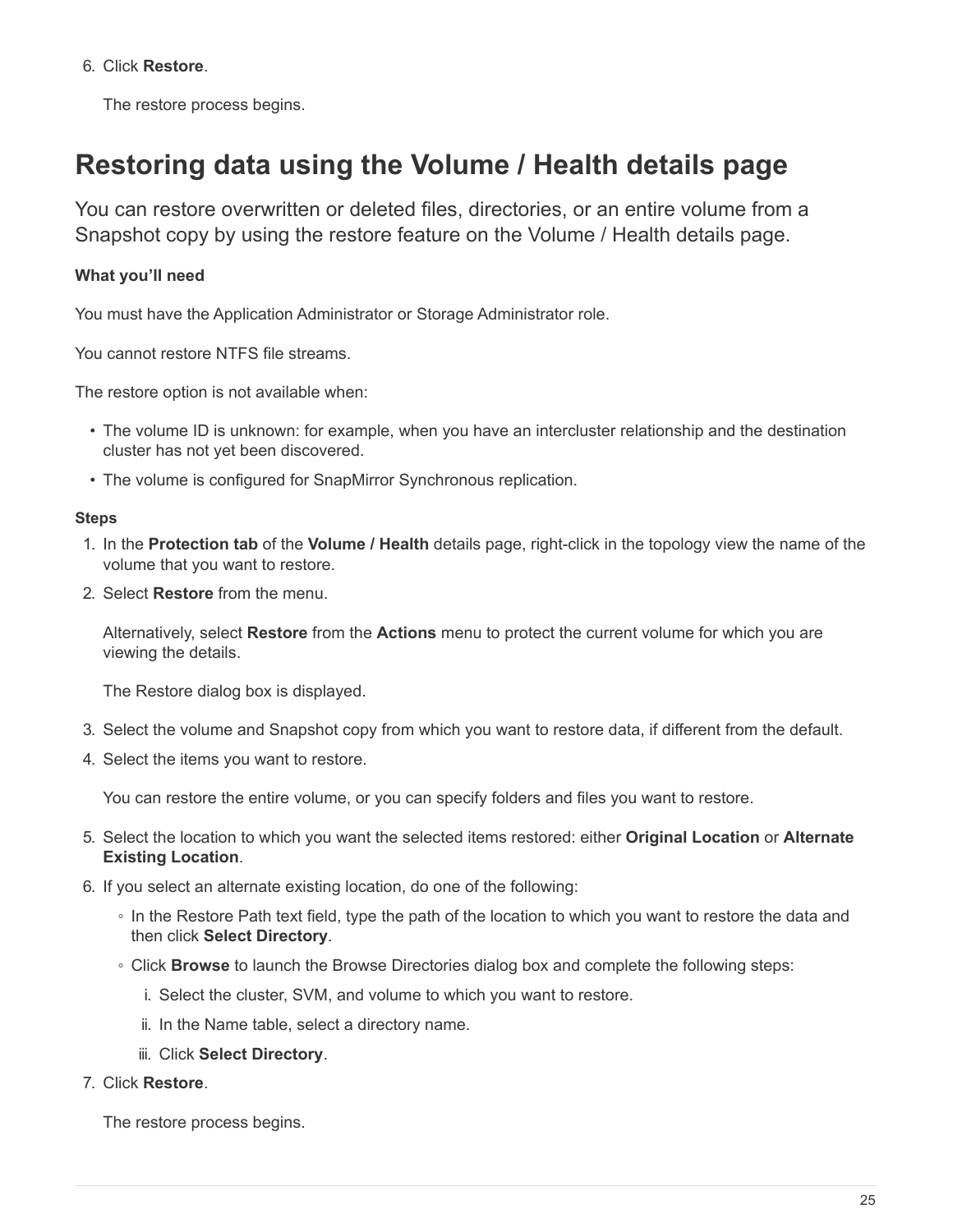

If a restore operation fails between Cloud Volumes ONTAP HA clusters with an NDMP error, you may need to add an explicit AWS route in the destination cluster so that the destination can communicate with the source system's cluster management LIF. You perform this configuration step using OnCommand Cloud Manager.

## <span id="page-28-0"></span>**What resource pools are**

Resource pools are groups of aggregates that are created by a storage administrator using Unified Manager to provide provisioning to partner applications for backup management.

You might pool your resources based on attributes such as performance, cost, physical location, or availability. By grouping related resources into a pool, you can treat the pool as a single unit for monitoring and provisioning. This simplifies the management of these resources and allows for a more flexible and efficient use of the storage.

During secondary storage provisioning, Unified Manager determines the most suitable aggregate in the resource pool for protection using the following criteria:

- The aggregate is a data aggregate (not a root aggregate) and it is ONLINE.
- The aggregate is on a destination cluster node whose ONTAP version is the same or greater than the source cluster major version.
- The aggregate has the largest available space of all the aggregates in the resource pool.
- After provisioning the destination volume, the aggregate space is within the nearly-full and nearly overcommitted threshold defined for the aggregate (global or local threshold, whichever is applicable).
- The number of FlexVol volumes on the destination node must not exceed the platform limit.

## <span id="page-28-1"></span>**Creating resource pools**

You can use the Create Resource Pool dialog box to group aggregates for provisioning purposes.

### **What you'll need**

You must have the Application Administrator or Storage Administrator role.

### **Steps**

Resource pools can contain aggregates from different clusters, but the same aggregate cannot belong to different resource pools.

- 1. In the left navigation pane, click **Protection** > **Resource Pools**.
- 2. In the **Resource Pools page**, click **Create**.
- 3. Follow the instructions in the **Create Resource Pool** dialog box to provide a name and description and to add aggregates as members to the resource pool you want to create.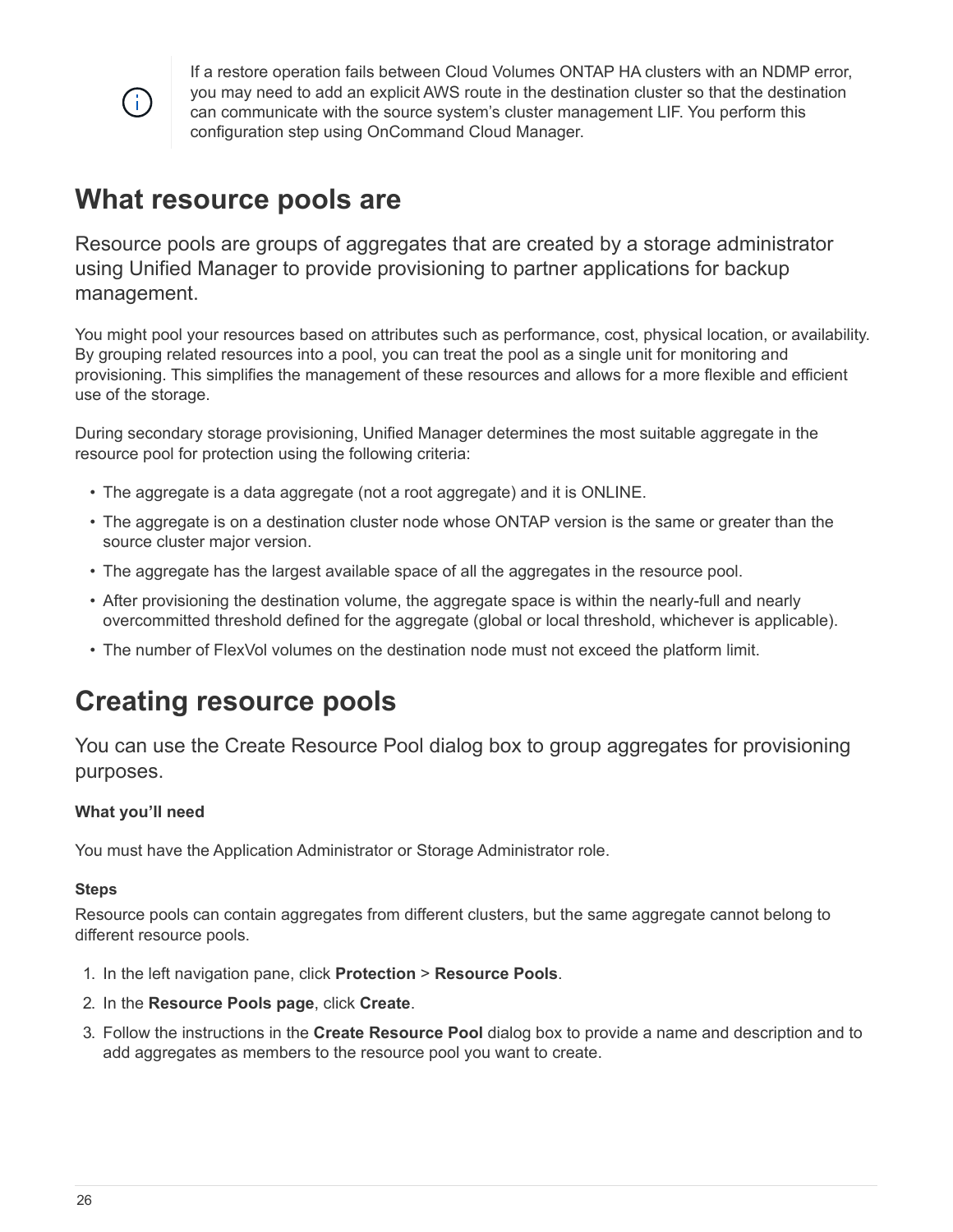## <span id="page-29-0"></span>**Editing resource pools**

You can edit an existing resource pool when you want to change the resource pool name and the description.

### **What you'll need**

You must have the Application Administrator or Storage Administrator role.

The **Edit** button is enabled only when one resource pool is selected. If more than one resource pool is selected, the **Edit** button is disabled.

### **Steps**

- 1. In the left navigation pane, click **Protection** > **Resource Pools**.
- 2. Select one resource pool from the list.
- 3. Click **Edit**.

The Edit Resource Pool window is displayed.

- 4. Edit the resource pool name and description as needed.
- 5. Click **Save**.

The new name and description are displayed in the resource pool list.

## <span id="page-29-1"></span>**Viewing resource pools inventory**

You can use the Resource Pools page to view the resource pool inventory and to monitor the remaining capacity for each resource pool.

### **What you'll need**

You must have the Application Administrator or Storage Administrator role.

### **Step**

1. In the left navigation pane, click **Protection** > **Resource Pools**.

The resource pool inventory is displayed.

## <span id="page-29-2"></span>**Adding resource pool members**

A resource pool consists of a number of member aggregates. You can add aggregates to existing resource pools to increase the amount of space available for secondary volume provisioning.

### **What you'll need**

You must have the Application Administrator or Storage Administrator role.

You can add no more than 200 aggregates to a resource pool at one time. Aggregates shown in the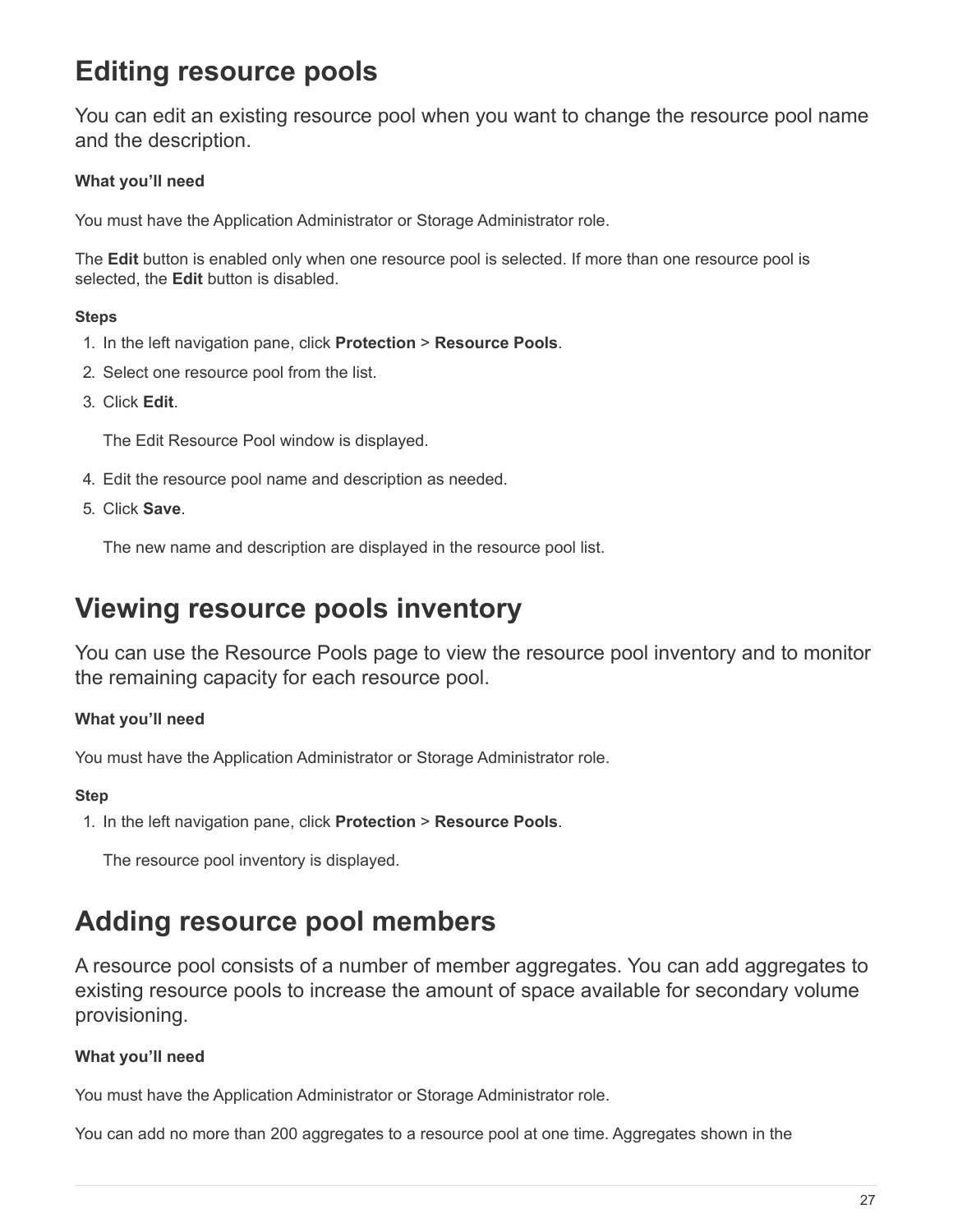Aggregates dialog box do not belong to any other resource pool.

#### **Steps**

- 1. In the left navigation pane, click **Protection** > **Resource Pools**.
- 2. Select a resource pool from the **Resource Pools** list.

The resource pool members are displayed in the area below the resource pool list.

3. In the resource pool member area, click **Add**.

The Aggregates dialog box is displayed.

- 4. Select one or more aggregates.
- 5. Click **Add**.

The dialog box is closed and the aggregates are displayed in the member list for the selected resource pool.

## <span id="page-30-0"></span>**Removing aggregates from resource pools**

You can remove aggregates from an existing resource pool: for example, when you want to use an aggregate for some other purpose.

### **What you'll need**

You must have the Application Administrator or Storage Administrator role.

Resource pool members are displayed only when a resource pool is selected.

#### **Steps**

- 1. In the left navigation pane, click **Protection** > **Resource Pools**.
- 2. Select the resource pool from which you want to remove member aggregates.

The list of member aggregates is displayed in the Members pane.

3. Select one or more aggregates.

The **Remove** button is enabled.

4. Click **Remove.**

A warning dialog box is displayed.

5. Click **Yes** to continue.

The selected aggregates are removed from the Members pane.

## <span id="page-30-1"></span>**Deleting resource pools**

You can delete resource pools when they are no longer needed. For example, you might want to redistribute the member aggregates from one resource pool to several other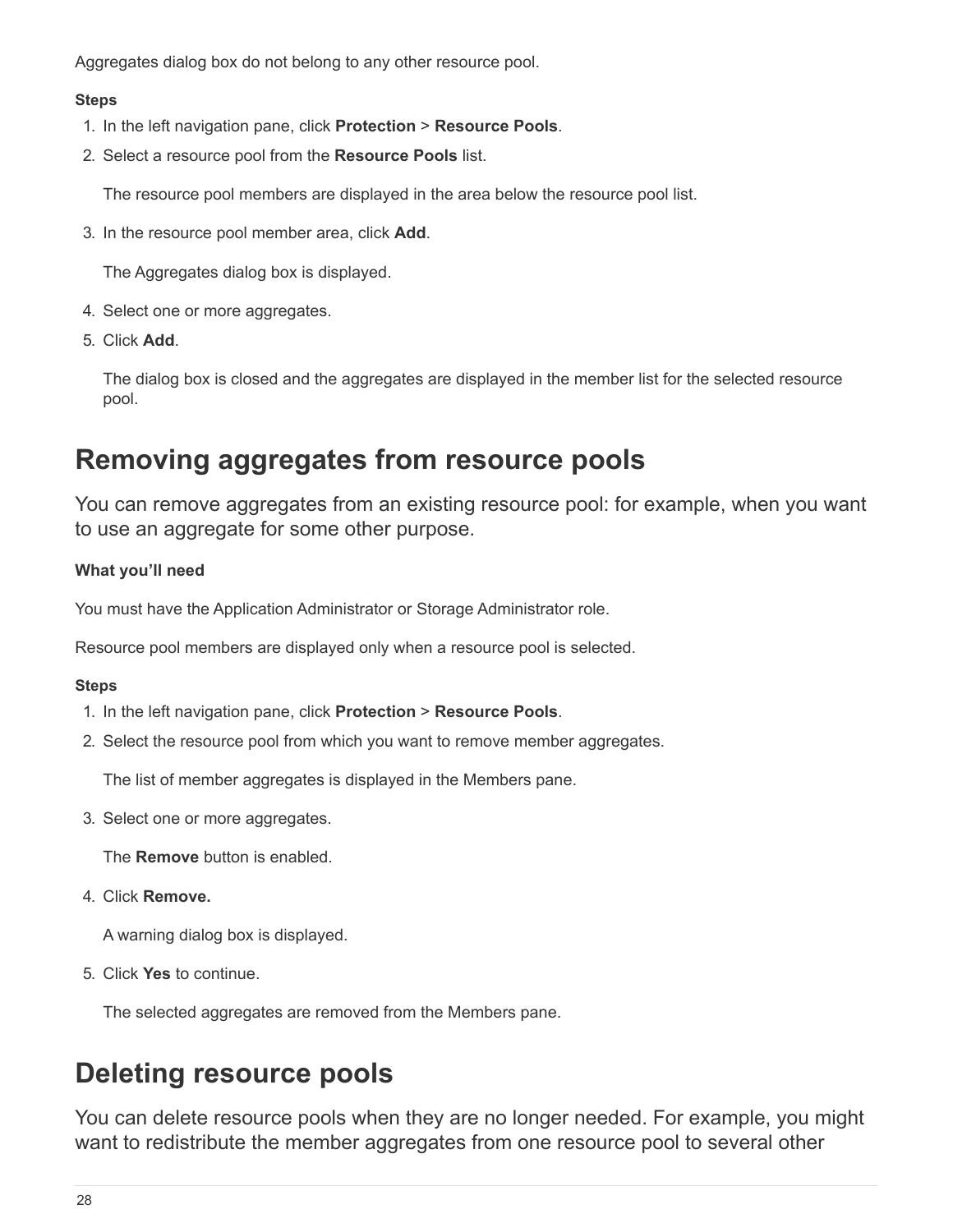resource pools, making the original resource pool obsolete.

### **What you'll need**

You must have the Application Administrator or Storage Administrator role.

The **Delete** button is enabled only when at least one resource pool is selected.

#### **Steps**

- 1. In the left navigation pane, click **Protection** > **Resource Pools**.
- 2. Select the resource pool you want to delete.
- 3. Click **Delete**.

The resource pool is removed from the resource pool list and its aggregates are removed from the members list.

## <span id="page-31-0"></span>**Monitoring Storage VM Disaster Recovery protection relationships**

Active IQ Unified Manager supports monitoring of storage VM disaster recovery relationships which provides disaster recovery at the granularity of a storage VM level. The storage VM disaster recovery enables the recovery of data present in the constituent volumes of the storage VM and the recovery of storage VM configuration.

A storage VM DR relationship is created from the source storage VM to the destination storage VM to provide asynchronous disaster recovery. You can select either to replicate all or subset of the storage VM configuration (excluding network and protocol configuration) along with the data volumes based on the cluster setup.

After the storage VM disaster recovery relationship is configured, when the source storage VM becomes unavailable due to either hardware failure or environmental disaster, the destination storage VM is started, that provides access to data with least disruption. Similarly, when the source storage VM becomes available, it is resynchronized with the destination storage VM and then, the source restarts to provide data. You can use SnapMirror commands to configure and manage storage VM disaster recovery relationship.

### **Monitoring Storage VMs using Relationships page**

You can monitor your storage VM disaster recovery relationships from the Relationships page in the PROTECTION section of the INVENTORY. By default, the Relationships page lists only the top level relationships as the constituent relationships filter is applied.

### **What you'll need**

You must have the Application Administrator or Storage Administrator role.

You use filters to view the storage VM disaster recovery relationships.

### **Steps**

1. In the left navigation pane, click **PROTECTION** > **Relationships**.

The page displays all type of relationships: volume, consistency group, and storage VM relationships.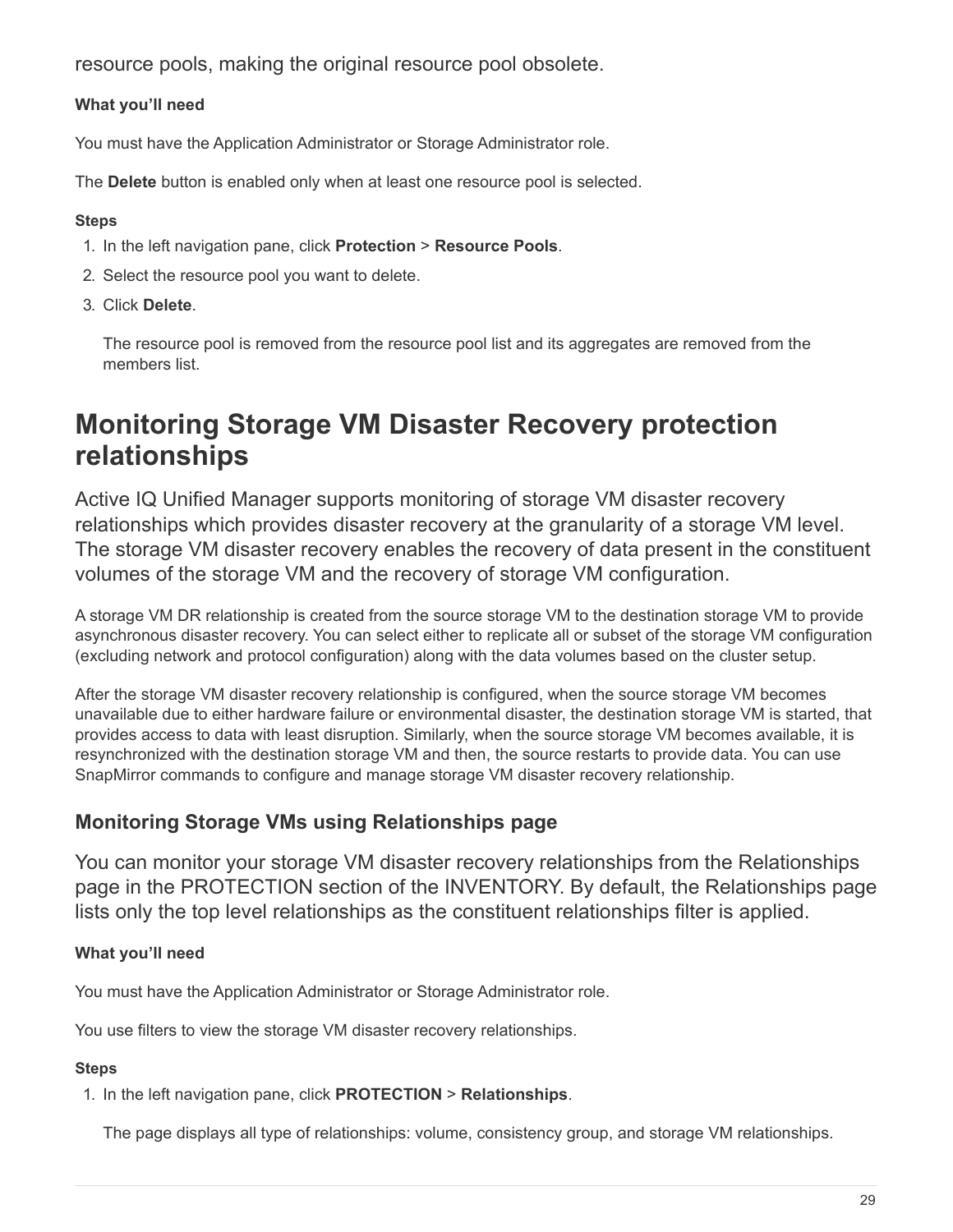- 2. Click **Filter**, and then select **Relationship Object Type** and **Storage VM** to view only storage VM disaster recovery relationships.
- 3. Click **Apply Filter**.



You should clear the constituent relationships filter to view all the protection relationships.

The page displays only storage VM disaster recovery relationships.

### **Viewing protection relationships from Storage VMs page**

Using the Storage VMs page, you can view the status of existing storage VMs' disaster recovery relationships.

#### **What you'll need**

You must have the Application Administrator or Storage Administrator role.

You can also examine details of the protection relationships, including transfer and lag status, source, and destination detail. You can schedule reports or download existing reports in the format that you require. The **Show/Hide** button enables you to add the required columns to the reports as they are not displayed by default.

#### **Steps**

- 1. In the left navigation pane, click **STORAGE** > **Storage VMs**.
- 2. From the **VIEW** menu, select **Relationship** > **All Relationships**.

The Relationship: All Relationships view is displayed with all the configured storage VMs.

### **Viewing Storage VMs based on protection status**

You can use the Storage VMs page of the Inventory to view all the storage VMs in Active IQ Unified Manager and filter the storage VMs based on their protection status.

#### **What you'll need**

You must have the Application Administrator or Storage Administrator role.

A new column Protection Role is added to the storage VMs view that provides information on whether the storage VM is protected or unprotected.



If a source cluster is not added to Active IQ Unified Manager, then all the information related to that cluster is unavailable in the grids.

#### **Steps**

- 1. In the left navigation pane, click **STORAGE** > **Storage VMs**.
- 2. From the **VIEW** menu, select **Health** > **All Storage VMs**.

The Health: All Storage VMs is displayed.

3. Click **Filter** to view one of the following storage VMs.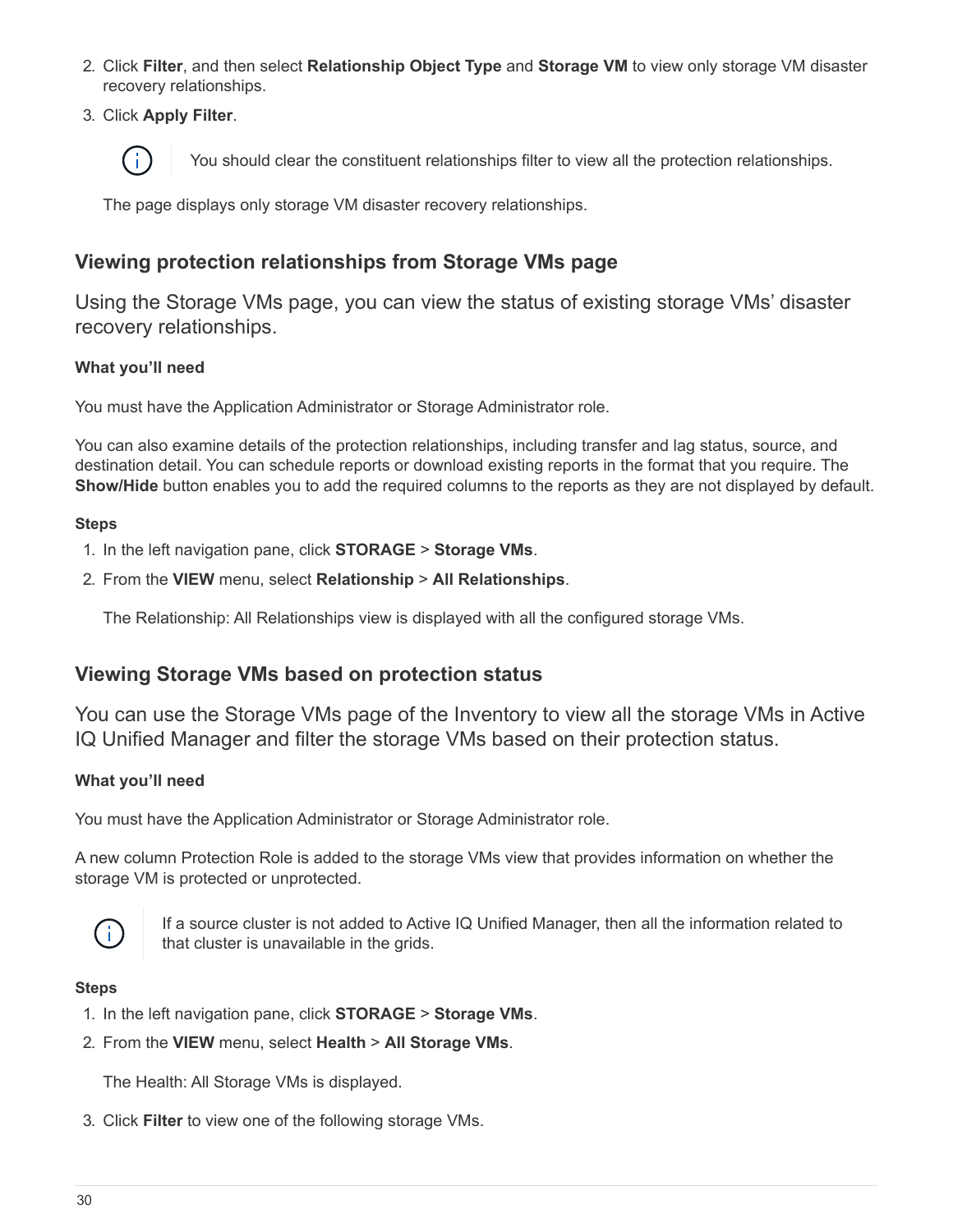| To view                        | <b>Filter value</b>                   |
|--------------------------------|---------------------------------------|
| <b>Protected storage VMs</b>   | <b>Protection Role is Protected</b>   |
| <b>Unprotected storage VMs</b> | <b>Protection Role is Unprotected</b> |



You cannot view both the protected and unprotected storage VMs at the same time. You will need to clear the existing filter to reapply a new filter option.

4. Click **Apply Filter**.

The Unsaved view displays all the storage VMs that are either protected or unprotected by storage VM disaster recovery based on your filter selections.

## <span id="page-33-0"></span>**Understanding Storage VM Peers**

Storage VM peers are mappings from a source storage VM to a destination storage VM that are used by partner applications for resource selection and secondary volume provisioning.

Peers are always created between a source storage VM and a destination storage VM, regardless of whether the destination storage VM is a secondary destination or a tertiary destination. You cannot use a secondary destination storage VM as a source to create a peer with a tertiary destination storage VM.

You can peer a storage VM in three ways:

• Peer any storage VM

You can create a peer between any primary source storage VM and one or more destination storage VM. This means that all existing storage VM that currently require protection, as well as any storage VMs that are created in the future, are peered with the specified destination storage VM. For example, you might want applications from several different sources at different locations to be backed up to one or more destination storage VM in one location.

• Peer a particular storage VM

You can create a peer between a specific source storage VM and one or more specific destination storage VM. For example, if you are providing storage services to many clients whose data must be separate from one another, you can choose this option to associate a specific source storage VM to a specific destination storage VM that is assigned to only that client.

• Peer with an external storage VM

You can create a peer between a source storage VM and an external flexible volume of a destination storage VM.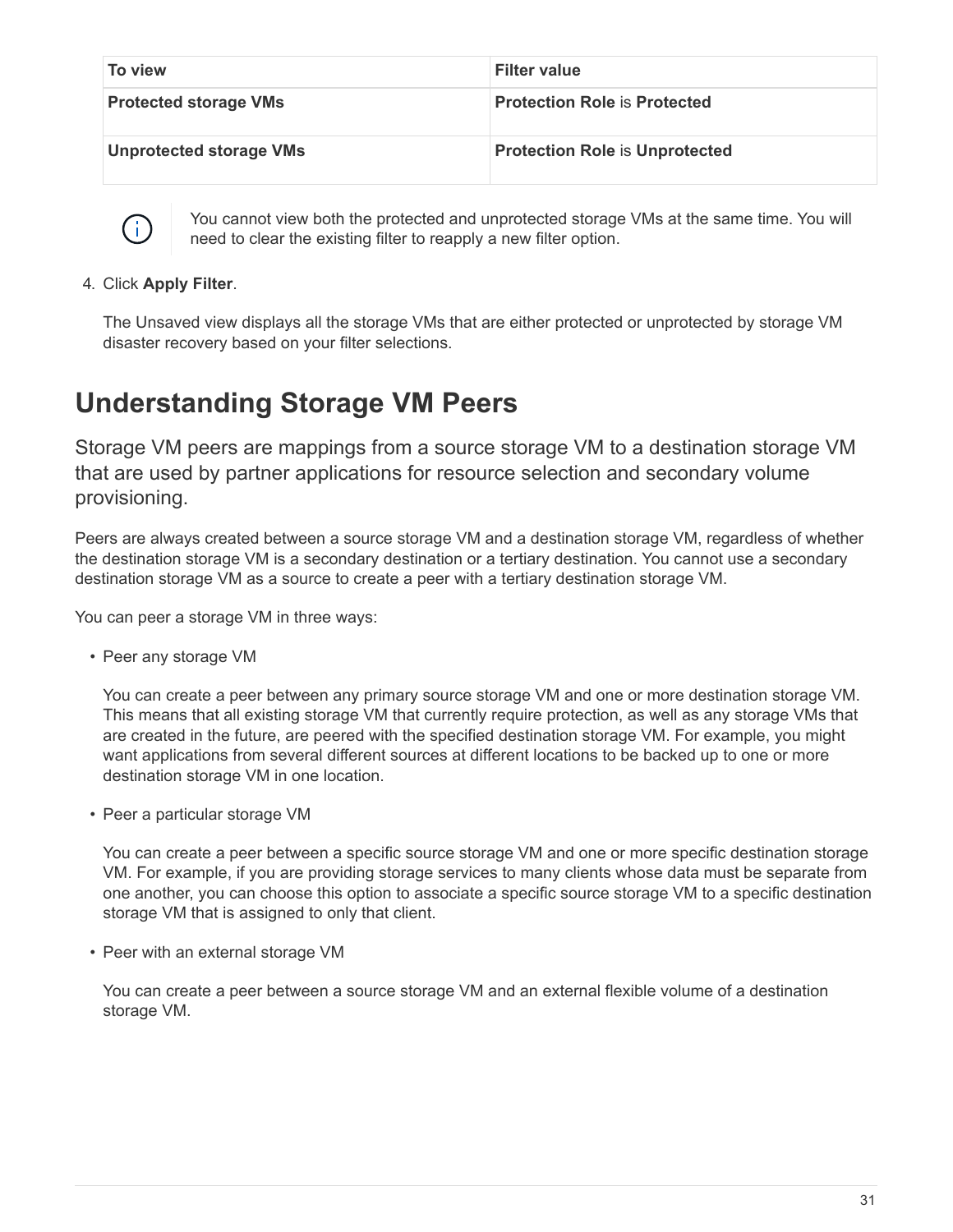## <span id="page-34-0"></span>**SVM and resource pool requirements to support storage services**

You can better ensure conformance in partner applications if you observe some SVM association and resource pool requirements that are specific to storage services: for example, when you associate SVM and create resource pools in Unified Manager to support a protection topology in a storage service provided by a partner application.

Some applications partner with the Unified Manager server to provide services that automatically configure and execute SnapMirror or SnapVault backup protection between source volumes and protection volumes in secondary or tertiary locations. To support these protection storage services, you must use Unified Manager to configure the necessary SVM associations and resource pools.

To support storage service single-hop or cascaded protection, including replication from a SnapMirror source or SnapVault primary volume to either destination SnapMirror or to SnapVault backup volumes that reside in secondary or tertiary locations, observe the following requirements:

- SVM associations must be configured between the SVM containing the SnapMirror source or SnapVault primary volume and any SVM on which either a secondary volume or a tertiary volume resides.
	- For example, to support a protection topology in which source volume Vol\_A resides on SVM\_1, and SnapMirror secondary destination volume Vol B resides on SVM 2, and tertiary SnapVault backup volume Vol\_ C resides on SVM\_3, you must use the Unified Manager web UI to configure a SnapMirror association between SVM\_1 and SVM\_2 and a SnapVault backup association between SVM\_1 and SVM\_3.

In this example, any SnapMirror association or SnapVault backup association between SVM\_2 and SVM 3 is not necessary and is not used.

- To support a protection topology in which both source volume Vol\_A and SnapMirror destination volume Vol\_B reside on SVM\_1, you must configure a SnapMirror association between SVM\_1 and SVM\_1.
- The resource pools must include cluster aggregate resources available to the associated SVMs.

You configure resource pools through the Unified Manager web UI and then assign through the partner application the storage service secondary target and tertiary target nodes.

## <span id="page-34-1"></span>**Creating Storage VM Peers**

The Create Storage Virtual Machine Peers wizard enables partner protection applications to associate a source storage VM with a destination storage VM for use with SnapMirror and SnapVault relationships. Partner applications use these associations at the time of initial provisioning of destination volumes to determine which resources to select.

### **What you'll need**

- The storage VM you are associating must already exist.
- You must have the Application Administrator or Storage Administrator role.

For any source storage VM and relationship type, you can choose only one destination storage VM on each destination cluster.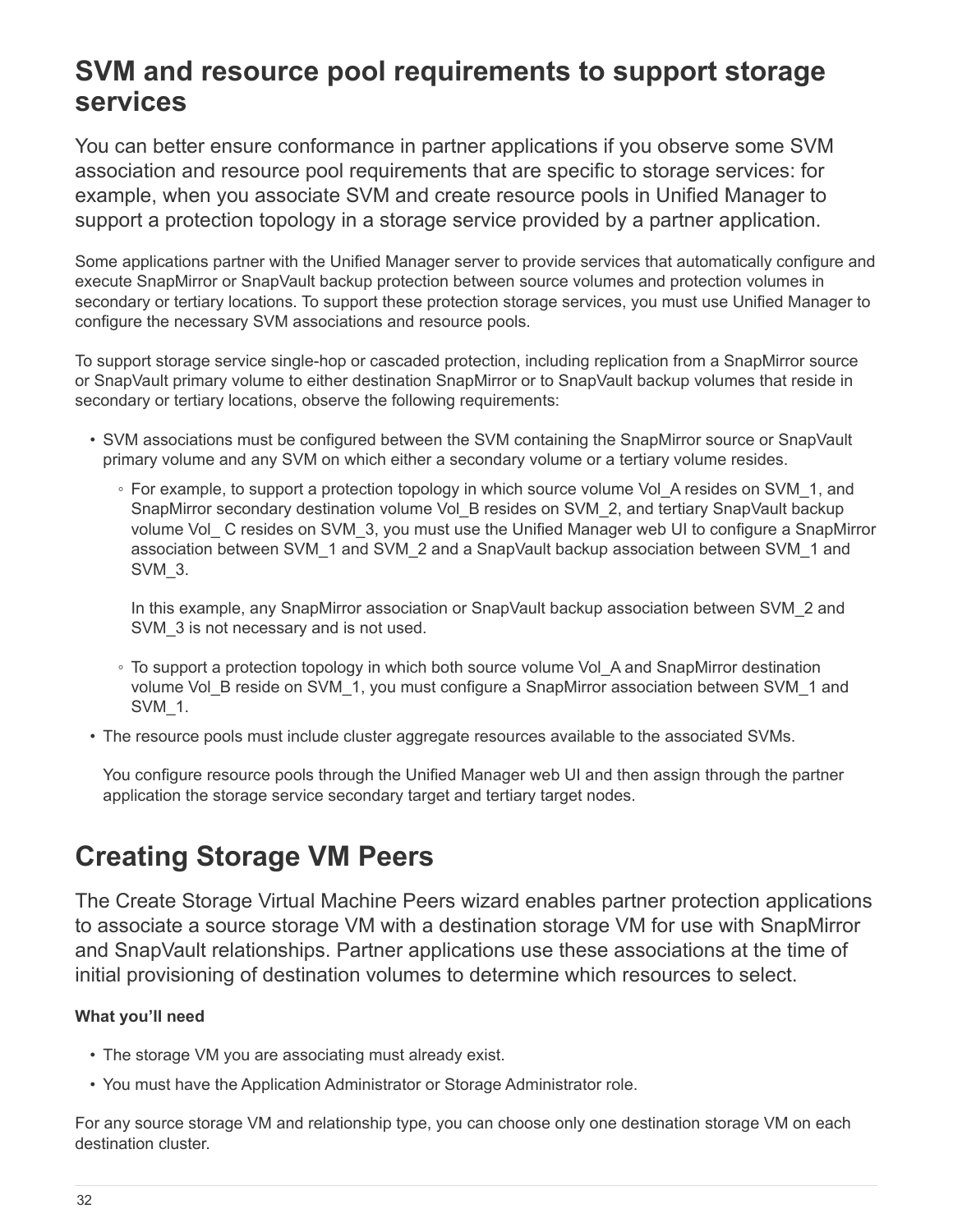Changing associations using the delete and create functions affects only future provisioning operations. It does not move existing destination volumes.

### **Steps**

- 1. In the left navigation pane, click **Protection** > **Storage VM Peers**.
- 2. In the **SVM Peers** page, click **Create**.

The Create Storage Virtual Machine Peers wizard is launched.

3. Select one of the following sources:

◦ **Any**

Choose this option when you want to create an association between any primary storage VM source to one or more destination storage VM. This means that all existing storage VM that currently require protection, as well as any storage VM that are created in the future, are associated with the specified destination storage VM. For example, you might want applications from several different sources at different locations backed up to one or more destination storage VM in one location.

◦ **Single**

Choose this option when you want to select a specific source storage VM associated with one or more destination storage VM. For example, if you are providing storage services to many clients whose data must be separate from one another, choose this option to associate a specific storage VM source to a specific storage VM destination that is assigned only to that client.

◦ **None (External)**

Choose this option when you want to create an association between a source storage VM and an external flexible volume of a destination storage VM.

- 4. Select one or both of the protection relationship types you want to create:
	- **SnapMirror**
	- **SnapVault**
- 5. Click **Next**.
- 6. Select one or more storage VM protection destination.
- 7. Click **Finish**.

## <span id="page-35-0"></span>**Viewing Storage VM Peers**

You can use the Storage VM Peers page to view existing storage VM peers and their properties and to determine if additional storage VMs are required.

### **What you'll need**

You must have the Application Administrator or Storage Administrator role.

### **Step**

1. In the left navigation pane, click **Protection** > **Storage VM Peers**.

The list of storage VM Peers and their properties is displayed.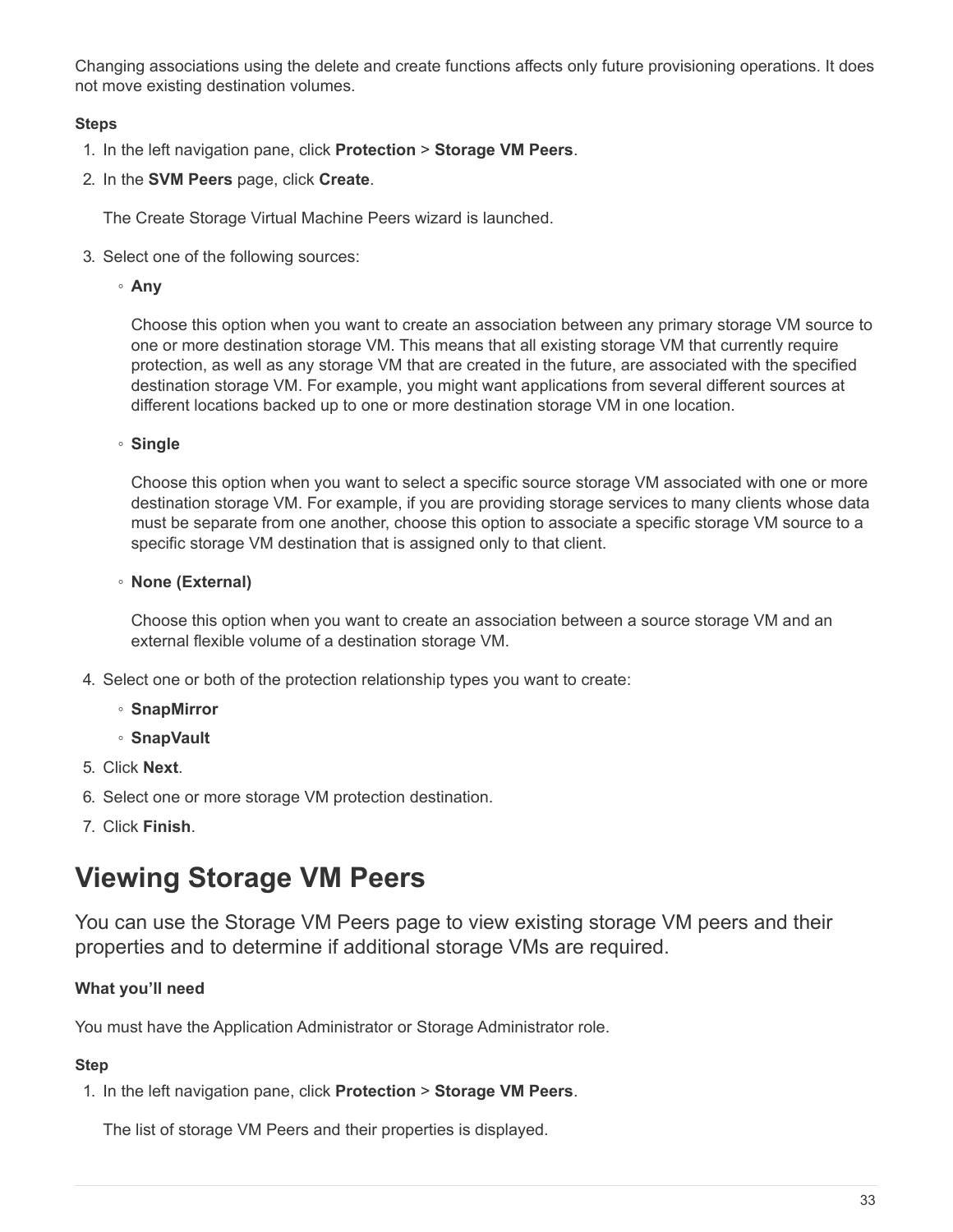# **Deleting Storage VM Peers**

You can delete storage VM peers for partner applications to remove the secondary provisioning relationship between source and destination storage VM; for example, you might do this when the destination storage VM is full and you want to create a new storage VM protection peer.

## **What you'll need**

You must have the Application Administrator or Storage Administrator role.

The **Delete** button is disabled until at least one storage VM peer is selected. Changing associations using the delete and create functions affects only future provisioning operations; it does not move existing destination volumes.

### **Steps**

- 1. In the left navigation pane, click **Protection** > **Storage VM Peers**.
- 2. Select at least one storage VM peer.

The **Delete** button is enabled.

3. Click **Delete.**

A warning dialog box is displayed.

4. Click **Yes** to continue.

The selected storage VM peer is removed from the list.

# **What jobs are**

A job is a series of tasks that you can monitor using Unified Manager. Viewing jobs and their associated tasks enables you to determine if they have completed successfully.

Jobs are initiated when you create SnapMirror and SnapVault relationships, when you perform any relationship operation (break, edit, quiesce, remove, resume, resynchronize, and reverse resync), when you perform data restoration tasks, when you log in to a cluster, and so on.

When you initiate a job, you can use the Jobs page and the Job details page to monitor the job and the progress of the associated job tasks.

# **Monitoring jobs**

You can use the Jobs page to monitor job status and to view job properties such as storage service type, state, submitted time, and completed time to determine whether or not a job has successfully completed.

## **What you'll need**

You must have the Application Administrator or Storage Administrator role.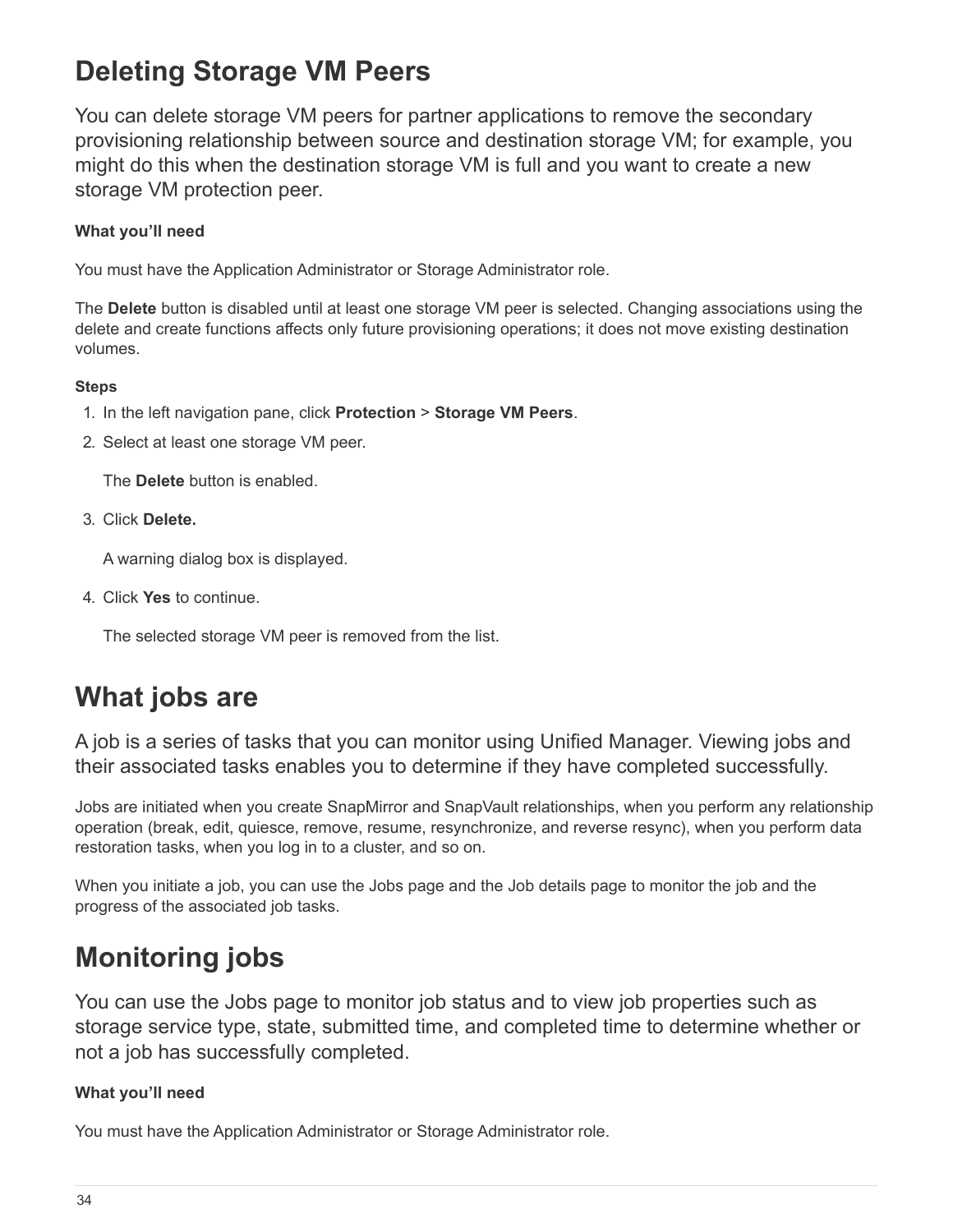## **Steps**

1. In the left navigation pane, click **Protection** > **Jobs**.

The Jobs page is displayed.

- 2. View the **State** column to determine the status of those jobs currently running.
- 3. Click on a job name to view details about that particular job.

The Job details page is displayed.

# **Viewing job details**

After you start a job, you can track its progress from the Job details page and monitor the associated tasks for possible errors.

# **What you'll need**

You must have the Application Administrator or Storage Administrator role.

## **Steps**

- 1. In the left navigation pane, click **Protection** > **Jobs**.
- 2. In the Jobs page, click a job name in the **Name** column to display the list of tasks associated with the job.
- 3. Click on a task to display additional information in the **Task Details** pane and the **Task Messages** pane to the right of the task list.

# **Aborting jobs**

You can use the Jobs page to abort a job if it is taking too long to finish, is encountering too many errors, or is no longer needed. You can abort a job only if its status and type allow it. You can abort any running job.

# **What you'll need**

You must have the Application Administrator or Storage Administrator role.

# **Steps**

- 1. In the left navigation pane, click **Protection** > **Jobs**.
- 2. From the list of jobs, select one job, and then click **Abort**.
- 3. At the confirmation prompt, click **Yes** to abort the selected job.

# **Retrying a failed protection job**

After you have taken measures to fix a failed protection job, you can use **Retry** to run the job again. Retrying a job creates a new job using the original job ID.

# **What you'll need**

You must have the Application Administrator or Storage Administrator role.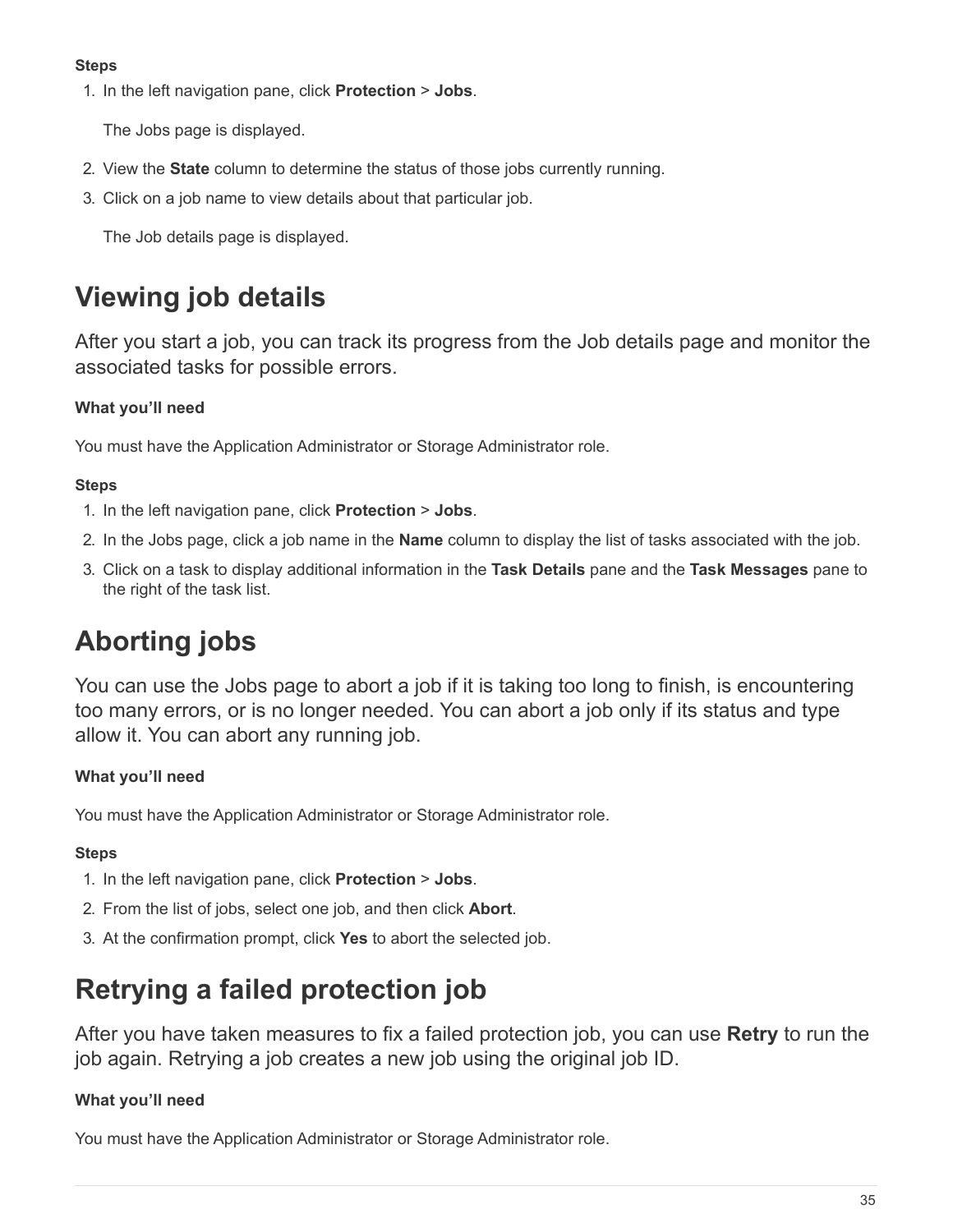You can retry only one failed job at a time. Selecting more than one job disables the **Retry** button. Only jobs of the type Protection Configuration and Protection Relationship Operation can be retried.

## **Steps**

- 1. In the left navigation pane, click **Protection** > **Jobs**.
- 2. From the list of jobs, select a single failed Protection Configuration or Protection Relationship Operation type job.

The **Retry** button is enabled.

3. Click **Retry**.

The job is restarted.

# **Description of Protection relationships windows and dialog boxes**

You can view and manage protection-related details such as resource pools, SVM associations, and protection jobs. You can use the appropriate Health Thresholds page to configure global health threshold values for aggregates, volumes, and relationships.

## **Resource Pools page**

The Resource Pools page displays existing resource pools and their members, and enables you to create, monitor, and manage resource pools for provisioning purposes.

### **Command buttons**

The command buttons enable you to perform the following tasks:

• **Create**

Launches the Create Resource Pool dialog box, which you can use to create resource pools.

• **Edit**

Enables you to edit the name and description of the resource pools that you create.

• **Delete**

Enables you to delete one or more resource pools.

### **Resource Pools list**

The Resource Pools list displays (in tabular format) the properties of existing resource pools.

• **Resource Pool**

Displays the name of the resource pool.

• **Description**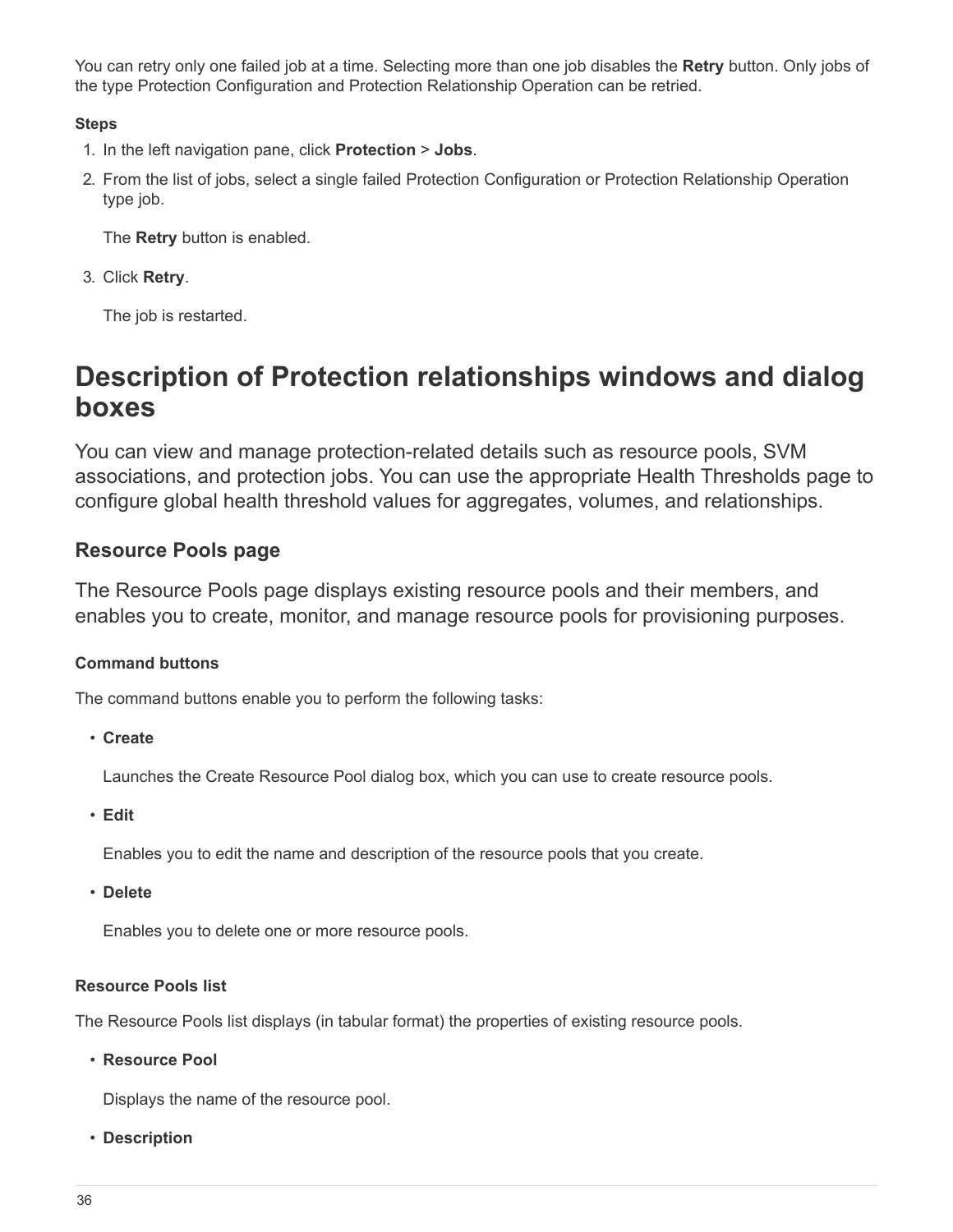Describes the resource pool.

#### • **SnapLock Type**

Displays the SnapLock type that is being used by the aggregates in the resource pool. Valid values for SnapLock type are Compliance, Enterprise, and Non-SnapLock. A resource pool can contain aggregates of only one SnapLock type.

#### • **Total Capacity**

Displays the total capacity (in MB, GB, and so on) of the resource pool.

#### • **Used Capacity**

Displays the amount of space (in MB, GB, and so on) that is used in the resource pool.

#### • **Available Capacity**

Displays the amount of space (in MB, GB, and so on) that is available in the resource pool.

• **Used %**

Displays the percentage of space that is used in the resource pool.

#### **Members list command buttons**

The Members list command buttons enable you to perform the following tasks:

• **Add**

Enables you to add members to the resource pool.

• **Delete**

Enables you to delete one or more members from the resource pool.

#### **Members list**

The Members list displays (in tabular format) the resource pool members and their properties when a resource pool is selected.

• **Status**

Displays the current status of the member aggregate. The status can be Critical ( $\blacktriangleright$ ), Error ( $\blacktriangleright$ ), Warning  $($  ), or Normal  $($   $\vee$  ).

• **Aggregate Name**

Displays the name of the member aggregate.

• **State**

Displays the current state of the aggregate, which can be one of the following:

◦ Offline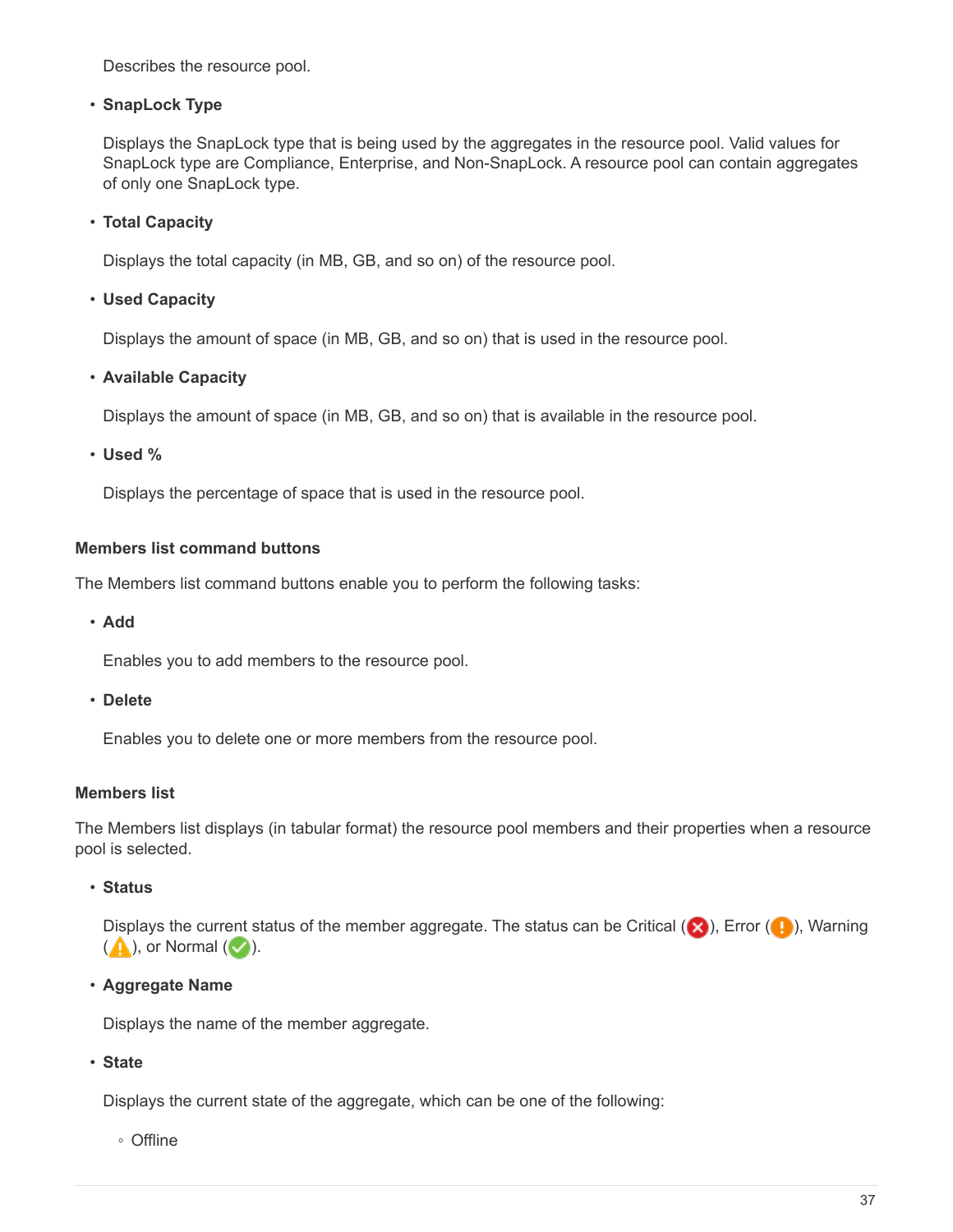Read or write access is not allowed.

◦ Online

Read and write access to the volumes that are hosted on this aggregate is allowed.

◦ Restricted

Limited operations (such as parity reconstruction) are allowed, but data access is not allowed.

◦ Creating

The aggregate is being created.

◦ Destroying

The aggregate is being destroyed.

◦ Failed

The aggregate cannot be brought online.

◦ Frozen

The aggregate is (temporarily) not serving requests.

◦ Inconsistent

The aggregate has been marked corrupted; you should contact technical support.

◦ Iron Restricted

Diagnostic tools cannot be run on the aggregate.

◦ Mounting

The aggregate is in the process of mounting.

◦ Partial

At least one disk was found for the aggregate, but two or more disks are missing.

◦ Quiescing

The aggregate is being quiesced.

◦ Quiesced

The aggregate is quiesced.

◦ Reverted

The revert of an aggregate is completed.

◦ Unmounted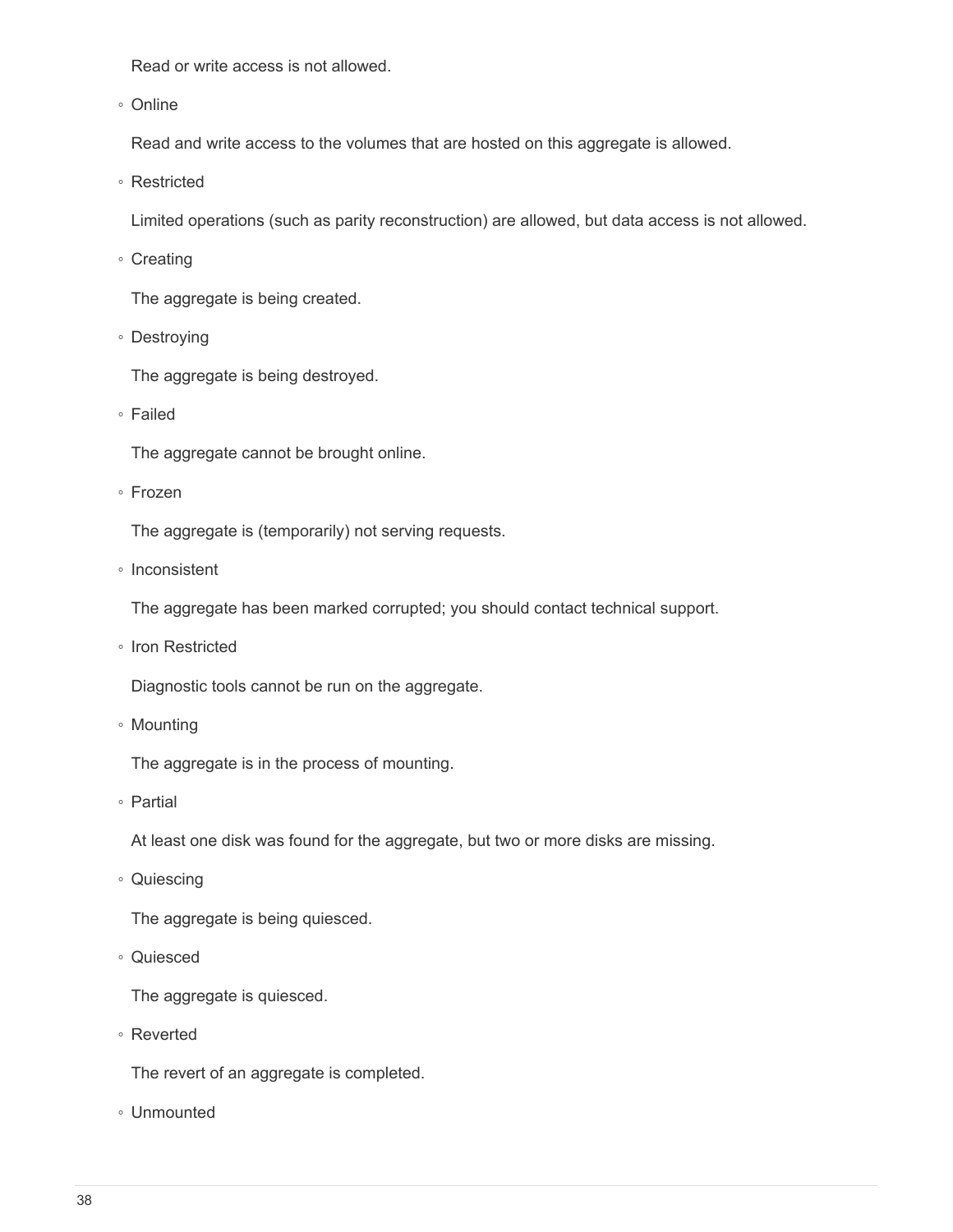The aggregate has been unmounted.

◦ Unmounting

The aggregate is being taken offline.

◦ Unknown

The aggregate is discovered, but the aggregate information is not yet retrieved by the Unified Manager server.

By default, this column is hidden.

• **Cluster**

Displays the name of the cluster to which the aggregate belongs.

• **Node**

Displays the name of the node on which the aggregate resides.

## • **Total Capacity**

Displays the total capacity (in MB, GB, and so on) of the aggregate.

• **Used Capacity**

Displays the amount of space (in MB, GB, and so on) that is used in the aggregate.

• **Available Capacity**

Displays the amount of space (in MB, GB, and so on) that is available in the aggregate.

• **Used %**

Displays the percentage of space that is used in the aggregate.

• **Disk Type**

Displays the RAID configuration type, which can be one of the following:

- RAID0: All the RAID groups are of type RAID0.
- RAID4: All the RAID groups are of type RAID4.
- RAID-DP: All the RAID groups are of type RAID-DP.
- RAID-TEC: All the RAID groups are of type RAID-TEC.
- Mixed RAID: The aggregate contains RAID groups of different RAID types (RAID0, RAID4, RAID-DP, and RAID-TEC). By default, this column is hidden.

# **Create Resource Pool dialog box**

You can use the Create Resource Pool dialog box to name and describe a new resource pool and to add aggregates to and delete aggregates from that resource pool.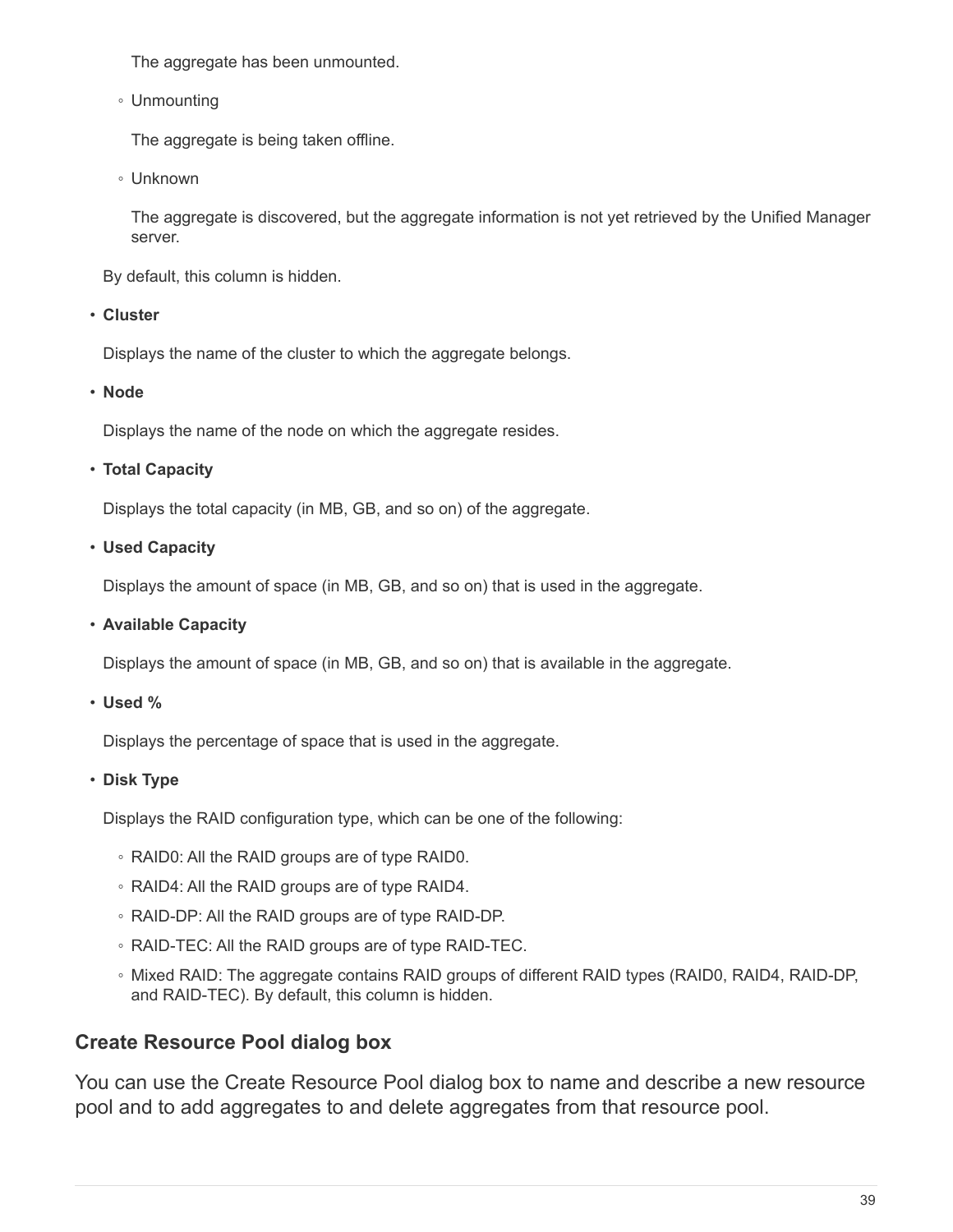#### **Resource Pool Name**

The text boxes enable you to add the following information to create a resource pool:

Enables you to specify a resource pool name.

#### **Description**

Enables you to describe a resource pool.

#### **Members**

Displays the members of the resource pool. You can also add and delete members.

### **Command buttons**

The command buttons enable you to perform the following tasks:

#### • **Add**

Opens the Aggregates dialog box so that you can add aggregates from a specific cluster to the resource pool. You can add aggregates from different clusters, but the same aggregates cannot be added to more than one resource pool.

#### • **Remove**

Enables you to remove selected aggregates from the resource pool.

• **Create**

Creates the resource pool. This button is not enabled until information has been entered in the Resource Pool Name or Description fields.

#### • **Cancel**

Discards the changes and closes the Create Resource Pool dialog box.

# **Edit Resource Pool dialog box**

You can use the Edit Resource Pool dialog box to change the name and description of an existing resource pool. For example, if the original name and description is inaccurate or incorrect, you can change them so they are more precise.

### **Text boxes**

The text boxes enable you to change the following information for the selected resource pool:

#### • **Resource Pool Name**

Enables you to enter a new name.

#### • **Description**

Enables you to enter a new description.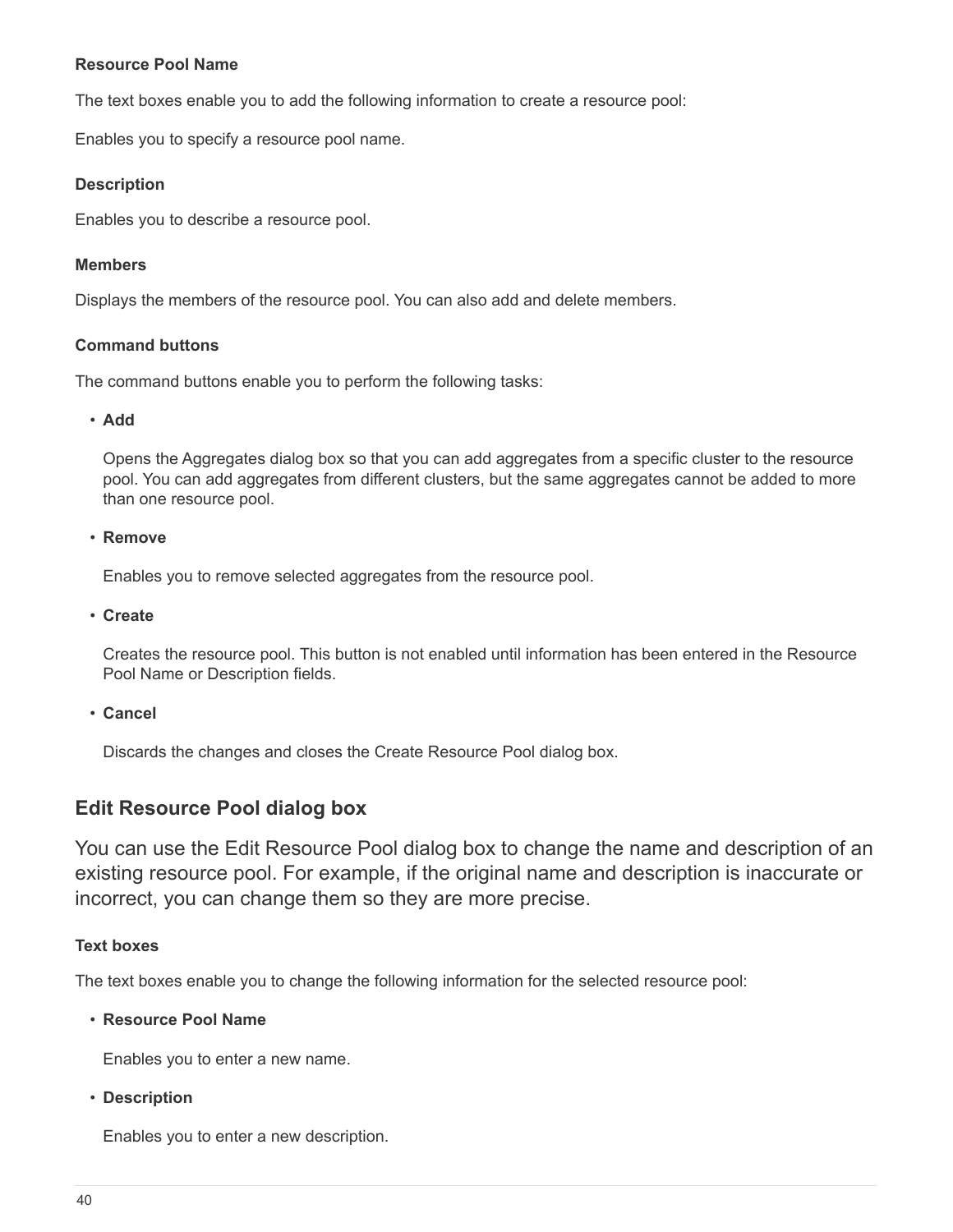### **Command buttons**

The command buttons enable you to perform the following tasks:

• **Save**

Saves the changes to the resource pool name and description.

• **Cancel**

Discards the changes and closes the Edit Resource Pool dialog box.

# **Aggregates dialog box**

You can use the Aggregates dialog box to select the aggregates that you want to add to your resource pool.

#### **Command buttons**

The command buttons enable you to perform the following tasks:

• **Add**

Adds the selected aggregates to the resource pool. The Add button is not enabled until at least one aggregate is selected.

• **Cancel**

Discards the changes, and closes the Aggregates dialog box.

#### **Aggregates list**

The Aggregates list displays (in tabular format) the names and properties of monitored aggregates.

#### • **Status**

Displays the current status of a volume. The status can be Critical ( $\blacktriangleright$ ), Error ( $\blacktriangleright$ ), Warning ( $\blacktriangle$ ), or Normal  $(\vee)$ .

You can move the pointer over the status to view more information about the event or events generated for the volume.

• **Aggregate Name**

Displays the name of the aggregate.

• **State**

Displays the current state of the aggregate, which can be one of the following:

◦ Offline

Read or write access is not allowed.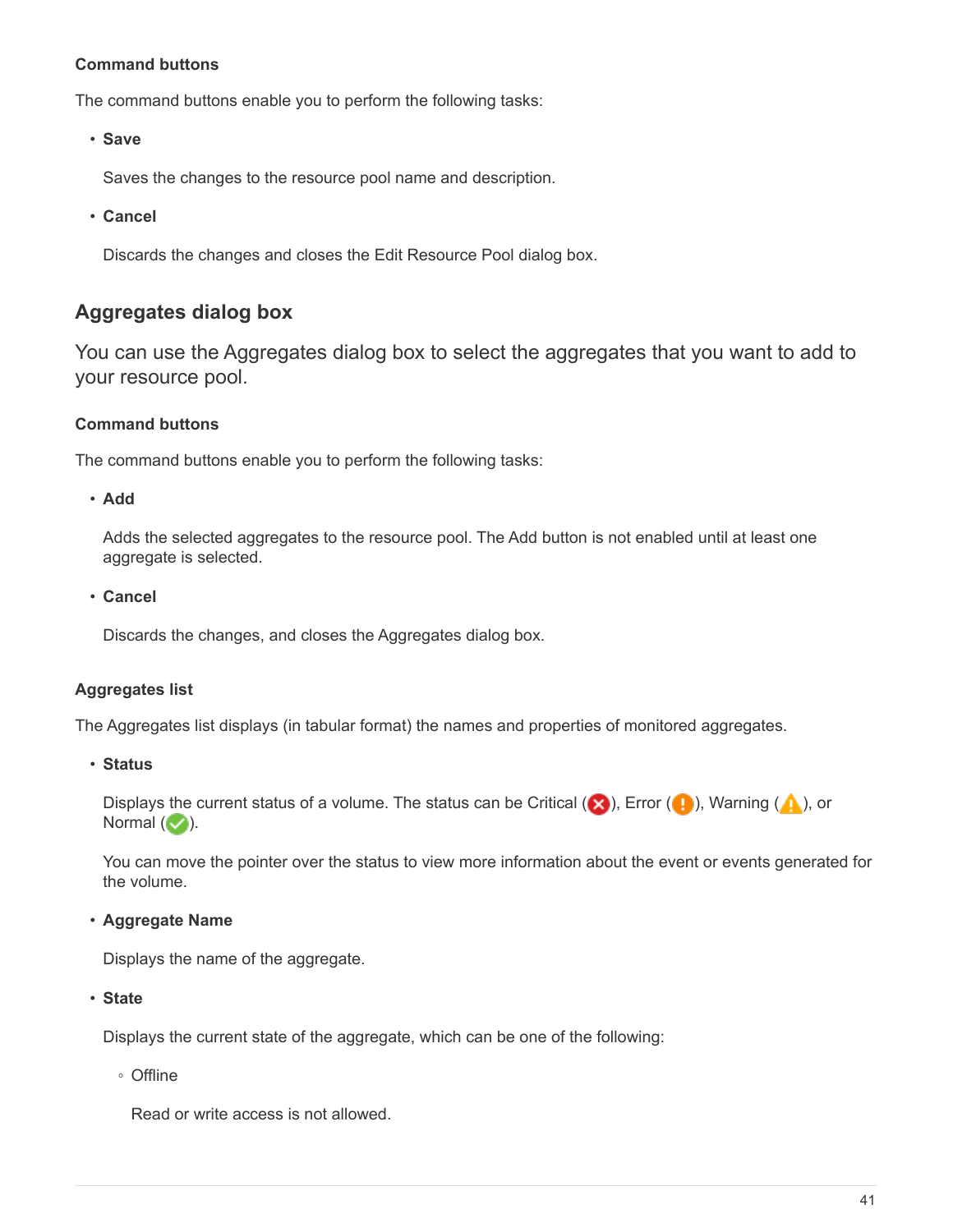◦ Restricted

Limited operations (such as parity reconstruction) are allowed, but data access is not allowed.

◦ Online

Read and write access to the volumes that are hosted on this aggregate is allowed.

◦ Creating

The aggregate is being created.

◦ Destroying

The aggregate is being destroyed.

◦ Failed

The aggregate cannot be brought online.

◦ Frozen

The aggregate is (temporarily) not serving requests.

◦ Inconsistent

The aggregate has been marked corrupted; you should contact technical support.

◦ Iron Restricted

Diagnostic tools cannot be run on the aggregate.

◦ Mounting

The aggregate is in the process of mounting.

◦ Partial

At least one disk was found for the aggregate, but two or more disks are missing.

◦ Quiescing

The aggregate is being quiesced.

◦ Quiesced

The aggregate is quiesced.

◦ Reverted

The revert of an aggregate is completed.

◦ Unmounted

The aggregate is offline.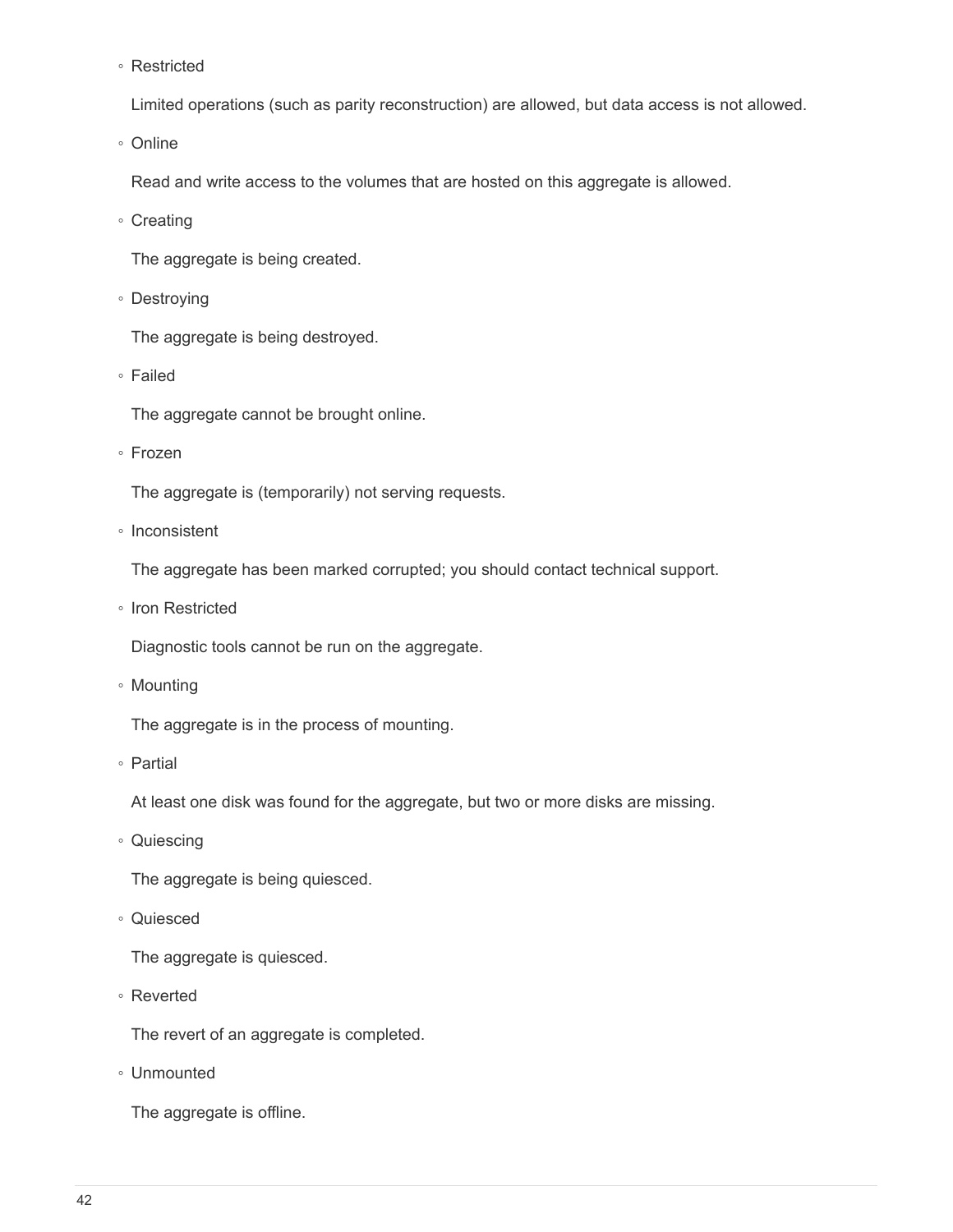◦ Unmounting

The aggregate is being taken offline.

◦ Unknown

The aggregate is discovered, but the aggregate information is not yet retrieved by the Unified Manager server.

#### • **Cluster**

Displays the name of the cluster on which the aggregate resides.

#### • **Node**

Displays the name of the storage controller that contains the aggregate.

#### • **Total Capacity**

Displays the total data size (in MB, GB, and so on) of the aggregate. By default, this column is hidden.

### • **Committed Capacity**

Displays the total space (in MB, GB, and so on) that is committed for all the volumes in the aggregate. By default, this column is hidden.

### • **Used Capacity**

Displays the amount of space (in MB, GB, and so on) that is used in the aggregate.

### • **Available Capacity**

Displays the amount of space (in MB, GB, and so on) that is available for data in the aggregate. By default, this column is hidden.

• **Available %**

Displays the percentage of space that is available for data in the aggregate. By default, this column is hidden.

### • **Used %**

Displays the percentage of space that is used by data in the aggregate.

### • **RAID Type**

Displays the RAID type of the selected volume. The RAID type can be RAID0, RAID4, RAID-DP, RAID-TEC, or Mixed RAID.

# **SVM Peers page**

The SVM Peers page enables you to view existing storage VM peers between source and destination storage VM and to create new storage VM for use by partner applications to create SnapMirror and SnapVault relationships.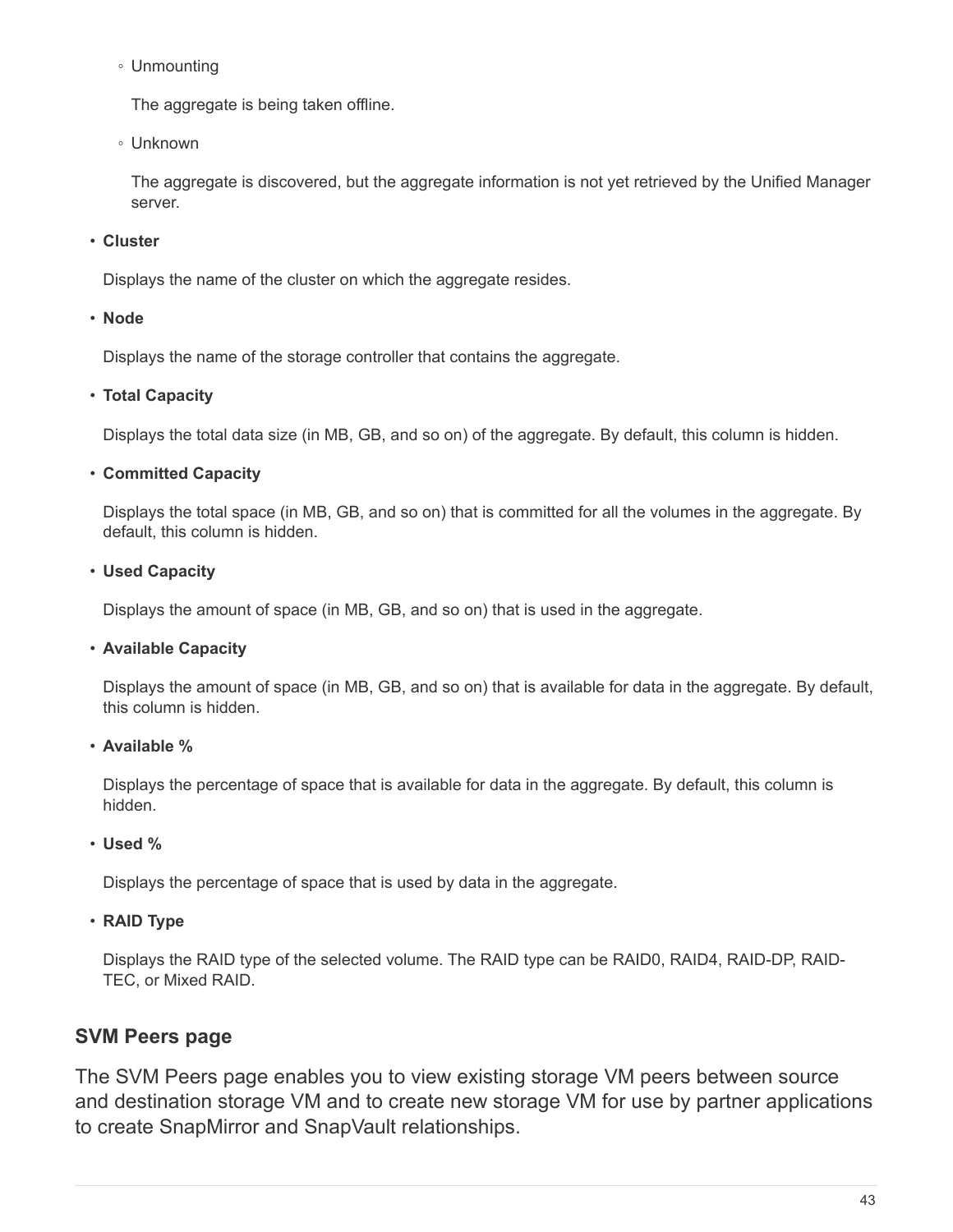### **Command buttons**

The command buttons enable you to perform the following tasks:

• **Create**

Opens the Create Storage Virtual Machine Peers page.

• **Delete**

Enables you to delete the selected storage VM peers.

#### **Storage VM Peers list**

The SVM Peers list displays in a table the source and destination storage VM associations that have been created and the type of protection relationship allowed for each association.

#### • **Source Storage Virtual Machine**

Displays the name of the source SVM.

• **Source Cluster**

Displays the name of the source cluster.

#### • **Destination Storage Virtual Machine**

Displays the name of the destination SVM.

• **Destination Cluster**

Displays the name of the destination cluster.

• **Type**

Displays the type of protection relationship. Relationship types are either SnapMirror or SnapVault.

## **Create Storage Virtual Machine Peers wizard**

The Create Storage Virtual Machine Peers wizard enables you to peer source and destination storage VM for use in SnapMirror and SnapVault protection relationships.

### **Select Source**

The Select Source panel enables you to select the source, or primary, storage VM in the storage VM peer.

• **Any**

Enables you to create a peer between any storage VM source to one or more destination, or secondary, storage VM. This means that all existing storage VMs that currently require protection, as well as any storage VMs that are created in the future, are peered with the specified destination storage VM. For example, you might want applications from several different sources at different locations backed up to one or more destination storage VM in one location.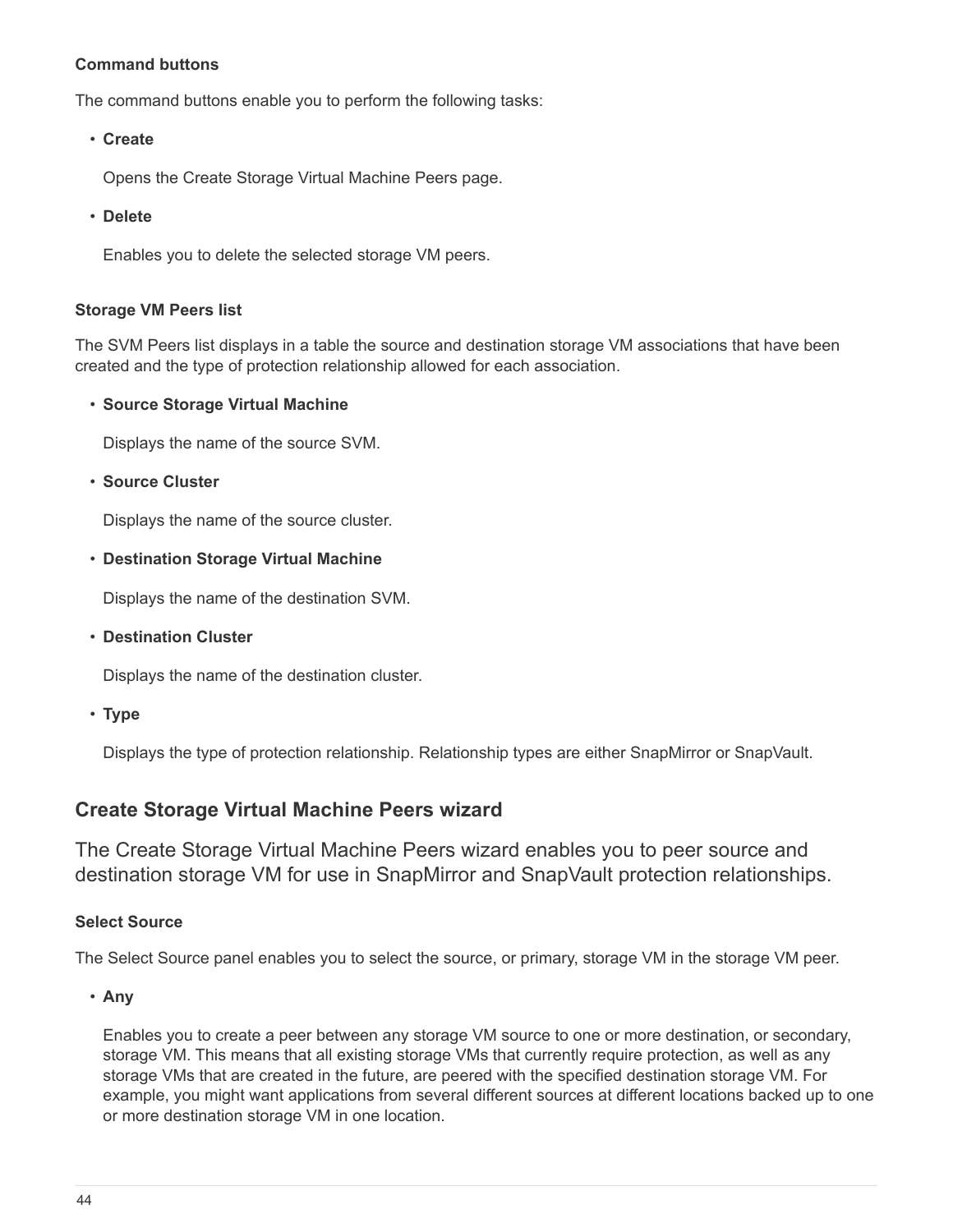### • **Single**

Enables you to peer a specific source storage VM with one or more destination storage VM. For example, if you are providing storage services to many clients whose data must be separate from one another, choose this option to associate a specific storage VM source to a specific storage VM destination that is assigned only to that client.

## • **None (External)**

Enables you to create an association between a source storage VM and an external flexible volume of a destination storage VM.

◦ Storage Virtual Machine

Lists the names of the available source storage VM

◦ Cluster

Lists the clusters on which each storage VM resides

### • **Allow these kinds of relationships**

Enables you to select the relationship type for the association:

◦ SnapMirror

Specifies a SnapMirror relationship as the peer type. Selecting this option enables data replication from the selected sources to the selected destinations.

◦ SnapVault

Specifies a SnapVault relationship as the peer type. Selecting this option enables backups from the selected primary locations to the selected secondary locations.

## **Select Protection Destinations**

The Select Protection Destinations panel of the Create Storage Virtual Machine Peers wizard enables you to select where to copy or replicate the data. You can create a peer on only one destination storage VM per cluster.

### **Command buttons**

The command buttons enable you to perform the following tasks:

• **Next**

Advances you to the next page in the wizard.

• **Back**

Returns you to the previous page in the wizard.

• **Finish**

Applies your selections and creates the association.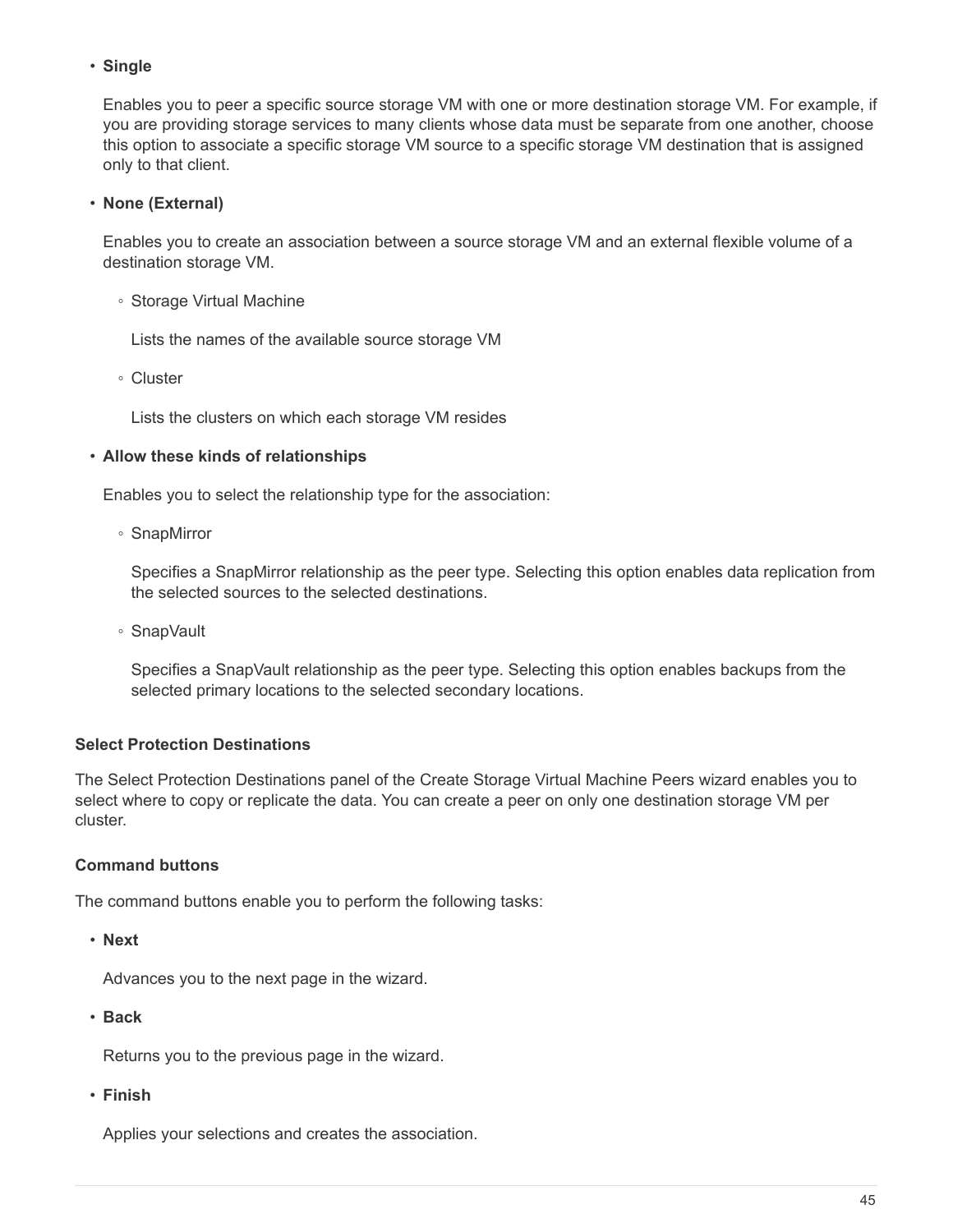• **Cancel**

Discards the selections and closes the Create Storage Virtual Machine Peers wizard.

# **Jobs page**

The Jobs page enables you to view the current status and other information about all partner application protection jobs that are currently running, as well as jobs that have completed. You can use this information to see which jobs are still running and whether a job has succeeded or failed.

#### **Command buttons**

The command buttons enable you to perform the following tasks:

#### • **Abort**

Aborts the selected job. This option is available only if the selected job is running.

#### • **Retry**

Restarts a failed job of type Protection Configuration or Protection Relationship Operation. You can retry only one failed job at a time. If more than one failed job is selected, the **Retry** button is disabled. You cannot retry failed storage service jobs.

#### • **Refresh**

Refreshes the list of jobs and the information associated with them.

#### **Jobs list**

The Jobs list displays, in tabular format, a list of the jobs that are in progress. By default, the list displays only the jobs generated within the past week. You can use column sorting and filtering to customize which jobs are displayed.

#### • **Status**

Displays the current status of a job. The status can be Error  $(\blacksquare)$  or Normal  $(\blacksquare)$ .

• **Job Id**

Displays the identification number of the job. By default, this column is hidden.

The job identification number is unique and is assigned by the server when it starts the job. You can search for a particular job by entering the job identification number in the text box provided by the column filter.

• **Name**

Displays the name of the job.

• **Type**

Displays the job type. The job types are as follows: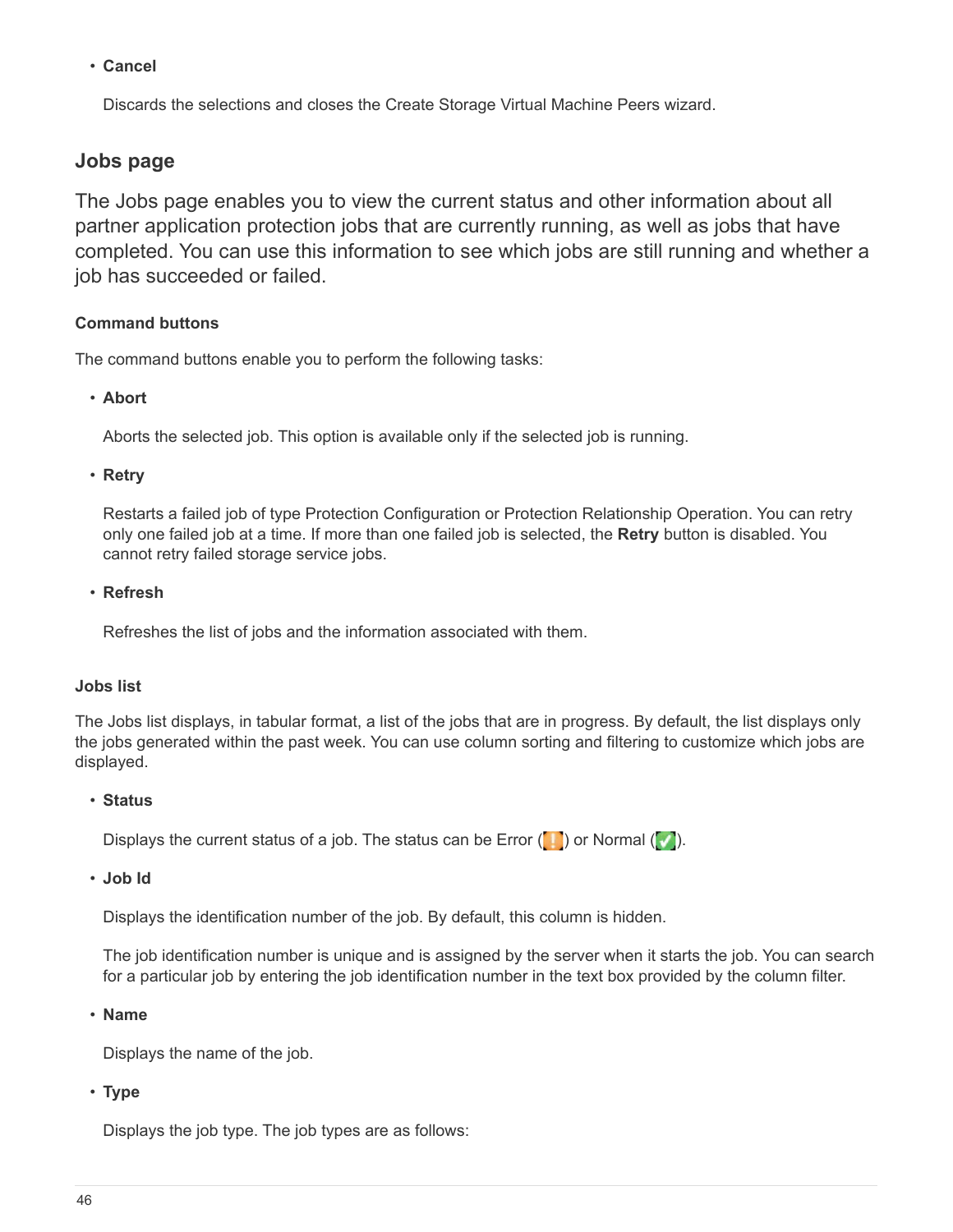#### ◦ **Cluster Acquisition**

A Workflow Automation job is rediscovering a cluster.

#### ◦ **Protection Configuration**

A protection job is initiating Workflow Automation workflows, such as cron schedules, SnapMirror policy creation, and so on.

#### ◦ **Protection Relationship Operation**

A protection job is running SnapMirror operations.

#### ◦ **Protection Workflow Chain**

A Workflow Automation job is executing multiple workflows.

#### ◦ **Restore**

A restore job is running.

#### ◦ **Cleanup**

The job is cleaning up storage service member artifacts that are no longer needed for restore purposes.

#### ◦ **Conform**

The job is checking the configuration of storage service members to ensure that they conform.

#### ◦ **Destroy**

The job is destroying a storage service.

#### ◦ **Import**

The job is importing unmanaged storage objects into an existing storage service.

#### ◦ **Modify**

The job is modifying attributes of an existing storage service.

#### ◦ **Subscribe**

The job is subscribing members to a storage service.

## ◦ **Unsubscribe**

The job is unsubscribing members from a storage service.

#### ◦ **Update**

A protection update job is running.

#### ◦ **WFA Configuration**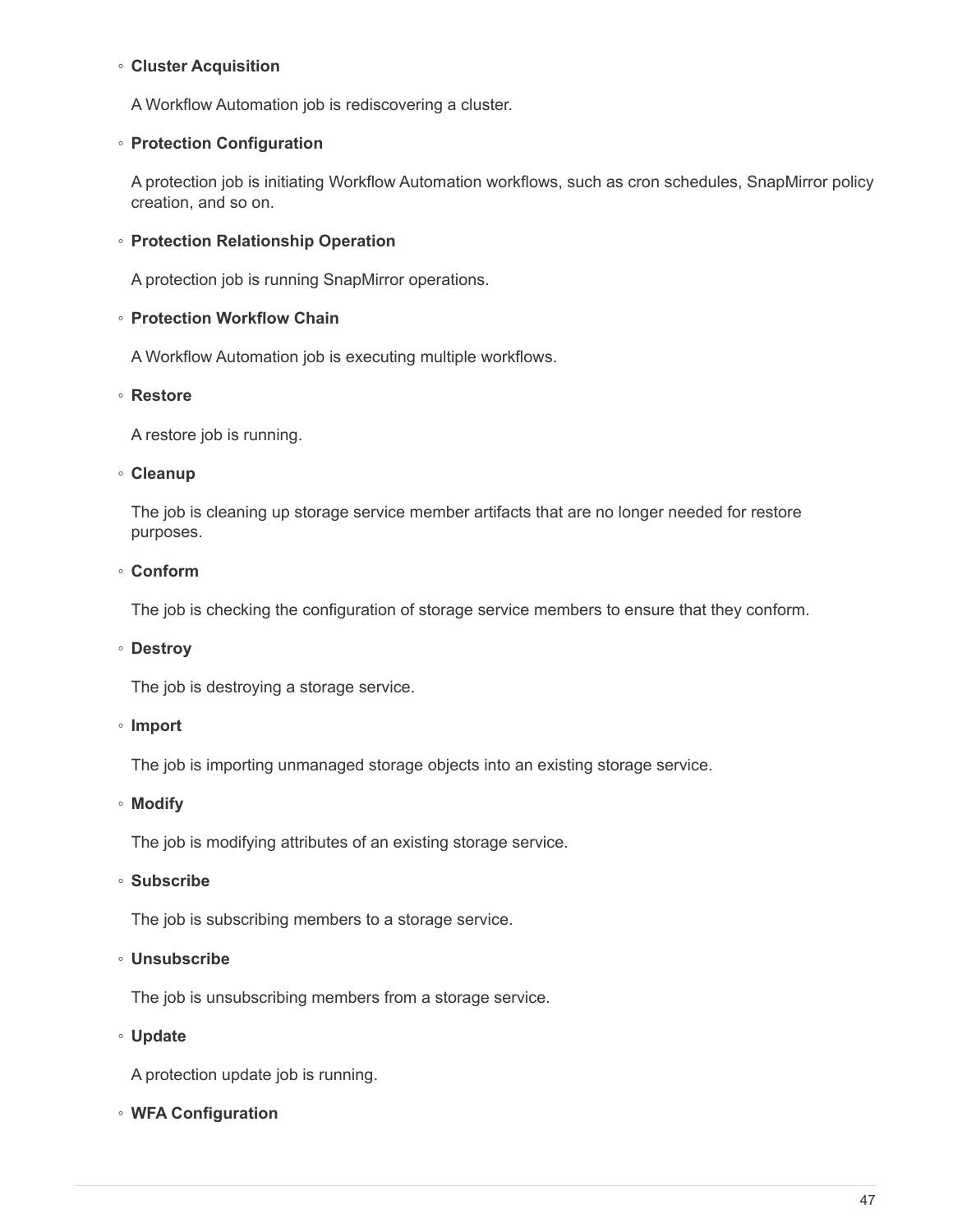A Workflow Automation job is pushing cluster credentials and synchronizing database caches.

#### • **State**

Displays the running state of the job. State options are as follows:

◦ **Aborted**

The job has been aborted.

◦ **Aborting**

The job is in the process of aborting.

◦ **Completed**

The job has finished.

◦ **Running**

The job is running.

### • **Submitted Time**

Displays the time the job was submitted.

• **Duration**

Displays the amount of time the job took to complete. This column is displayed by default.

• **Completed Time**

Displays the time the job finished. By default, this column is hidden.

# **Job details page**

The Job details page enables you to view status and other information about specific protection job tasks that are running, that are queued, or that have completed. You can use this information to monitor protection job progress and to troubleshoot job failures.

### **Job summary**

The job summary displays the following information:

- Job ID
- Type
- State
- Submitted Time
- Completed Time
- Duration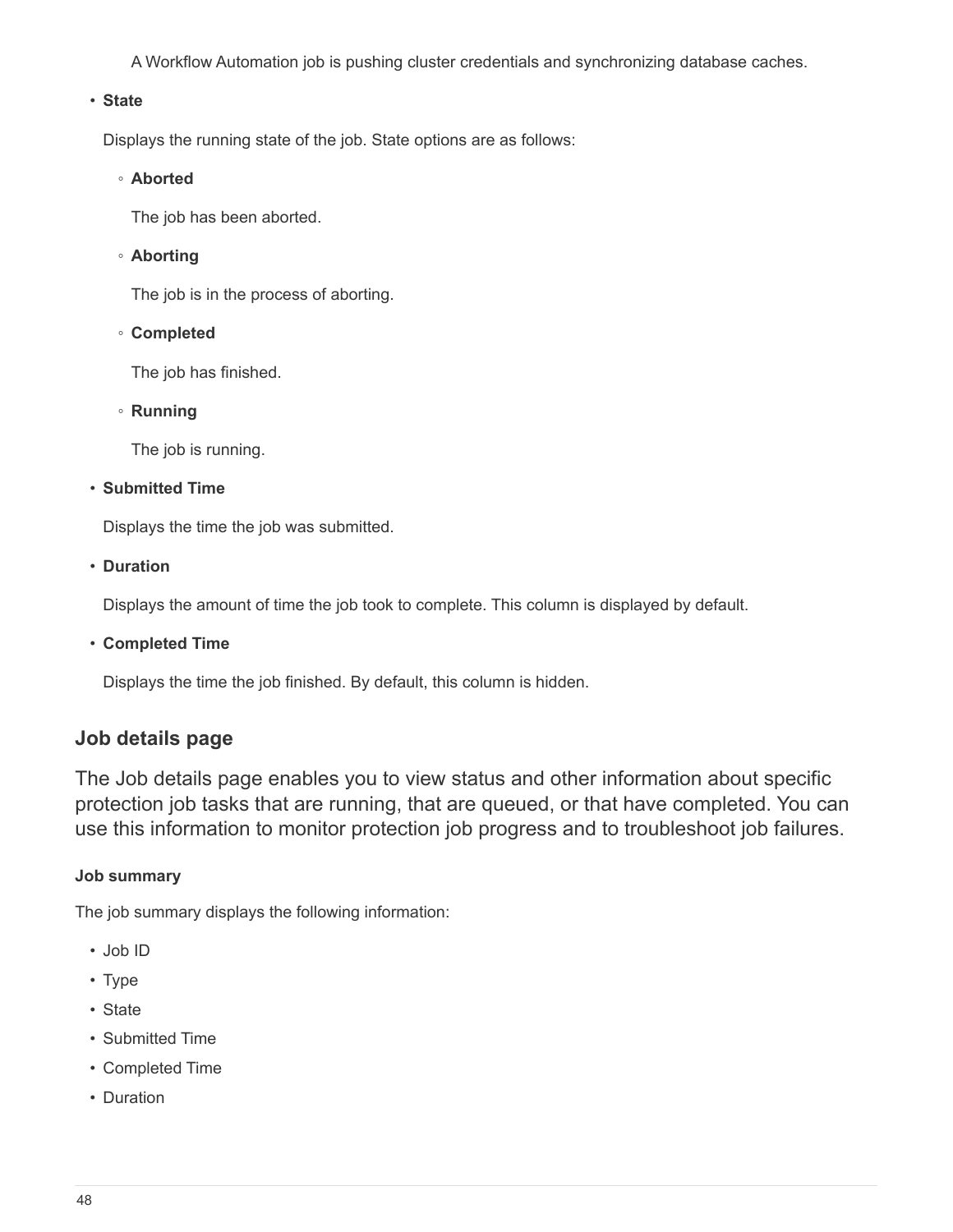### **Command buttons**

The command buttons enable you to perform the following tasks:

#### • **Refresh**

Refreshes the task list and the properties associated with each task.

#### • **View Jobs**

Returns you to the Jobs page.

#### **Job tasks list**

The Job tasks list displays in a table all the tasks associated with a specific job and the properties related to each task.

#### • **Started Time**

Displays the day and time the task started. By default, the most recent tasks are displayed at the top of the column and older tasks are displayed at the bottom.

### • **Type**

Displays the type of task.

#### • **State**

The state of a particular task:

◦ **Completed**

The task has finished.

◦ **Queued**

The task is about to run.

◦ **Running**

The task is running.

◦ **Waiting**

A job has been submitted and some associated tasks are waiting to be queued and executed.

### • **Status**

Displays the task status:

◦ **Error ( )**

The task failed.

◦ **Normal ( )**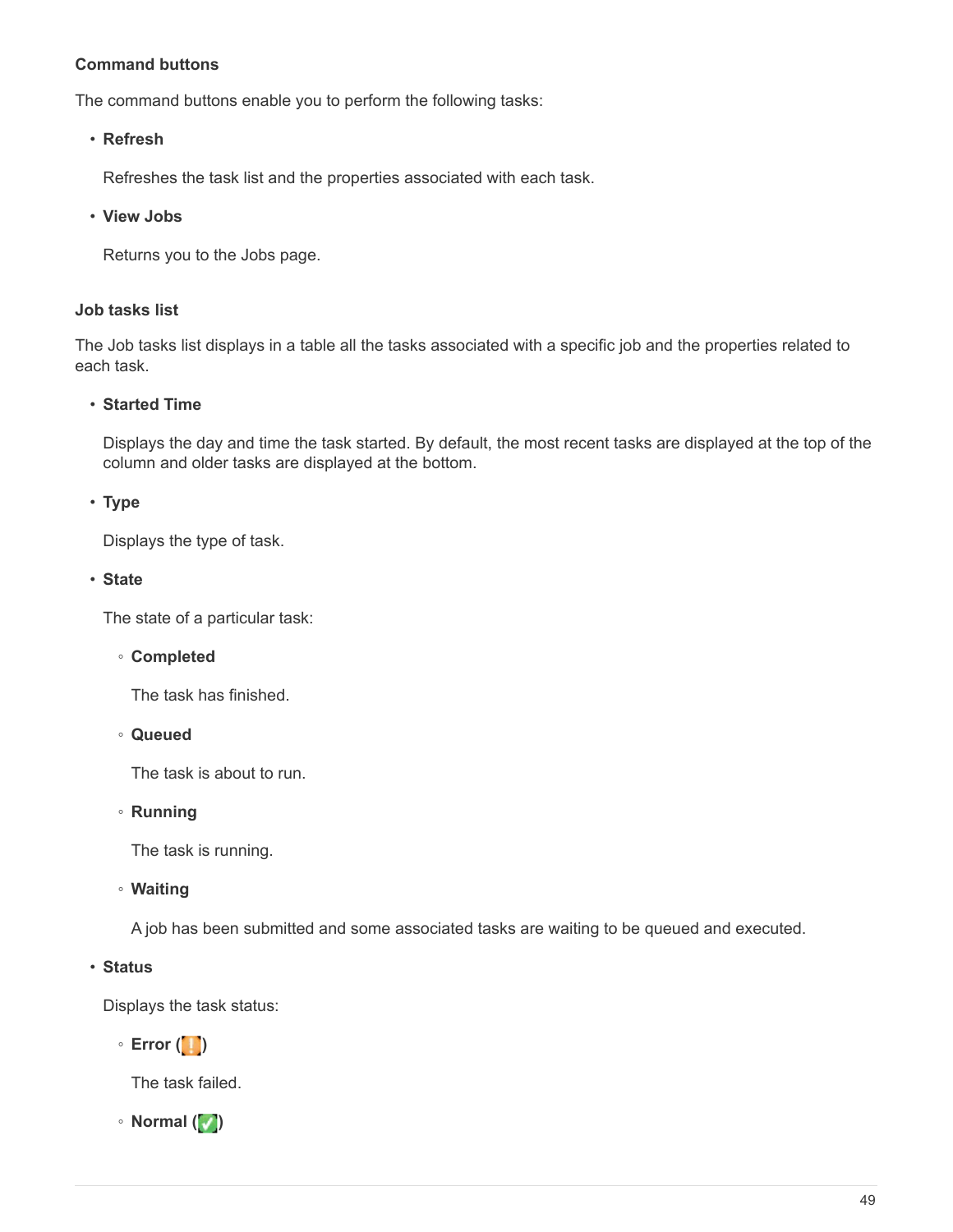The task succeeded.

## $\circ$  **Skipped**  $(\circled{e})$

A task failed, resulting in subsequent tasks being skipped.

### • **Duration**

Displays the elapsed time since the task began.

## • **Completed Time**

Displays the time the task completed. By default, this column is hidden.

### • **Task ID**

Displays the GUID that identifies an individual task for a job. The column can be sorted and filtered. By default, this column is hidden.

### • **Dependency order**

Displays an integer representing the sequence of tasks in a graph, with zero being assigned to the first task. By default, this column is hidden.

### • **Task Details pane**

Displays additional information about each job task, including the task name, task description, and, if the task failed, a reason for the failure.

### • **Task Messages pane**

Displays messages specific to the selected task. Messages might include a reason for the error and suggestions for resolving it. Not all tasks display task messages.

# **Advanced Secondary Settings dialog box**

You can use the Advanced Secondary Settings dialog box to enable version-flexible replication, multiple copy backup, and space-related settings on a secondary volume. You might use the Advanced Secondary Settings dialog box when you want to change enable or disable the current settings.

Space-related settings maximize the amount of data being stored, including the following: deduplication, data compression, autogrow, and space guarantee.

The dialog box includes the following fields:

## • **Enable Version-Flexible Replication**

Enables SnapMirror with version-flexible replication. Version-flexible replication enables SnapMirror protection of a source volume even if the destination volume is running under an earlier version of ONTAP than that of the source volume.

## ◦ Enable Backup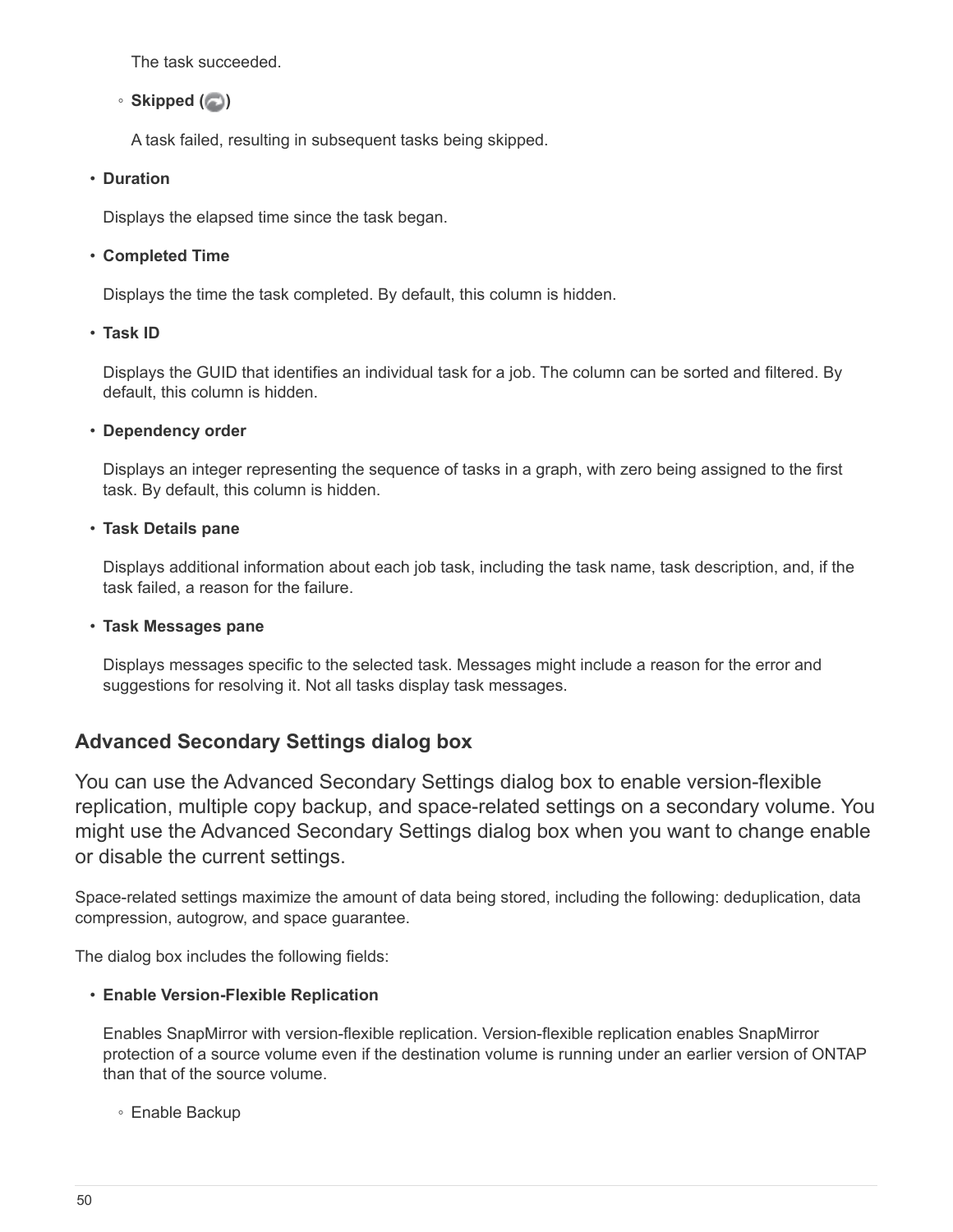If version-flexible replication is enabled, also enables multiple Snapshot copies of the SnapMirror source data to be transferred to and retained at the SnapMirror destination.

#### • **Enable Deduplication**

Enables deduplication on the secondary volume in a SnapVault relationship so that duplicate data blocks are eliminated to achieve space savings. You might use deduplication when space savings are at least 10 percent and when data overwrite rate is not rapid. Deduplication is often used for virtualized environments, file shares, and backup data. This setting is disabled by default. When enabled, this operation is initiated after each transfer.

◦ Enable Compression

Enables transparent data compression. You might use compression when space savings are at least 10 percent, when the potential overhead is acceptable, and when there are sufficient system resources for compression to complete during nonpeak hours. In a SnapVault relationship, this setting is disabled by default. Compression is available only when deduplication is selected.

◦ Compress Inline

Enables immediate space savings by compressing data before writing data to disk. You might use inline compression when your system has no more than 50 percent utilization during peak hours, and when the system can accommodate new writes and additional CPU during peak hours. This setting is available only when "Enable Compression" is selected.

#### • **Enable Autogrow**

Enables you to automatically grow the destination volume when the free space percentage is below the specified threshold, as long as space is available on the associated aggregate.

### • **Maximum Size**

Sets the maximum percentage to which a volume can grow. The default is 20 percent greater than the source volume size. A volume does not grow automatically if the current size is greater than or equal to the maximum autogrow percentage. This field is enabled only when the autogrow setting is enabled.

#### • **Increment Size**

Specifies the percentage increment by which the volume automatically grows before reaching the maximum percentage of the source volume.

### • **Space Guarantee**

Ensures that enough space is allocated on the secondary volume so that data transfers always succeed. The space guarantee setting can be one of the following:

- File
- Volume
- None

For example, you might have a 200 GB volume that contains files totaling 50 GB; however, those files hold only 10 GB of data. Volume guarantee allocates 200 GB to the destination volume, regardless of contents on the source. File guarantee allocates 50 GB to ensure that enough space is reserved for files on the source; selecting None in this scenario means that only 10 GB is allocated on the destination for the actual space used by file data on the source.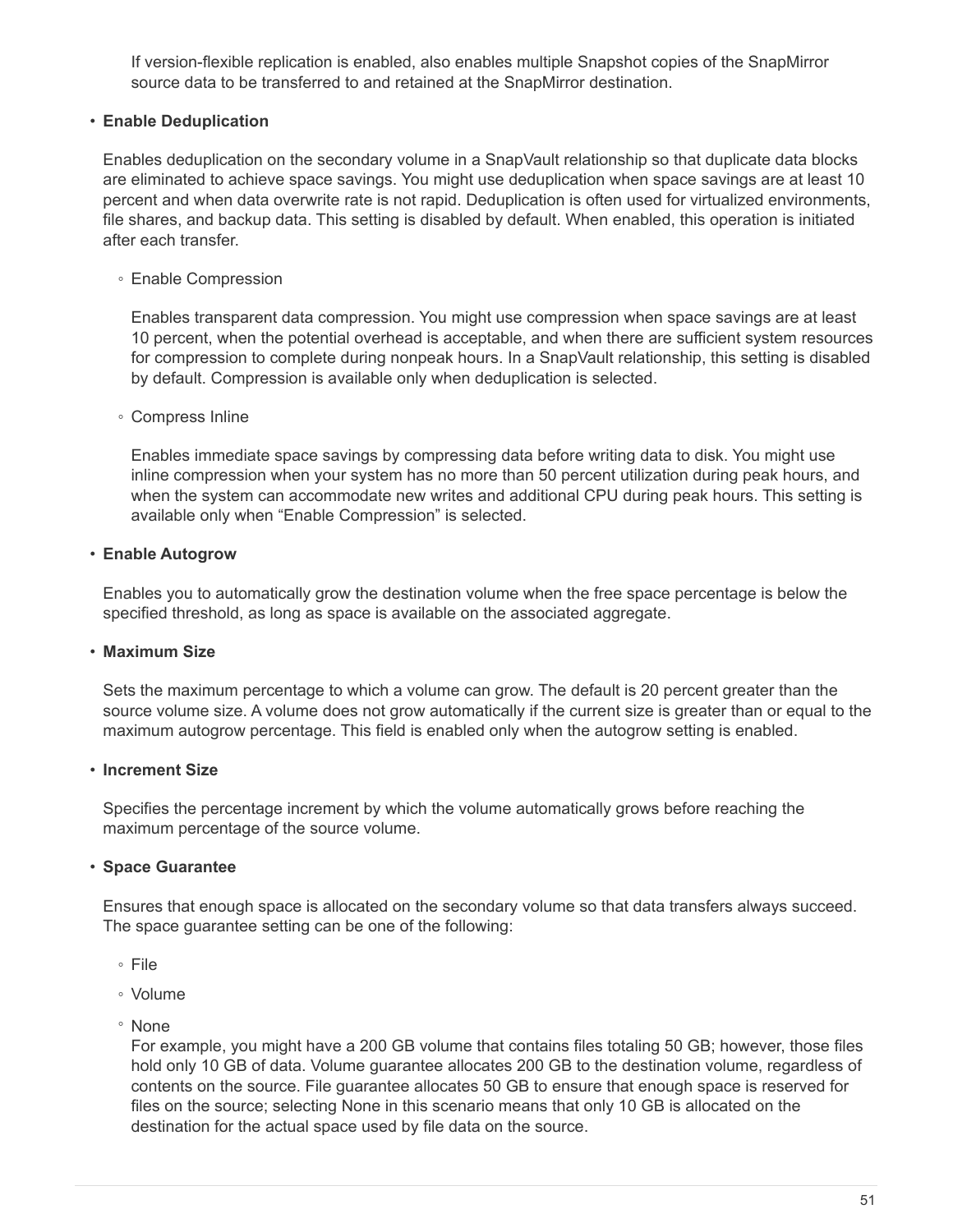The space guarantee is set to Volume by default.

### **Command buttons**

The command buttons enable you to perform the following tasks:

• **Apply**

Saves the selected efficiency settings and applies them when you click **Apply** in the Configure Protection dialog box.

• **Cancel**

Discards your selections and closes the Advanced Destination Settings dialog box.

# **Advanced Destination Settings dialog box**

You can use the Advanced Destination Settings dialog box to enable space guarantee settings on a destination volume. You might select advanced settings when space guarantee is disabled on the source, but you want it enabled on the destination. The settings for deduplication, compression, and autogrow in a SnapMirror relationship are inherited from the source volume and cannot be changed.

## **Space Guarantee**

Ensures that enough space is allocated on the destination volume so that data transfers always succeed. The space guarantee setting can be one of the following:

- File
- Volume
- None

For example, you might have a 200-GB volume that contains files totaling 50 GB; however, those files hold only 10 GB of data. Volume guarantee allocates 200 GB to the destination volume, regardless of contents on the source. File guarantee allocates 50 GB to ensure that enough space is reserved for source files on the destination; selecting **None** in this scenario means that only 10 GB is allocated on the destination for the actual space used by file data on the source.

The space guarantee is set to Volume by default.

# **Restore dialog box**

You can use the Restore dialog box to restore data to a volume from a specific Snapshot copy.

## **Restore from**

The Restore from area enables you to specify from where you want to restore data.

• **Volume**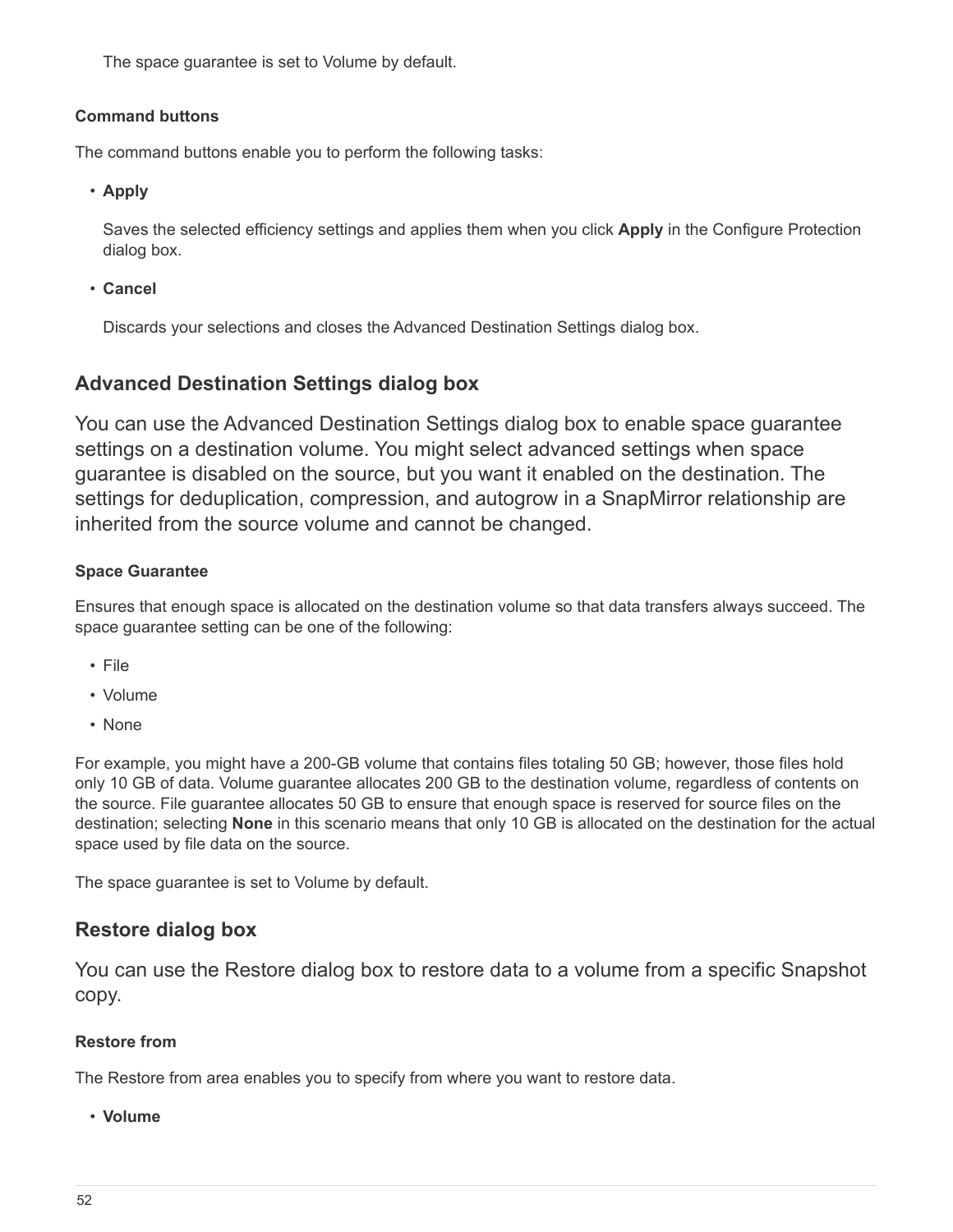Specifies the volume from which you want to restore data. By default, the volume on which you initiated the restore action is selected. You can select a different volume from the drop-down list that contains all the volumes with protection relationships to the volume on which you initiated the restore action.

#### • **Snapshot copy**

Specifies which Snapshot copy you want to use to restore data. By default, the most recent Snapshot copy is selected. You can also select a different Snapshot copy from the drop-down list. The Snapshot copy list changes according to which volume is selected.

#### • **List maximum of 995 files and directories**

By default a maximum of 995 objects are shown in the list. You can deselect this checkbox if you want to view all objects within the selected volume. This operation may take some time if the number of items is very large.

#### **Select items to restore**

The Select items to restore area enables you to select either the entire volume or specific files and folders you want to restore. You can select a maximum of 10 files, folders, or a combination of both. When the maximum number of items is selected, the item selection check boxes are disabled.

#### • **Path field**

Displays the path to the data you want to restore. You can either navigate to the folder and files you want to

restore, or you can type the path. This field is empty until you select or type a path. Clicking a lafter you have chosen a path moves you up one level in the directory structure.

#### • **Folders and files list**

Displays the contents of the path you entered. By default, the root folder is initially displayed. Clicking a folder name displays the contents of the folder.

You can select items to restore as follows:

- When you enter the path with a particular file name specified in the path field, the specified file is displayed in the Folders and Files.
- When you enter a path without specifying a particular file, the contents of the folder are displayed in the Folders and Files list, and you can select up to 10 files, folders, or a combination of both to restore.

If a folder contains more than 995 items, a message displays to indicate there are too many items to display, and if you proceed with the operation all items in the specified folder are restored. You can deselect the "List maximum of 995 files and directories" checkbox if you want to view all objects within the selected volume.



You cannot restore NTFS file streams.

#### **Restore to**

The Restore to area enables you to specify where you want to restore the data.

• **Original Location in Volume\_Name**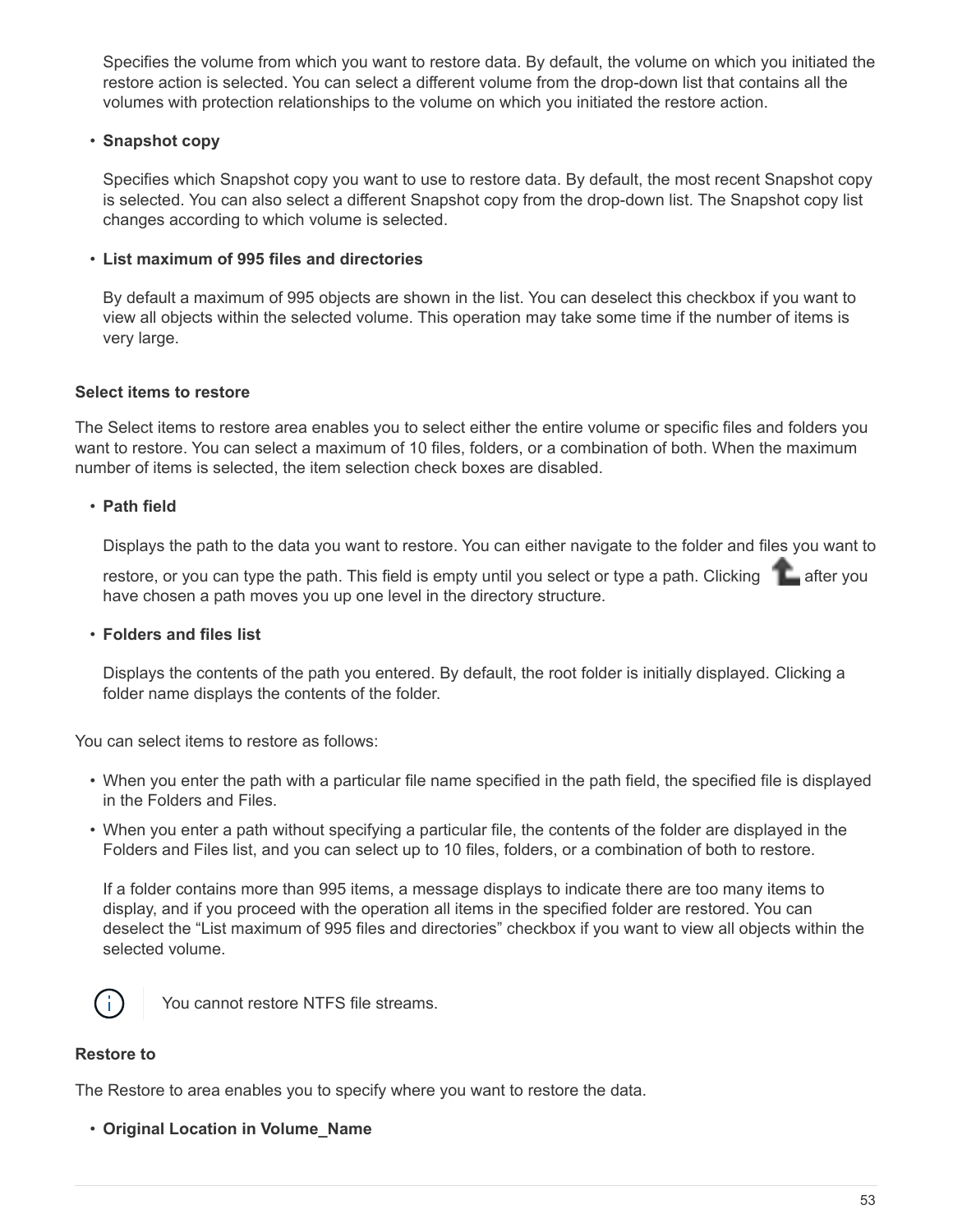Restores the selected data to the directory on the source from which the data was originally backed up.

#### • **Alternate Location**

Restores the selected data to a new location:

◦ Restore Path

Specifies an alternate path for restoring the selected data. The path must already exist. You can use the **Browse** button to navigate to the location where you want the data restored, or you can enter the path manually using the format cluster://svm/volume/path.

◦ Preserve directory hierarchy

When checked, preserves the structure of the original file or directory. For example, if the source is /A/B/C/myFile.txt and the destination is /X/Y/Z, Unified Manager restores the data using the following directory structure on the destination: /X/Y/Z/A/B/C/myFile.txt.

### **Command buttons**

The command buttons enable you to perform the following tasks:

#### • **Cancel**

Discards your selections and closes the Restore dialog box.

• **Restore**

Applies your selections and begins the restore process.

# **Browse Directories dialog box**

You can use the Browse Directories dialog box when you want to restore data to a directory on a cluster and SVM that is different from the original source. The original source cluster and volume are selected by default.

The Browse Directories dialog box enables you to select the cluster, SVM, volume, and directory path to which you want data restored.

#### • **Cluster**

Lists the available cluster destinations to which you can restore. By default, the cluster of the original source volume is selected.

#### • **SVM drop-down list**

Lists the available SVM available for the selected cluster. By default, the SVM of the original source volume is selected.

#### • **Volume**

Lists all of the read/write volumes in a selected SVM. You can filter the volumes by name and by space available. The volume with the most space is listed first, and so on, in descending order. By default, the original source volume is selected.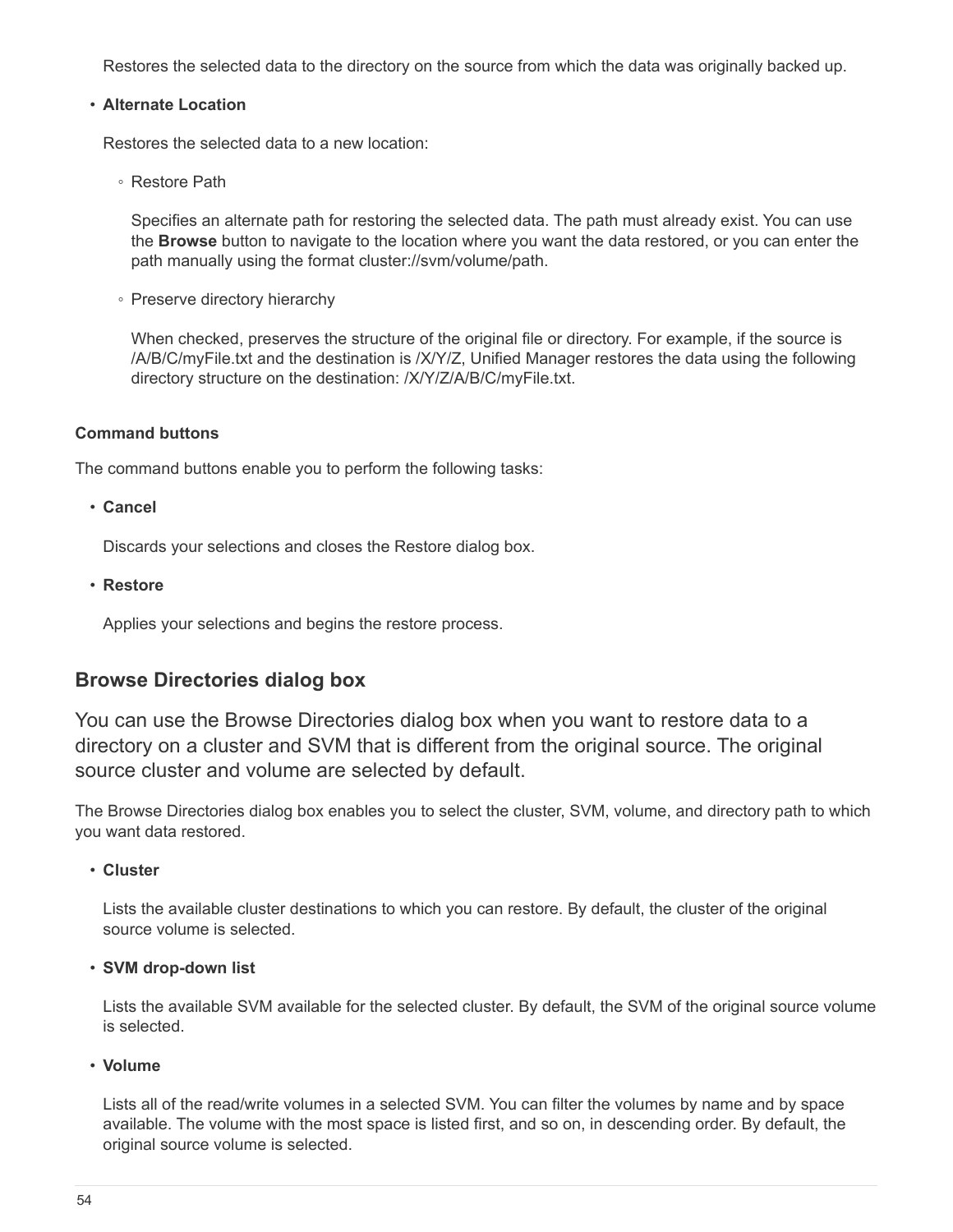#### • **File path text box**

Enables you to type the file path to which you want data restored. The path you enter must already exist.

• **Name**

Displays the names of the available folders for the selected volume. Clicking a folder in the Name list

displays the subfolders, if any exist. Files contained in the folders are not displayed. Clicking **a**fter you have selected a folder moves you up one level in the directory structure.

### **Command buttons**

The command buttons enable you to perform the following tasks:

#### • **Select Directory**

Applies your selections and closes the Browse Directories dialog box. If no directory is selected, this button is disabled.

• **Cancel**

Discards your selections and closes the Browse Directories dialog box.

# **Configure Protection dialog box**

You can use the Configure Protection dialog box to create SnapMirror and SnapVault relationships for all read, write, and data protection volumes on clusters to ensure that the data on a source volume or primary volume is replicated.

### **Source tab**

### • **Topology view**

Displays a visual representation of the relationship that you are creating. The source in the topology is highlighted by default.

### • **Source Information**

Displays details about the selected source volumes, including the following information:

- Source cluster name
- Source SVM name
- Cumulative volume total size

Displays the total size of all the source volumes that are selected.

◦ Cumulative volume used size

Displays the cumulative volume used size for all the selected source volumes.

◦ Source volume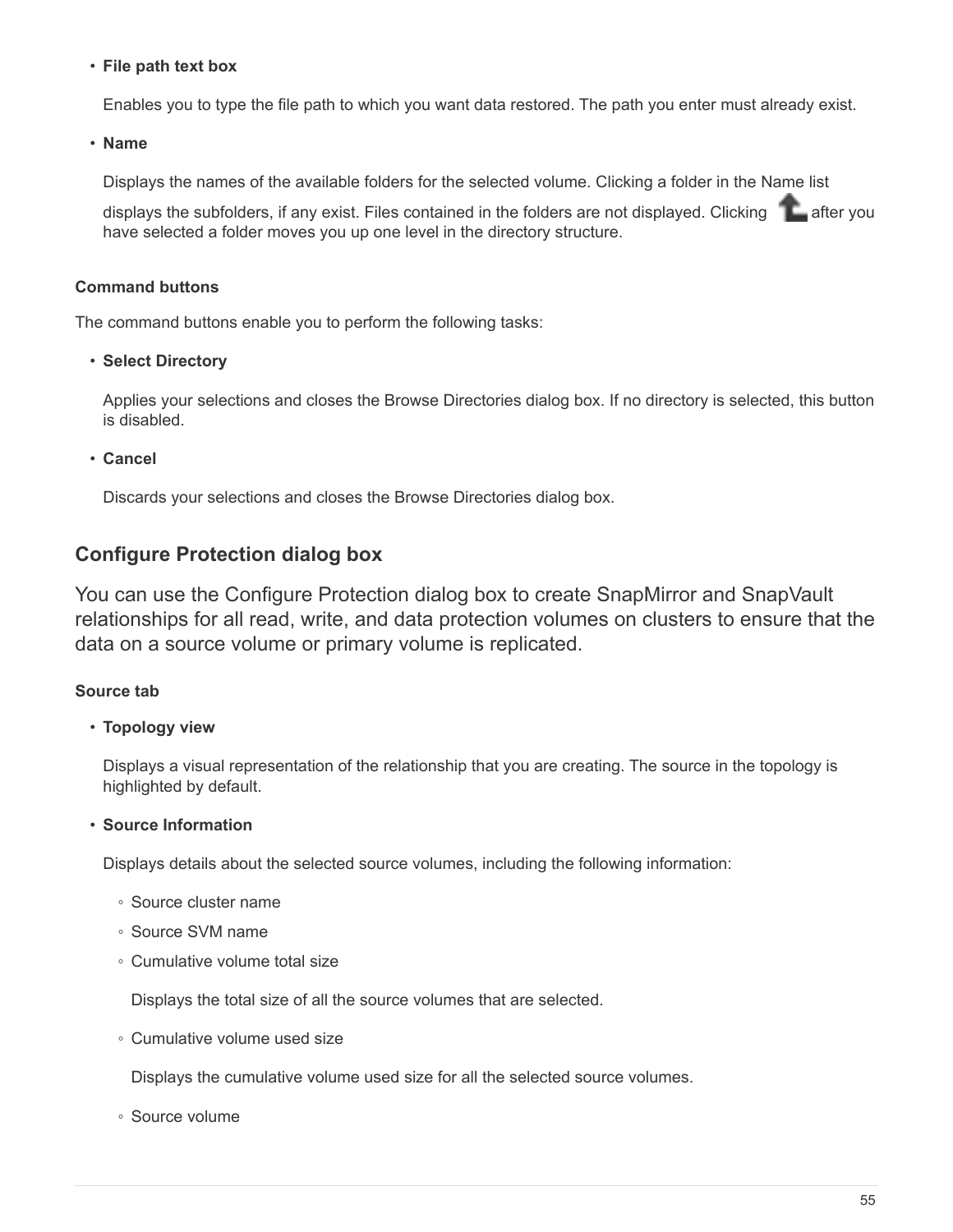Displays the following information in a table:

▪ Source Volume

Displays the names of the selected source volumes.

▪ Type

Displays the volume type.

• SnapLock Type

Displays the SnapLock type of the volume. The options are Compliance, Enterprise, and Non-SnapLock.

• Snapshot Copy

Displays the Snapshot copy that is used for the baseline transfer. If the source volume is read/write, the value of Default in the Snapshot copy column indicates that a new Snapshot copy is created by default, and is used for the baseline transfer. If the source volume is a data protection volume, the value of Default in the Snapshot copy column indicates that no new Snapshot copy is created, and all existing Snapshot copies are transferred to the destination. Clicking the Snapshot copy value displays a list of Snapshot copies from which you can select an existing Snapshot copy to use for the baseline transfer. You cannot select a different default Snapshot copy if the source type is data protection.

### **SnapMirror tab**

Enables you to specify a destination cluster, storage virtual machine (SVM), and aggregate for a protection relationship, as well as a naming convention for destinations while creating a SnapMirror relationship. You can also specify a SnapMirror policy and schedule.

#### • **Topology view**

Displays a visual representation of the relationship that you are creating. The SnapMirror destination resource in the topology is highlighted by default.

#### • **Destination Information**

Enables you to select the destination resources for a protection relationship:

◦ Advanced link

Launches the Advanced Destination Settings dialog box when you are creating a SnapMirror relationship.

◦ Cluster

Lists the clusters that are available as protection destination hosts. This field is required.

◦ storage virtual machine (SVM)

Lists the SVMs that are available on the selected cluster. A cluster must be selected before the SVM list is populated. This field is required.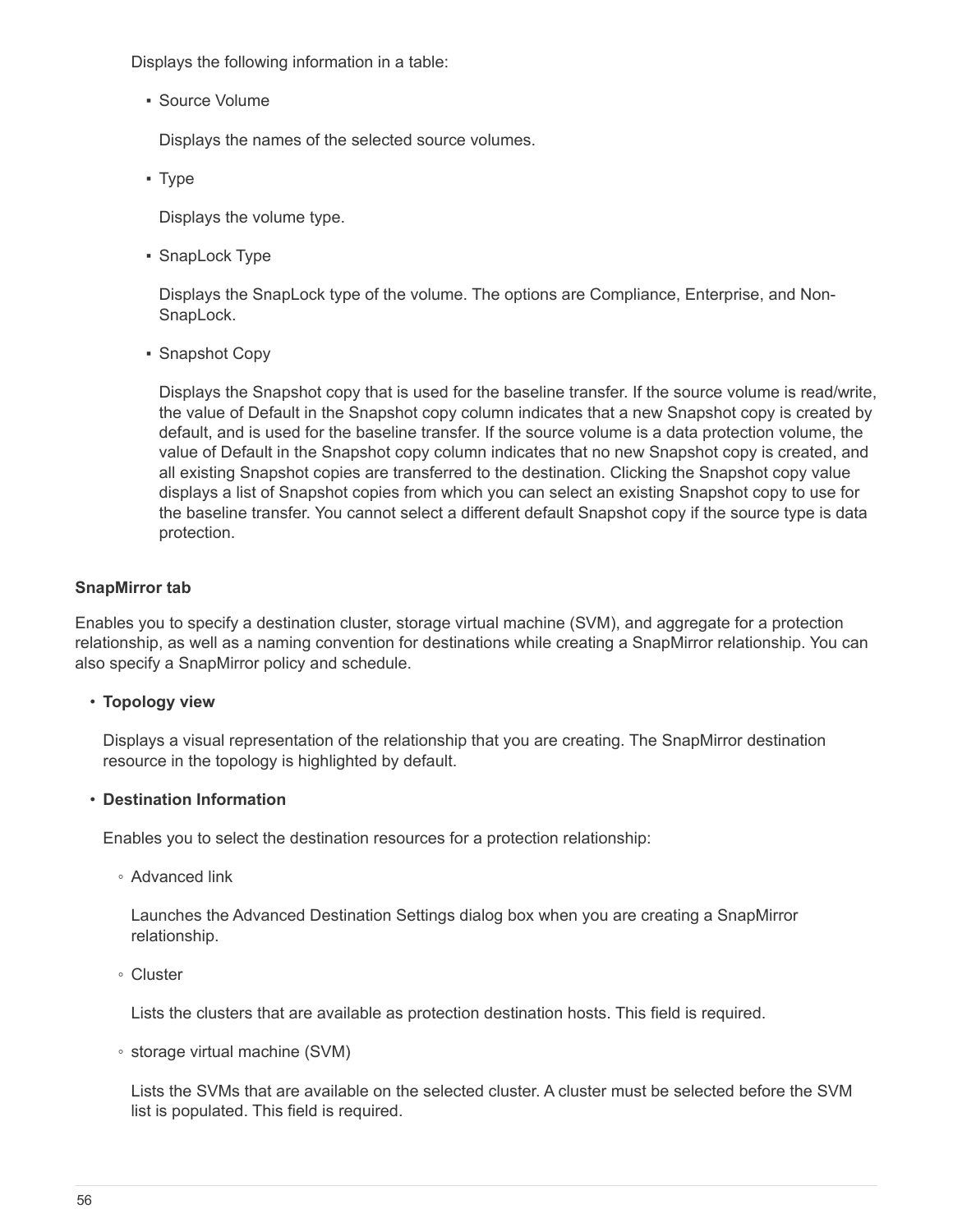◦ Aggregate

Lists the aggregates that are available on the selected SVM. A cluster must be selected before the Aggregate list is populated. This field is required. The Aggregate list displays the following information:

▪ Rank

When multiple aggregates satisfy all the requirements for a destination, the rank indicates the priority in which the aggregate is listed, according to the following conditions:

- A. An aggregate that is located on a different node than the source volume node is preferred to enable fault domain separation.
- B. An aggregate on a node with fewer volumes is preferred to enable load balancing across nodes in a cluster.
- C. An aggregate that has more free space than other aggregates is preferred to enable capacity balancing. A rank of 1 means that the aggregate is the most preferred according to the three criteria.
- Aggregate Name

Name of the aggregate

- Available Capacity
- Amount of space that is available on the aggregate for data
- **Resource Pool**

Name of the resource pool to which the aggregate belongs

◦ Naming Convention

Specifies the default naming convention that is applied to the destination volume. You can accept the naming convention that is provided, or you can create a custom one. The naming convention can have the following attributes: %C, %M, %V, and %N, where %C is the cluster name, %M is the SVM name, %V is the source volume, and %N is the topology destination node name.

The naming convention field is highlighted in red if your entry is invalid. Clicking the "Preview Name" link displays a preview of the naming convention that you entered, and the preview text updates dynamically as you type a naming convention in the text field. A suffix between 001 and 999 is appended to the destination name when the relationship is created, replacing the nnn that displays in the preview text, with 001 being assigned first, 002 assigned second, and so on.

#### • **Relationship Settings**

Enables you to specify the maximum transfer rate, SnapMirror policy, and schedule that the protection relationship uses:

◦ Max Transfer Rate

Specifies the maximum rate at which data is transferred between clusters over the network. If you choose not to use a maximum transfer rate, the baseline transfer between relationships is unlimited.

◦ SnapMirror Policy

Specifies the ONTAP SnapMirror policy for the relationship. The default is DPDefault.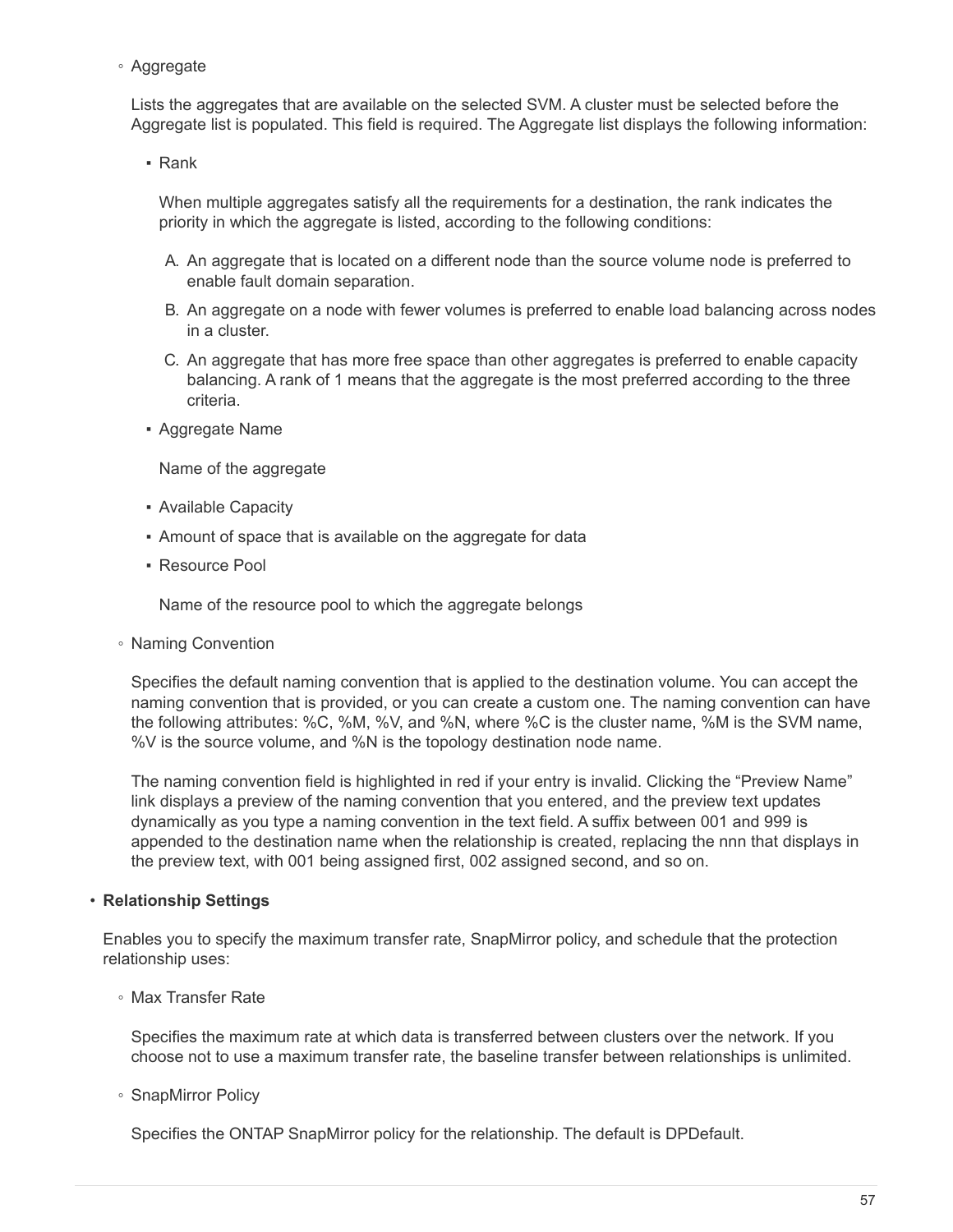◦ Create Policy

Launches the Create SnapMirror Policy dialog box, which enables you to create and use a new SnapMirror policy.

◦ SnapMirror Schedule

Specifies the ONTAP SnapMirror policy for the relationship. Available schedules include None, 5min, 8hour, daily, hourly, and weekly. The default is None, indicating that no schedule is associated with the relationship. Relationships without schedules have no lag status values unless they belong to a storage service.

◦ Create Schedule

Launches the Create Schedule dialog box, which enables you to create a new SnapMirror schedule.

#### **SnapVault tab**

Enables you to specify a secondary cluster, SVM, and aggregate for a protection relationship, as well as a naming convention for secondary volumes while creating a SnapVault relationship. You can also specify a SnapVault policy and schedule.

#### • **Topology view**

Displays a visual representation of the relationship that you are creating. The SnapVault secondary resource in the topology is highlighted by default.

#### • **Secondary Information**

Enables you to select the secondary resources for a protection relationship:

◦ Advanced link

Launches the Advanced Secondary Settings dialog box.

◦ Cluster

Lists the clusters that are available as secondary protection hosts. This field is required.

◦ storage virtual machine (SVM)

Lists the SVMs that are available on the selected cluster. A cluster must be selected before the SVM list is populated. This field is required.

◦ Aggregate

Lists the aggregates that are available on the selected SVM. A cluster must be selected before the Aggregate list is populated. This field is required. The Aggregate list displays the following information:

▪ Rank

When multiple aggregates satisfy all the requirements for a destination, the rank indicates the priority in which the aggregate is listed, according to the following conditions:

A. An aggregate that is located on a different node than the primary volume node is preferred to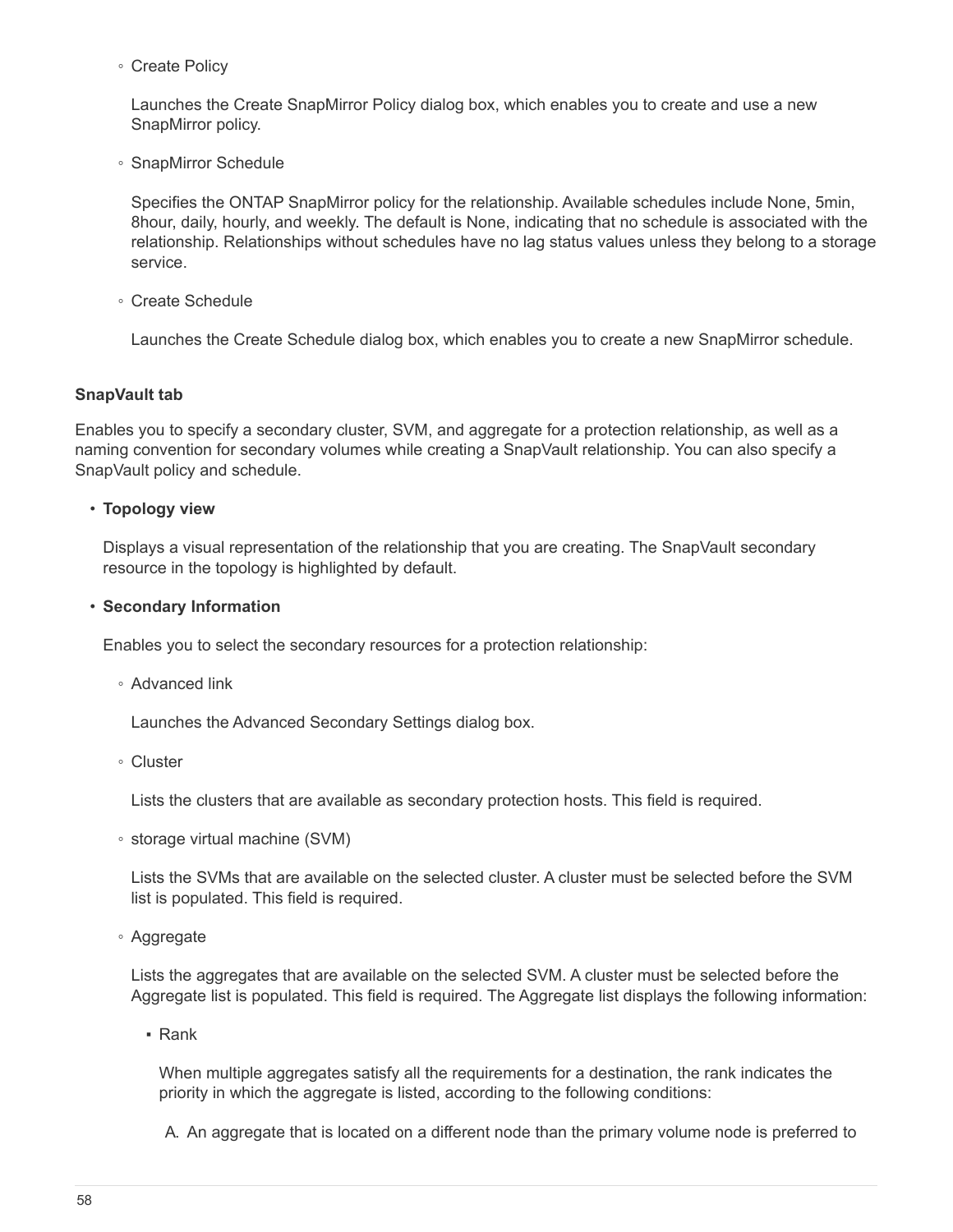enable fault domain separation.

- B. An aggregate on a node with fewer volumes is preferred to enable load balancing across nodes in a cluster.
- C. An aggregate that has more free space than other aggregates is preferred to enable capacity balancing. A rank of 1 means that the aggregate is the most preferred according to the three criteria.
- Aggregate Name

Name of the aggregate

- Available Capacity
- Amount of space that is available on the aggregate for data
- **Resource Pool**

Name of the resource pool to which the aggregate belongs

◦ Naming Convention

Specifies the default naming convention that is applied to the secondary volume. You can accept the naming convention that is provided, or you can create a custom one. The naming convention can have the following attributes: %C, %M, %V, and %N, where %C is the cluster name, %M is the SVM name, %V is the source volume, and %N is the topology secondary node name.

The naming convention field is highlighted in red if your entry is invalid. Clicking the "Preview Name" link displays a preview of the naming convention that you entered, and the preview text updates dynamically as you type a naming convention in the text field. If you type an invalid value, the invalid information displays as red question marks in the preview area. A suffix between 001 and 999 is appended to the secondary name when the relationship is created, replacing the nnn that displays in the preview text, with 001 being assigned first, 002 assigned second, and so on.

### • **Relationship Settings**

Enables you to specify the maximum transfer rate, SnapVault policy, and SnapVault schedule that the protection relationship uses:

◦ Max Transfer Rate

Specifies the maximum rate at which data is transferred between clusters over the network. If you choose not to use a maximum transfer rate, the baseline transfer between relationships is unlimited.

◦ SnapVault Policy

Specifies the ONTAP SnapVault policy for the relationship. The default is XDPDefault.

◦ Create Policy

Launches the Create SnapVault Policy dialog box, which enables you to create and use a new SnapVault policy.

◦ SnapVault Schedule

Specifies the ONTAP SnapVault schedule for the relationship. Available schedules include None, 5min, 8hour, daily, hourly, and weekly. The default is None, indicating that no schedule is associated with the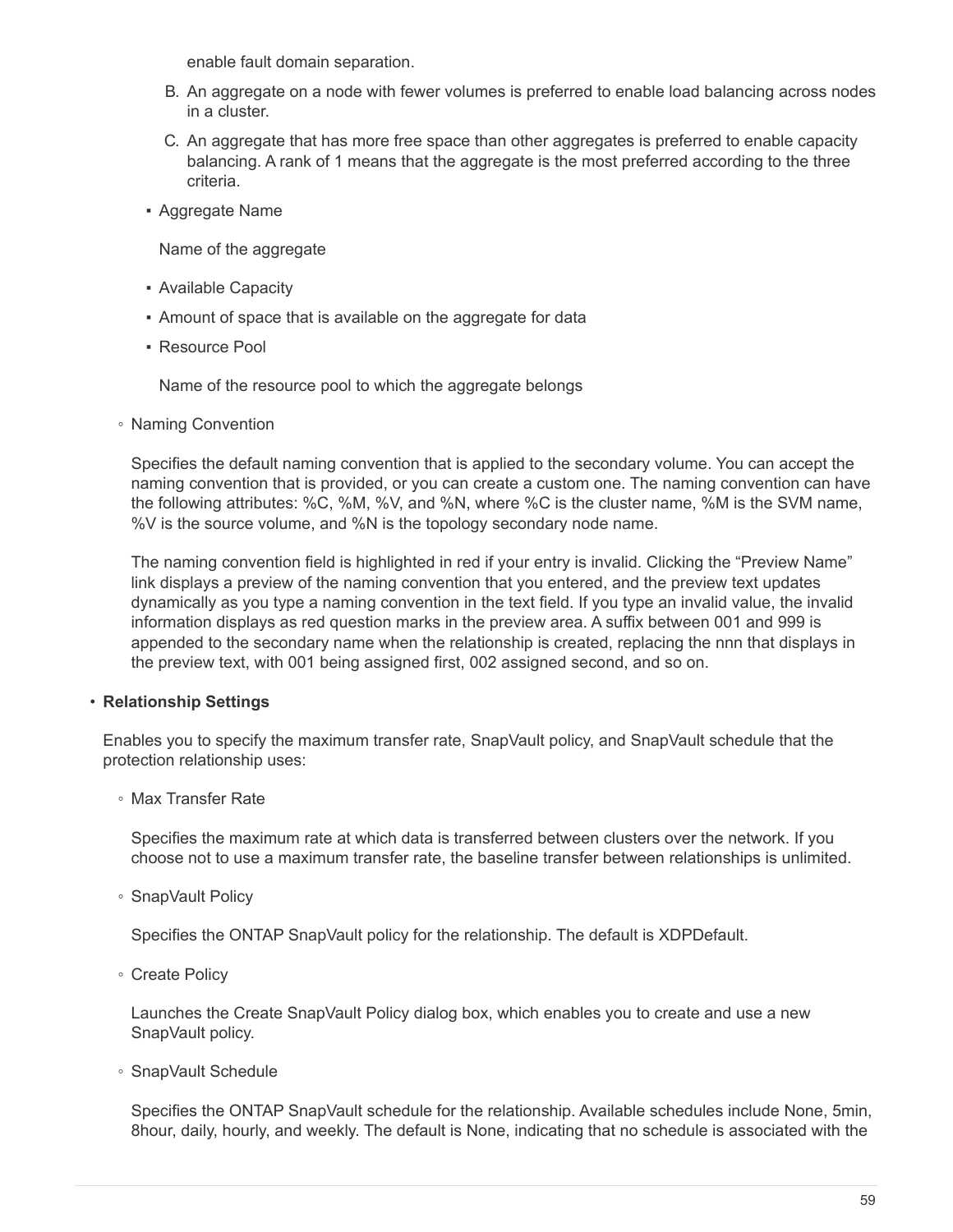relationship. Relationships without schedules have no lag status values unless they belong to a storage service.

◦ Create Schedule

Launches the Create Schedule dialog box, which enables you to create a SnapVault schedule.

#### **Command buttons**

The command buttons enable you to perform the following tasks:

• **Cancel**

Discards your selections, and closes the Configure Protection dialog box.

• **Apply**

Applies your selections, and begins the protection process.

# **Create Schedule dialog box**

The Create Schedule dialog box enables you to create a basic or advanced protection schedule for SnapMirror and SnapVault relationship transfers. You might create a new schedule to increase the frequency of data transfers due to frequent data updates, or you might create a less frequent schedule when data changes infrequently.

Schedules cannot be configured for SnapMirror Synchronous relationships.

### • **Destination Cluster**

The name of the cluster you selected in the SnapVault tab or SnapMirror tab of the Configure Protection dialog box.

### • **Schedule Name**

The name you provide for the schedule. Schedule names can consist of the characters A through Z, a through z, 0 through 9, as well as any of the following special characters:  $\alpha$  #  $\alpha$  %  $\alpha$   $\alpha$   $\alpha$   $\beta$   $\beta$  -. Schedule names may not include the following characters: < >.

#### • **Basic or Advanced**

The schedule mode you want to use.

Basic mode includes the following elements:

◦ Repeat

How often a scheduled transfer occurs. Choices include hourly, daily, and weekly.

◦ Day

When a repeat of weekly is selected, the day of the week a transfer occurs.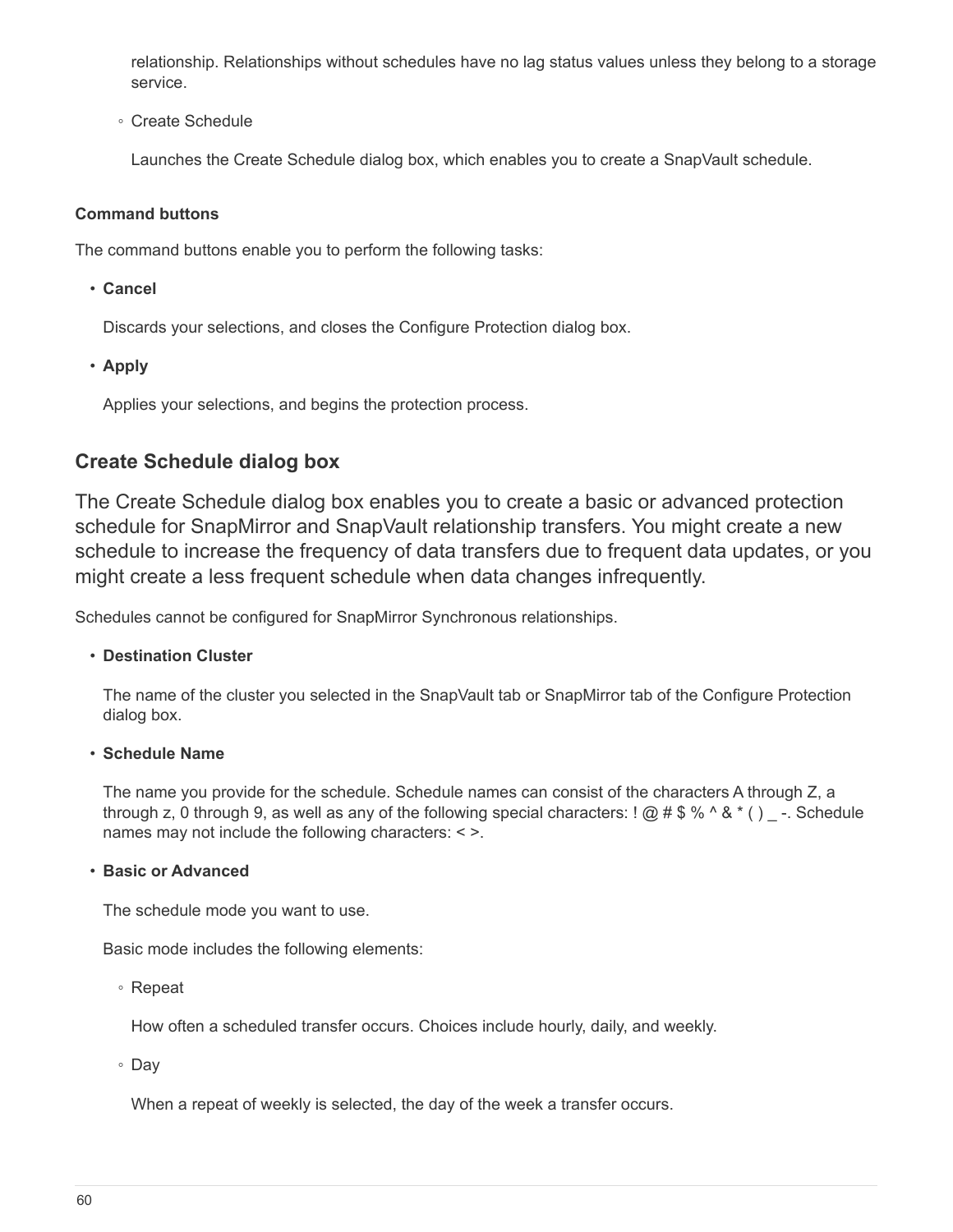◦ Time

When Daily or Weekly is selected, the time of day a transfer occurs.

Advanced mode includes the following elements:

◦ Months

A comma-separated numerical list representing the months of the year. Valid values are 0 through 11, with zero representing January, and so on. This element is optional. Leaving the field blank implies that transfers occur every month.

◦ Days

A comma-separated numerical list representing the day of the month. Valid values are 1 through 31. This element is optional. Leaving the field blank implies that a transfer occurs every day of the month.

◦ Weekdays

A comma-separated numerical list representing the days of the week. Valid values are 0 through 6, with 0 representing Sunday, and so on. This element is optional. Leaving the field blank implies that a transfer occurs every day of the week. If a day of the week is specified but a day of the month is not specified, a transfer occurs only on the specified day of the week and not every day.

◦ Hours

A comma-separated numerical list representing the number of hours in a day. Valid values are 0 through 23, with 0 representing midnight. This element is optional.

◦ Minutes

A comma-separated numerical list representing the minutes in an hour. Valid values are 0 through 59. This element is required.

# **Create SnapMirror Policy dialog box**

The Create SnapMirror Policy dialog box enables you to create a policy to set the priority for SnapMirror transfers. You use policies to maximize the efficiency of transfers from the source to the destination.

### • **Destination Cluster**

The name of the cluster you selected in the SnapMirror tab of the Configure Protection dialog box.

• **Destination SVM**

The name of the SVM you selected in the SnapMirror tab of the Configure Protection dialog box.

• **Policy Name**

The name you provide for the new policy. Policy names can consist of the characters A through Z, a through z, 0 through 9, period (.), hyphen (-), and underscore (\_).

• **Transfer Priority**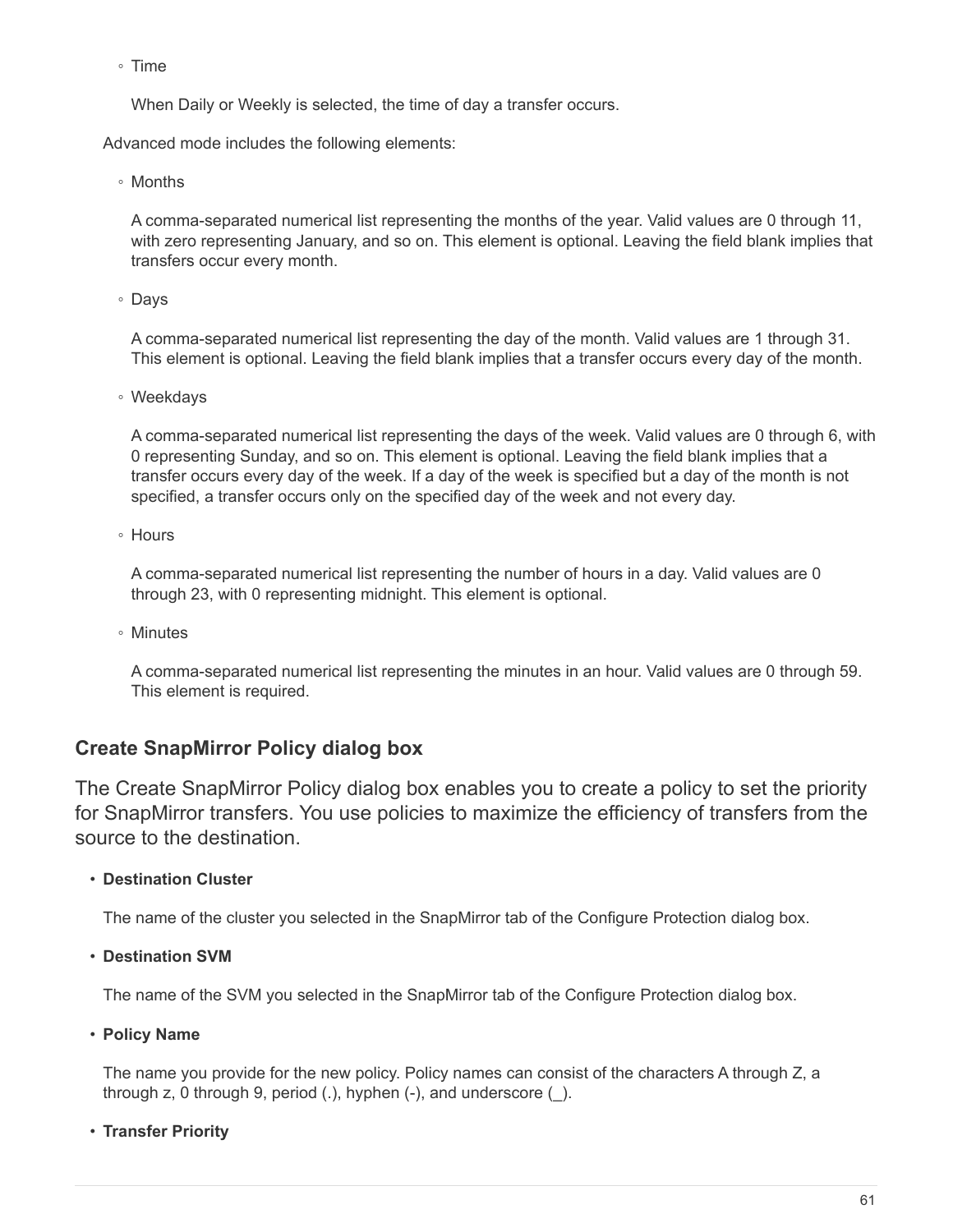The priority at which a transfer runs for asynchronous operations. You can select either Normal or Low. Transfer relationships with policies that specify a normal transfer priority run before those with policies that specify a low transfer priority.

## • **Comment**

An optional field in which you can add comments about the policy.

## • **Transfer Restart**

Indicates what restart action to take when a transfer is interrupted by an abort operation or any type of failure, such as a network outage. You can select one of the following:

◦ Always

Specifies that a new Snapshot copy is created before restarting a transfer, then, if one exists, the transfer is restarted from a checkpoint, followed by an incremental transfer from the newly created Snapshot copy.

◦ Never

Specifies that interrupted transfers are never restarted.

## **Command buttons**

The command buttons enable you to perform the following tasks:

• **Cancel**

Discards the selections and closes the Configure Protection dialog box.

• **Apply**

Applies your selections and begins the protection process.

# **Create SnapVault Policy dialog box**

The Create SnapVault Policy dialog box enables you to create a policy to set the priority for SnapVault transfers. You use policies to maximize the efficiency of transfers from the primary to the secondary volume.

• **Destination Cluster**

The name of the cluster that you selected in the SnapVault tab of the Configure Protection dialog box.

• **Destination SVM**

The name of the SVM that you selected in the SnapVault tab of the Configure Protection dialog box.

• **Policy Name**

The name you provide for the new policy. Policy names can consist of the characters A through Z, a through z, 0 through 9, period (.), hyphen (-), and underscore (\_).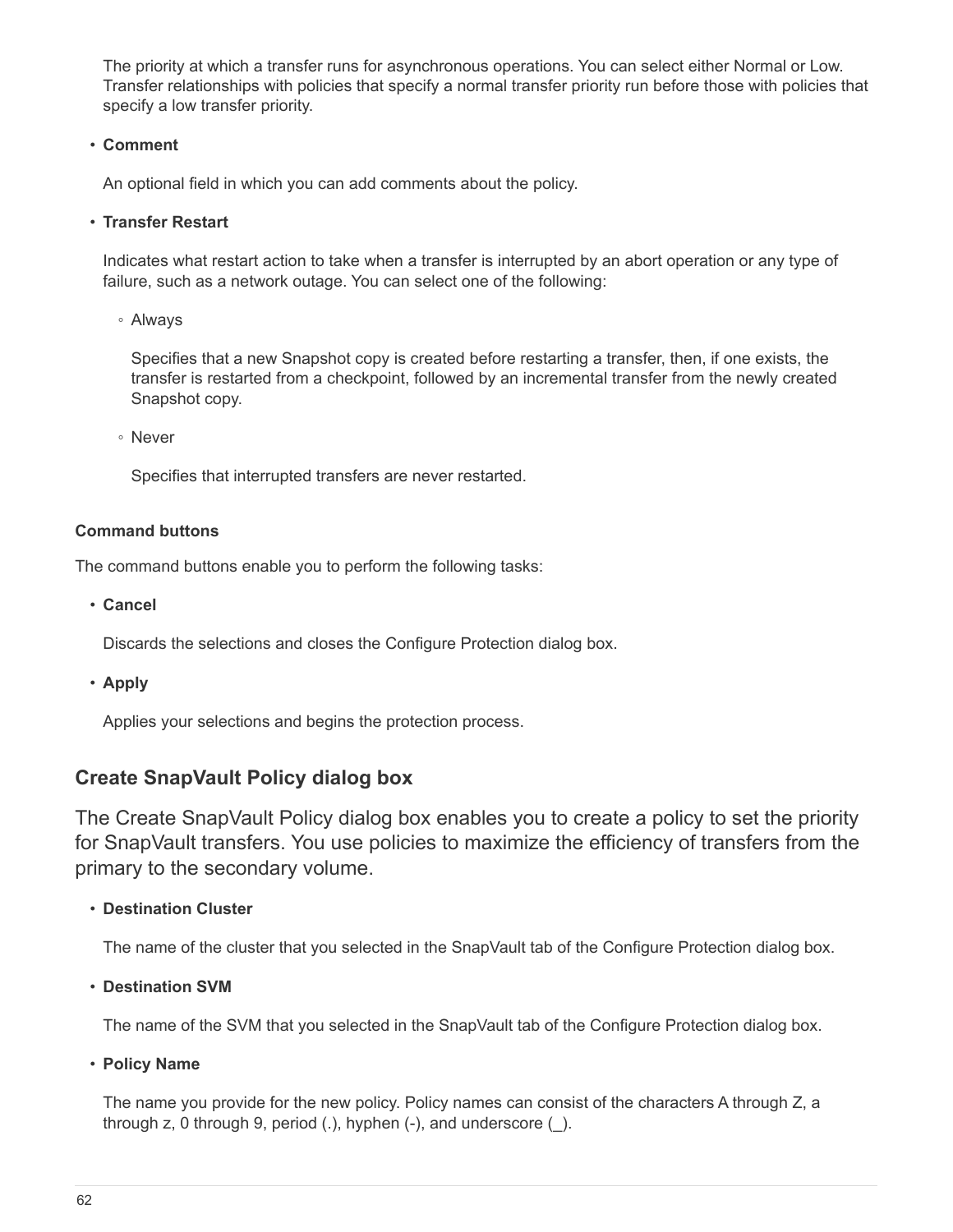### • **Transfer Priority**

The priority at which the transfer is run. You can select either Normal or Low. Transfer relationships with policies that specify a normal transfer priority run before those with policies that specify a low transfer priority. The default setting is Normal.

#### • **Comment**

An optional field in which you can a add comment of up to 255 characters about the SnapVault policy.

#### • **Ignore Access Time**

Specifies whether incremental transfers are ignored for files that have only their access time changed.

#### • **Replication Label**

Lists in a table the rules associated with Snapshot copies selected by ONTAP that have a specific replication label in a policy. The following information and actions are also available:

#### ◦ Command buttons

The command buttons enable you to perform the following actions:

▪ Add

Enables you to create a Snapshot copy label and retention count.

**Edit Retention Count** 

Enables you to change the retention count for an existing Snapshot copy label. The retention count must be a number between 1 and 251. The sum of all retention counts for all rules cannot exceed 251.

▪ Delete

Enables you to delete an existing Snapshot copy label.

◦ Snapshot Copy Label

Displays the Snapshot copy label. If you select one or more volumes with the same local Snapshot copy policy, an entry for each label in the policy is displayed. If you select multiple volumes that have two or more local Snapshot copy policies, the table displays all labels from all policies

◦ Schedule

Displays the schedule associated with each Snapshot copy label. If a label has more than one schedule associated with it, the schedules for that label are displayed in a comma-separated list. If you select multiple volumes with the same label but with different schedules, the schedule displays "Various" to indicate that more than one schedule is associated with the selected volumes.

◦ Destination Retention Count

Displays the number of Snapshot copies with the specified label that are retained on the SnapVault secondary. Retention counts for labels with multiple schedules displays the sum of retention counts of each label and schedule pair. If you select multiple volumes with two or more local Snapshot copy policies, the retention count is empty.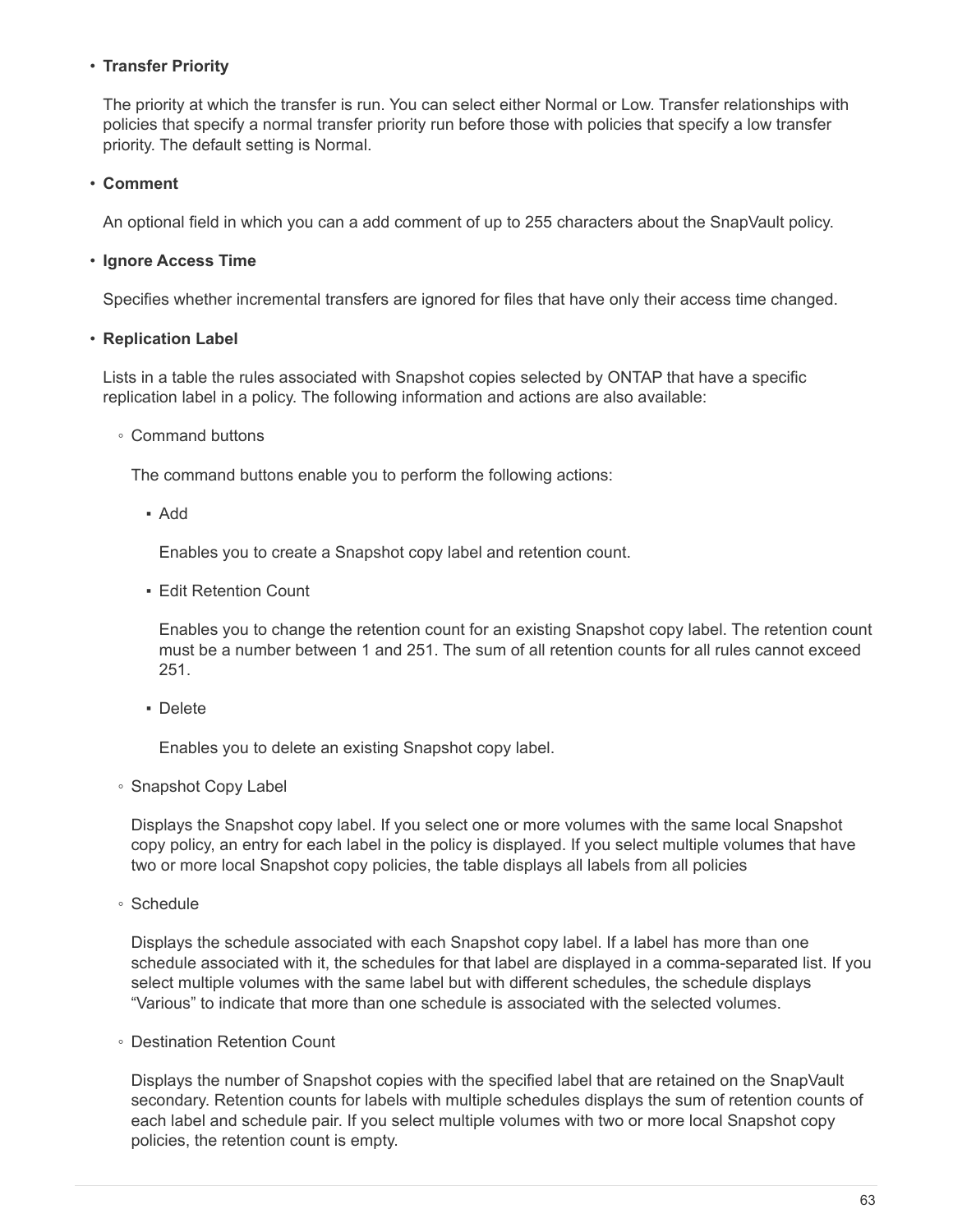# **Edit Relationship dialog box**

You can edit an existing protection relationship to change the maximum transfer rate, the protection policy, or the protection schedule.

## **Destination Information**

### • **Destination Cluster**

The name of the selected destination cluster.

### • **Destination SVM**

The name of the selected SVM

### • **Relationship Settings**

Enables you to specify the maximum transfer rate, SnapMirror policy, and schedule that the protection relationship uses:

◦ Max Transfer Rate

Specifies the maximum rate at which baseline data is transferred between clusters over the network. When selected, network bandwidth is limited to the value you specify. You can enter a numerical value and then select either kilobytes per second (KBps), megabytes per second (MBps), gigabytes per second (GBps), or terabytes per second (TBps). The maximum transfer rate that you specify must be greater than 1 KBps and less than 4 TBps. If you choose not to use a maximum transfer rate, the baseline transfer between relationships is unlimited. If the primary cluster and the secondary cluster are the same, this setting is disabled.

◦ SnapMirror Policy

Specifies the ONTAP SnapMirror policy for the relationship. The default is DPDefault.

◦ Create Policy

Launches the Create SnapMirror Policy dialog box, which enables you to create and use a new SnapMirror policy.

◦ SnapMirror Schedule

Specifies the ONTAP SnapMirror policy for the relationship. Available schedules include None, 5min, 8hour, daily, hourly, and weekly. The default is None, indicating that no schedule is associated with the relationship. Relationships without schedules have no lag status values unless they belong to a storage service.

◦ Create Schedule

Launches the Create Schedule dialog box, which enables you to create a new SnapMirror schedule.

### **Command buttons**

The command buttons enable you to perform the following tasks: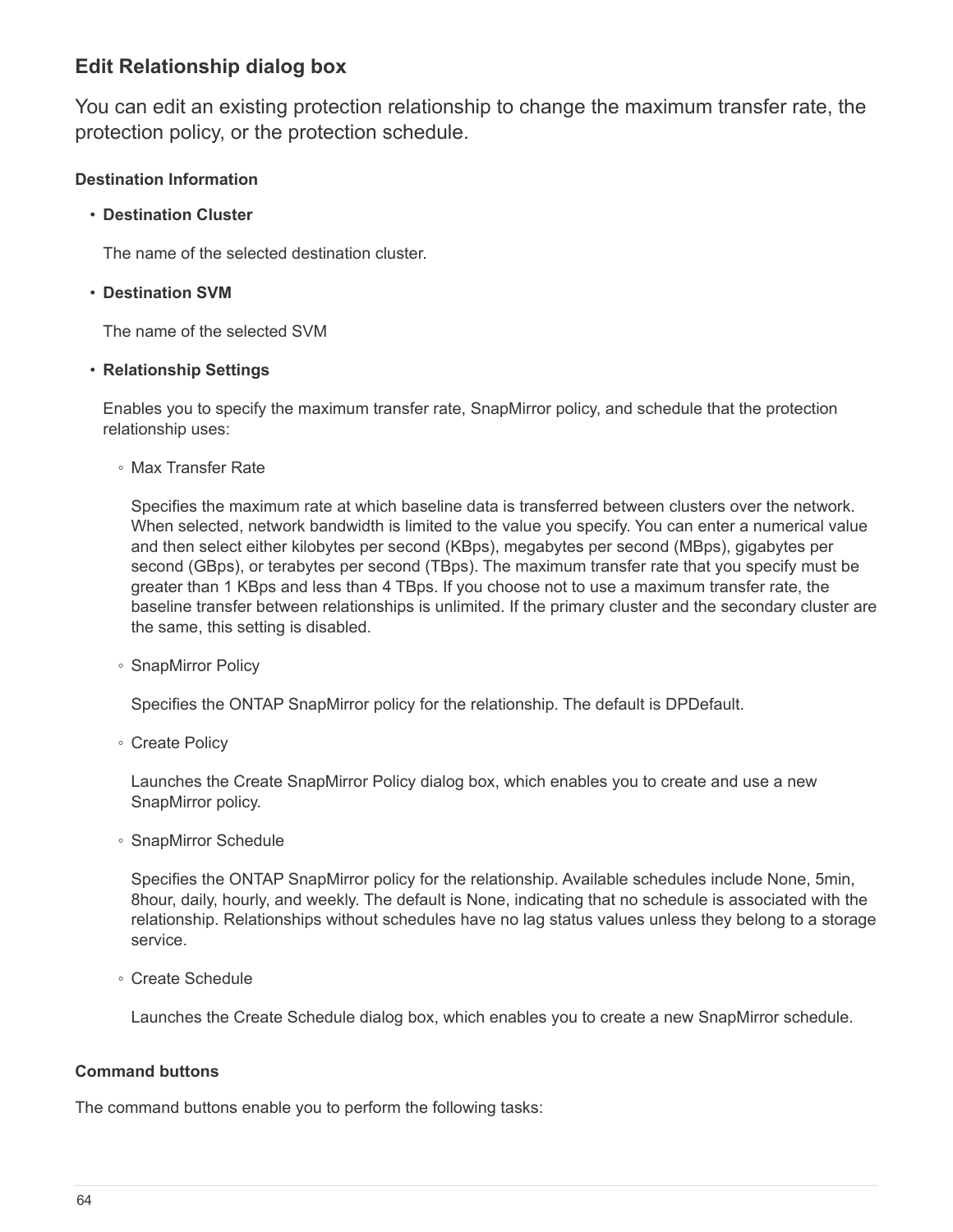### • **Cancel**

Discards the selections and closes the Configure Protection dialog box.

#### • **Submit**

Applies your selections and closes the Edit Relationship dialog box.

# **Initialize/Update dialog box**

The Initialize/Update dialog box enables you to perform a first-time baseline transfer on a new protection relationship, or to update a relationship if it is already initialized and you want to perform a manual, unscheduled, incremental update.

### **Transfer Options tab**

The Transfer Options tab enables you to change the initialization priority of a transfer and to change the bandwidth used during transfers.

#### • **Transfer Priority**

The priority at which the transfer is run. You can select either Normal or Low. Relationships with policies that specify a normal transfer priority run before those that specify a low transfer priority. Normal is selected by default.

#### • **Max Transfer Rate**

Specifies the maximum rate at which data is transferred between clusters over the network. If you choose not to use a maximum transfer rate, the baseline transfer between relationships is unlimited. If you select more than one relationship with different maximum transfer rates, you can specify one of the following maximum transfer rate settings:

◦ Use values specified during individual relationship setup or edit

When selected, initialization and update operations use the maximum transfer rate specified at the time of each relationship's creation or edit. This field is available only when multiple relationships with different transfer rates are being initialized or updated.

◦ Unlimited

Indicates that there is no bandwidth limitation on transfers between relationships. This field is available only when multiple relationships with different transfer rates are being initialized or updated.

◦ Limit bandwidth to

When selected, network bandwidth is limited to the value you specify. You can enter a numerical value and then select either kilobytes per second (KBps), Megabytes per second (MBps), Gigabytes per second (GBps), or Terabytes per second (TBps). The maximum transfer rate that you specify must be greater than 1 KBps and less than 4 TBps.

### **Source Snapshot Copies tab**

The Source Snapshot Copies tab displays the following information about the source Snapshot copy that is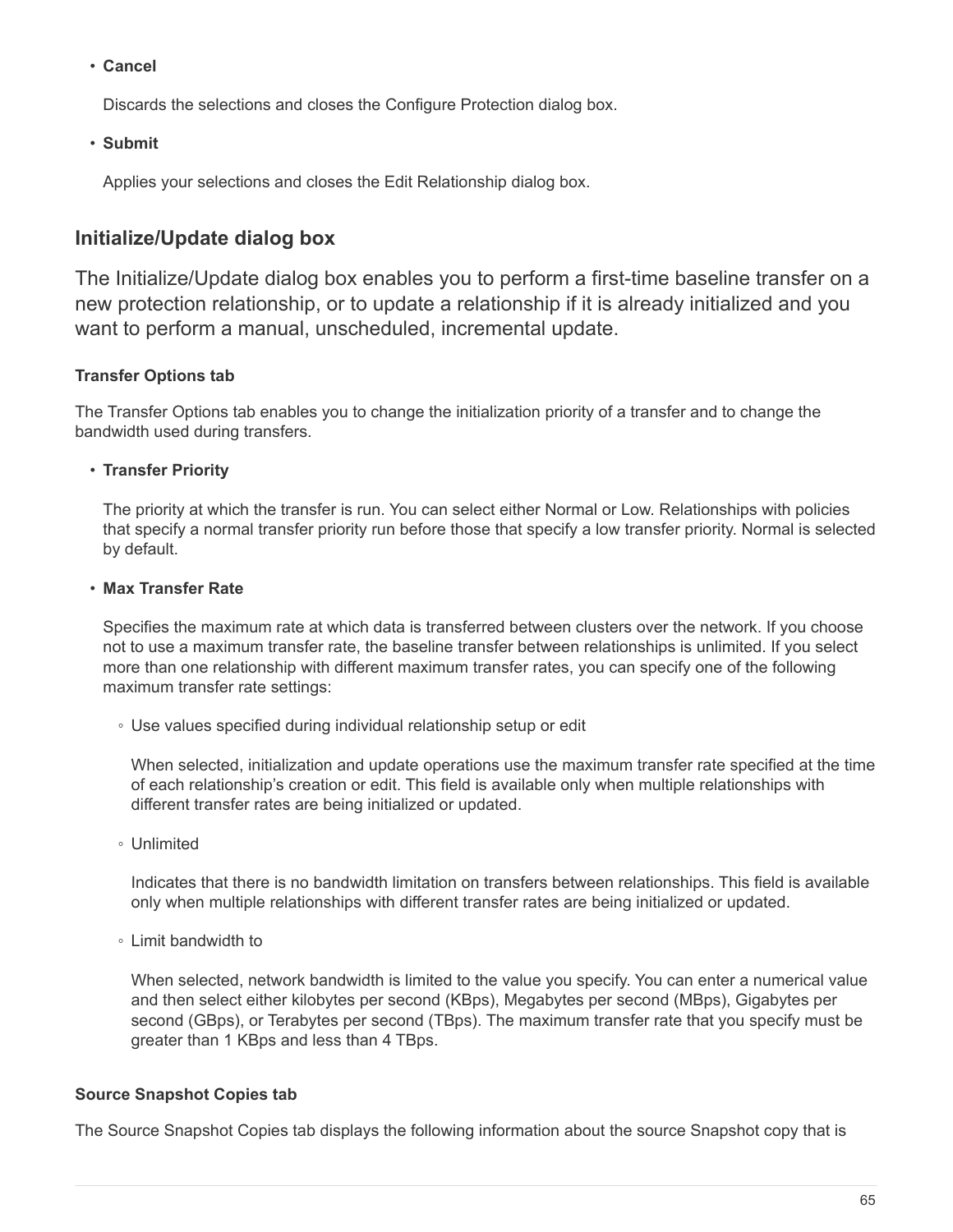used for the baseline transfer:

#### • **Source Volume**

Displays the names of the corresponding source volumes.

#### • **Destination Volume**

Displays the names of the selected destination volumes.

## • **Source Type**

Displays the volume type. The type can be either Read/write or Data Protection.

### • **Snapshot Copy**

Displays the Snapshot copy that is used for the data transfer. Clicking the Snapshot copy value displays the Select Source Snapshot Copy dialog box, in which you can select a specific Snapshot copy for your transfer, depending on the type of protection relationship that you have and the operation that you are performing. The option to specify a different Snapshot copy is not available for data protection type sources.

### **Command buttons**

The command buttons enable you to perform the following tasks:

• **Cancel**

Discards your selections and closes the Initialize/Update dialog box.

• **Submit**

Saves your selections and starts the initialize or update job.

# **Resynchronize dialog box**

The Resynchronize dialog box enables you to resynchronize data on a SnapMirror or SnapVault relationship that was previously broken and then the destination was made a read/write volume. You might also resynchronize when a required common Snapshot copy on the source volume is deleted causing SnapMirror or SnapVault updates to fail.

### **Resynchronization Options tab**

The Resynchronization Options tab enables you to set the transfer priority and the maximum transfer rate for the protection relationship that you are resynchronizing.

### • **Transfer Priority**

The priority at which the transfer is run. You can select either Normal or Low. Relationships with policies that specify a normal transfer priority run before those with policies that specify a low transfer priority.

### • **Max Transfer Rate**

Specifies the maximum rate at which data is transferred between clusters over the network. When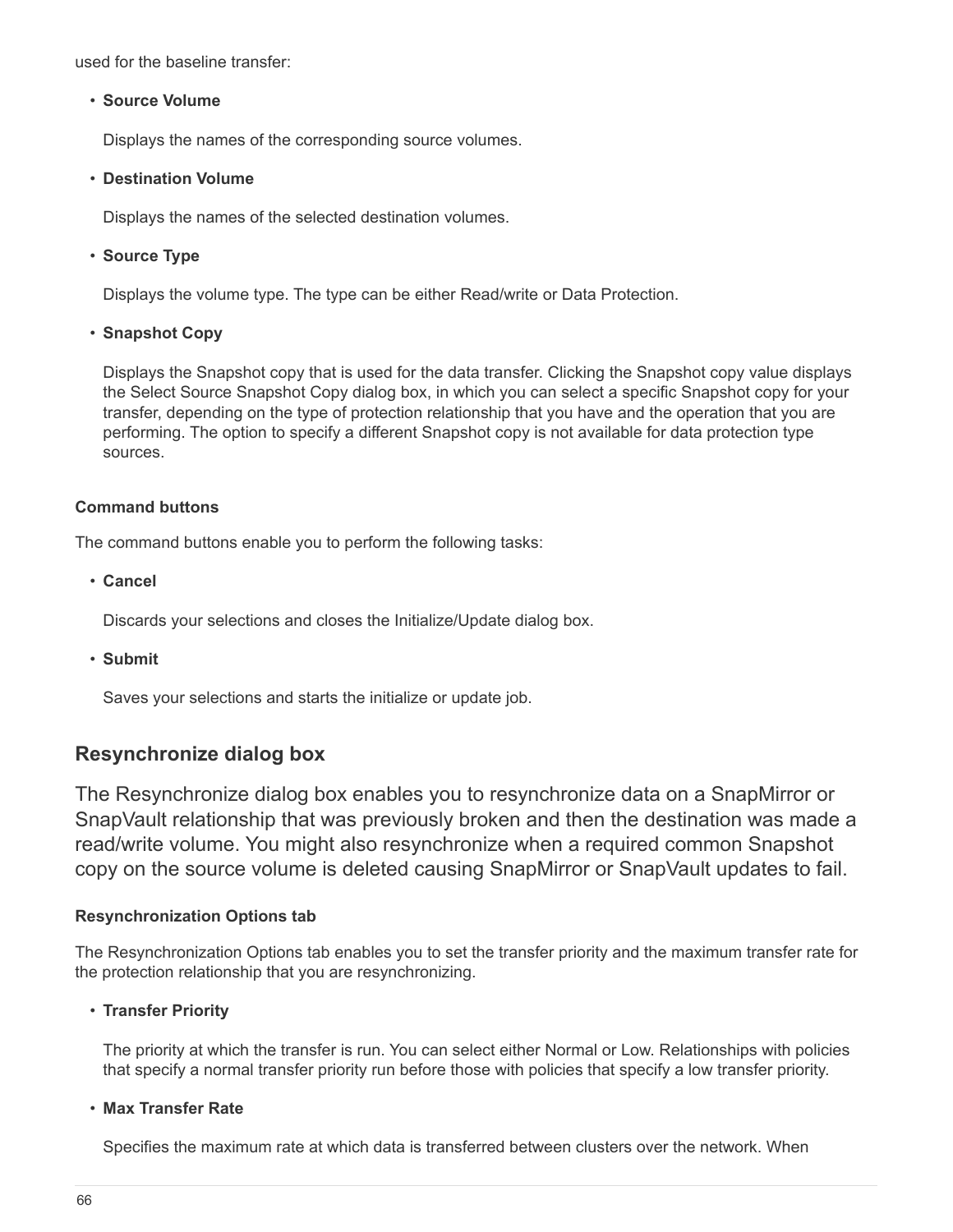selected, network bandwidth is limited to the value that you specify. You can enter a numerical value and then select either kilobytes per second (KBps), megabytes per second (MBps), gigabytes per second (GBps), or TBps. If you choose not to use a maximum transfer rate, the baseline transfer between relationships is unlimited.

## **Source Snapshot Copies tab**

The Source Snapshot Copies tab displays the following information about the source Snapshot copy that is used for the baseline transfer:

## • **Source Volume**

Displays the names of the corresponding source volumes.

### • **Destination Volume**

Displays the names of the selected destination volumes.

### • **Source Type**

Displays the volume type: either Read/write or Data Protection.

### • **Snapshot Copy**

Displays the Snapshot copy that is used for the data transfer. Clicking the Snapshot copy value displays the Select Source Snapshot Copy dialog box, in which can select a specific Snapshot copy for your transfer, depending on the type of protection relationship you have and the operation you are performing.

### **Command buttons**

• **Submit**

Begins the resynchronization process and closes the Resynchronize dialog box.

• **Cancel**

Cancels your selections and closes the Resynchronize dialog box.

# **Select Source Snapshot Copy dialog box**

You use the Select Source Snapshot Copy dialog box to select a specific Snapshot copy to transfer data between protection relationships, or you select the default behavior, which varies depending on whether you are initializing, updating, or resynchronizing a relationship, and whether the relationship is a SnapMirror or SnapVault.

## **Default**

Enables you to select the default behavior for determining which Snapshot copy is used for initialize, update, and resynchronize transfers for SnapVault and SnapMirror relationships.

If you are performing a SnapVault transfer, the default behavior for each operation is as follows: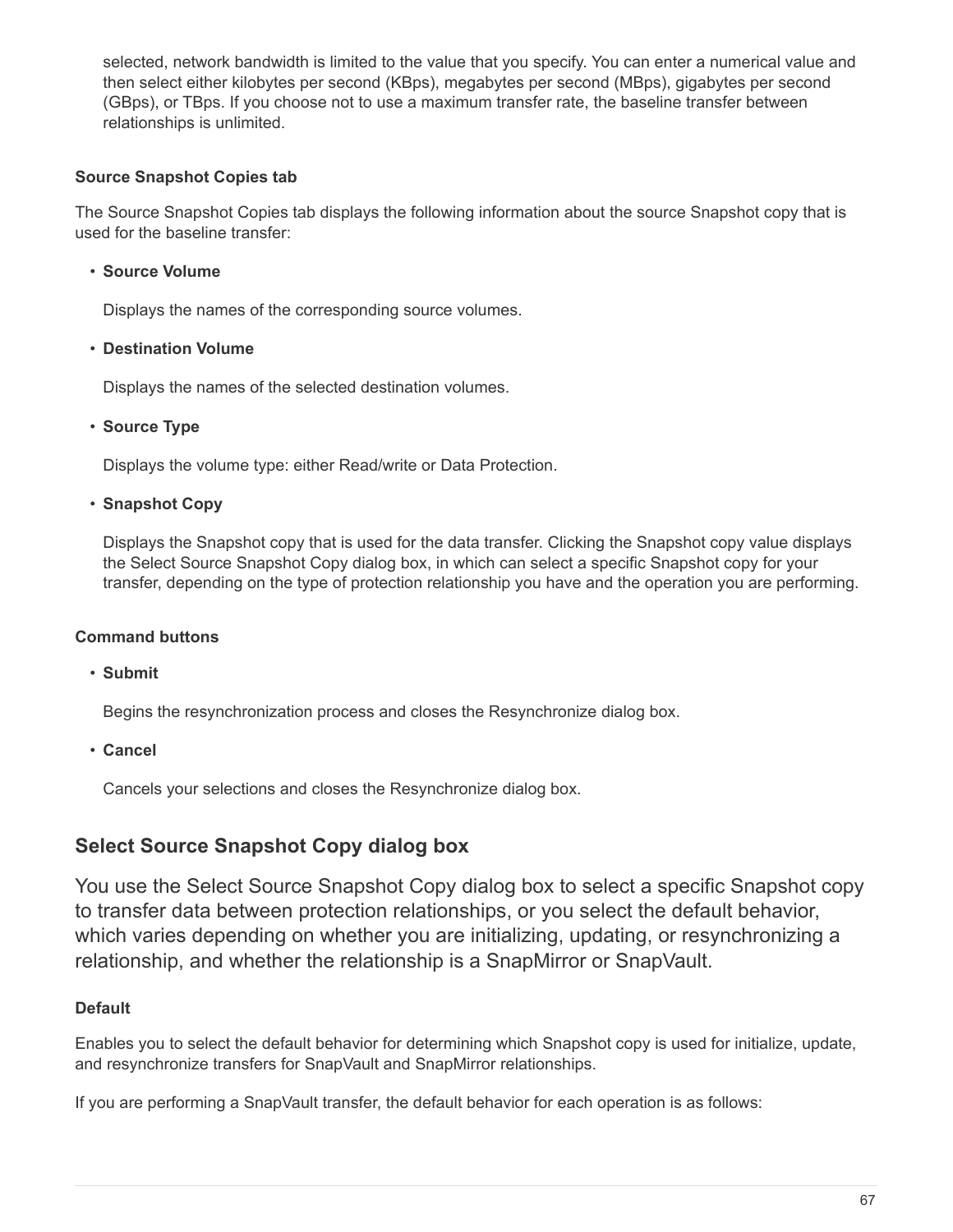| <b>Operation</b> | source is read/write                                                                       | Default SnapVault behavior when Default SnapVault behavior when<br>source is Data Protection (DP) |
|------------------|--------------------------------------------------------------------------------------------|---------------------------------------------------------------------------------------------------|
| Initialize       | Creates a new Snapshot copy and<br>transfers it.                                           | Transfers the last exported<br>Snapshot copy.                                                     |
| Update           | <b>Transfers only labeled Snapshot</b><br>copies, as specified in the policy.              | Transfers the last exported<br>Snapshot copy.                                                     |
| Resynchronize    | Transfers all labeled Snapshot<br>copies created after the newest<br>common Snapshot copy. | Transfers the newest labeled<br>Snapshot copy.                                                    |

If you are performing a SnapMirror transfer, the default behavior for each operation is as follows:

| <b>Operation</b> | <b>Default SnapMirror behavior</b>                                                                                    | <b>Default SnapMirror behavior</b><br>when relationship is second hop<br>in a SnapMirror to SnapMirror<br>cascade                                                         |
|------------------|-----------------------------------------------------------------------------------------------------------------------|---------------------------------------------------------------------------------------------------------------------------------------------------------------------------|
| Initialize       | Creates a new Snapshot copy and<br>transfers it and all Snapshot copies<br>created prior to the new Snapshot<br>copy. | Transfers all Snapshot copies from<br>the source.                                                                                                                         |
| Update           | Creates a new Snapshot copy and<br>transfers it and all Snapshot copies<br>created prior to the new Snapshot<br>copy. | Transfers all Snapshot copies.                                                                                                                                            |
| Resynchronize    | Creates a new Snapshot copy and<br>then transfers all Snapshot copies<br>from the source.                             | Transfers all Snapshot copies from<br>the secondary volume to the<br>tertiary volume, and deletes any<br>data added after creation of the<br>newest common Snapshot copy. |

### **Existing Snapshot Copy**

Enables you to select an existing Snapshot copy from the list if Snapshot copy selection is allowed for that operation.

#### • **Snapshot Copy**

Displays the existing Snapshot copies from which you can select for a transfer.

### • **Date Created**

Displays the date and time the Snapshot copy was created. Snapshot copies are listed from most recent to least recent, with the most recent at the top of the list.

If you are performing a SnapVault transfer and you want to select an existing Snapshot copy to transfer from a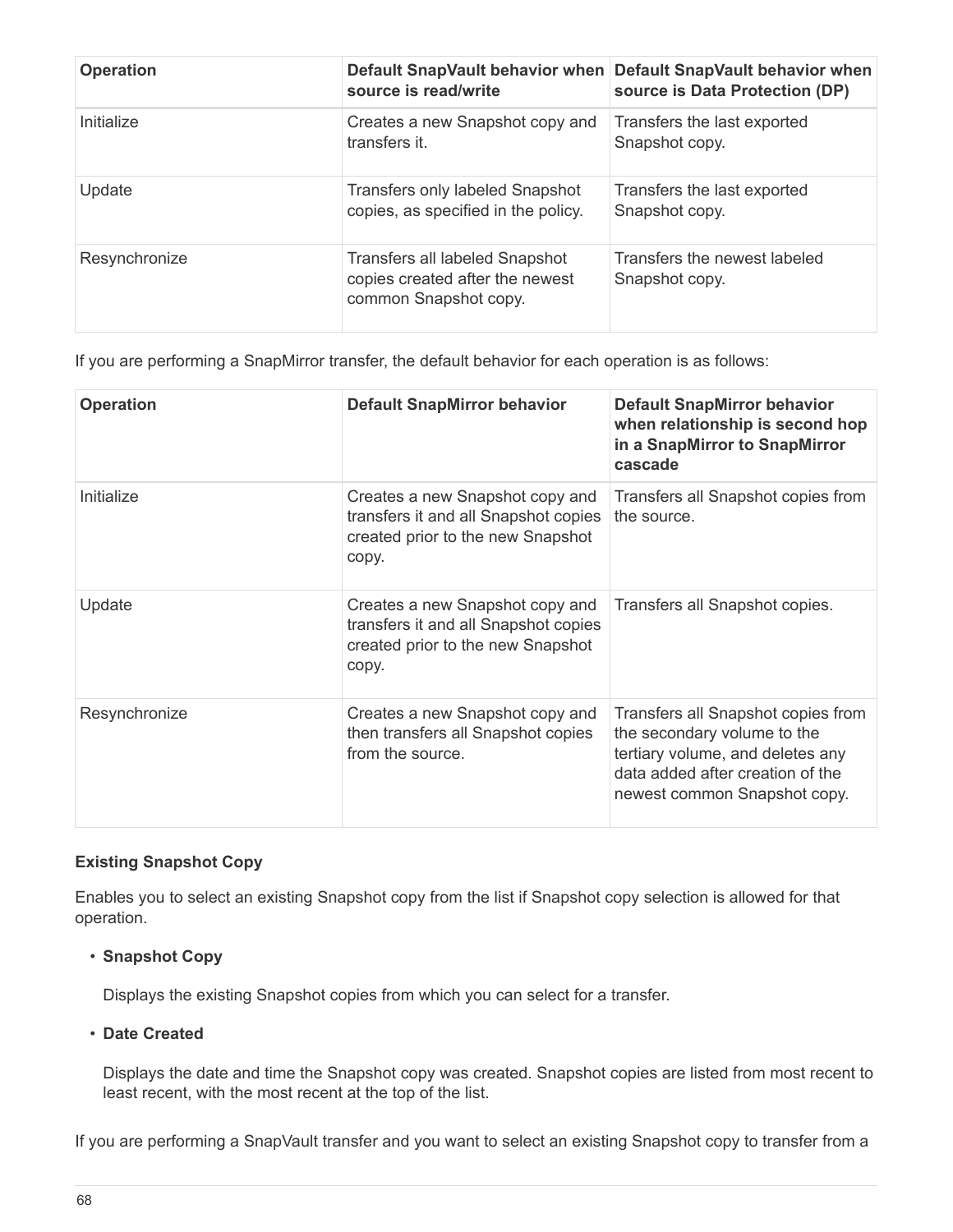source to a destination, the behavior for each operation is as follows:

| <b>Operation</b> | <b>SnapVault behavior when</b><br>specifying a Snapshot copy | <b>SnapVault behavior when</b><br>specifying a Snapshot copy in a<br>cascade       |
|------------------|--------------------------------------------------------------|------------------------------------------------------------------------------------|
| Initialize       | Transfers the specified Snapshot<br>copy.                    | Source Snapshot copy selection is<br>not supported for data protection<br>volumes. |
| Update           | Transfers the specified Snapshot<br>copy.                    | Source Snapshot copy selection is<br>not supported for data protection<br>volumes. |
| Resynchronize    | Transfers the selected Snapshot<br>copy.                     | Source Snapshot copy selection is<br>not supported for data protection<br>volumes. |

If you are performing a SnapMirror transfer and you want to select an existing Snapshot copy to transfer from a source to a destination, the behavior for each operation is as follows:

| <b>Operation</b> | <b>SnapMirror behavior when</b><br>specifying a Snapshot copy                                                                                                                   | <b>SnapMirror behavior when</b><br>specifying a Snapshot copy in a<br>cascade      |
|------------------|---------------------------------------------------------------------------------------------------------------------------------------------------------------------------------|------------------------------------------------------------------------------------|
| Initialize       | Transfers all Snapshot copies on<br>the source, up to the specified<br>Snapshot copy.                                                                                           | Source Snapshot copy selection is<br>not supported for data protection<br>volumes. |
| Update           | Transfers all Snapshot copies on<br>the source, up to the specified<br>Snapshot copy.                                                                                           | Source Snapshot copy selection is<br>not supported for data protection<br>volumes. |
| Resynchronize    | Transfers all Snapshot copies from<br>the source, up to the selected<br>Snapshot copy, and then deletes<br>any data added after creation of the<br>newest common Snapshot copy. | Source Snapshot copy selection is<br>not supported for data protection<br>volumes. |

### **Command buttons**

The command buttons enable you to perform the following tasks:

• **Submit**

Submits your selections and closes the Select Source Snapshot Copy dialog box.

• **Cancel**

Discards your selections and closes the Select Source Snapshot Copy dialog box.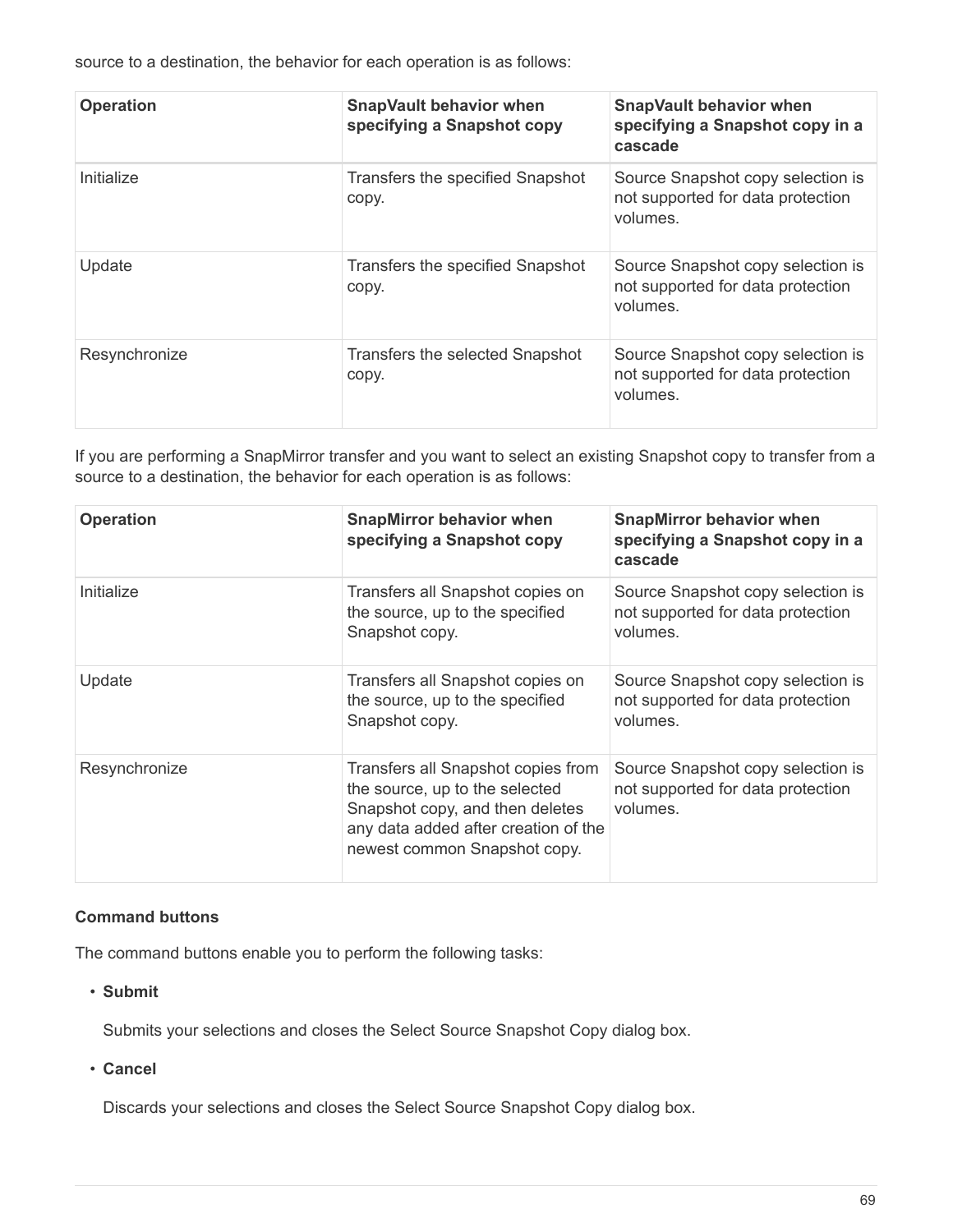# **Reverse Resync dialog box**

When you have a protection relationship that is broken because the source volume is disabled and the destination is made a read/write volume, reverse resynchronization enables you to reverse the direction of the relationship so that the destination becomes the new source and the source becomes the new destination.

When a disaster disables the source volume in your protection relationship, you can use the destination volume to serve data by converting it to read/write, while you repair or replace the source, update the source, and reestablish the relationship. When you perform a reverse resync operation, data on the source that is newer than the data on the common Snapshot copy is deleted.

## **Before reverse resync**

Displays the source and destination of a relationship before a reverse resync operation.

### • **Source Volume**

The name and location of the source volume before a reverse resync operation.

### • **Destination Volume**

The name and location of the destination volume before a reverse resync operation.

### **After reverse resync**

Displays what the source and destination of a relationship is after a reserve resync operation.

• **Source Volume**

The name and location of the source volume after a reverse resync operation.

• **Destination Volume**

The name and location of the destination volume after a reverse resync operation.

## **Command buttons**

The command buttons enable you to perform the following actions:

• **Submit**

Begins the reverse resynchronization process.

• **Cancel**

Closes the Reverse Resync dialog box without initiating a reverse resync operation.

# **Relationship: All Relationships view**

The Relationship: All Relationships view displays information about protection relationships on the storage system.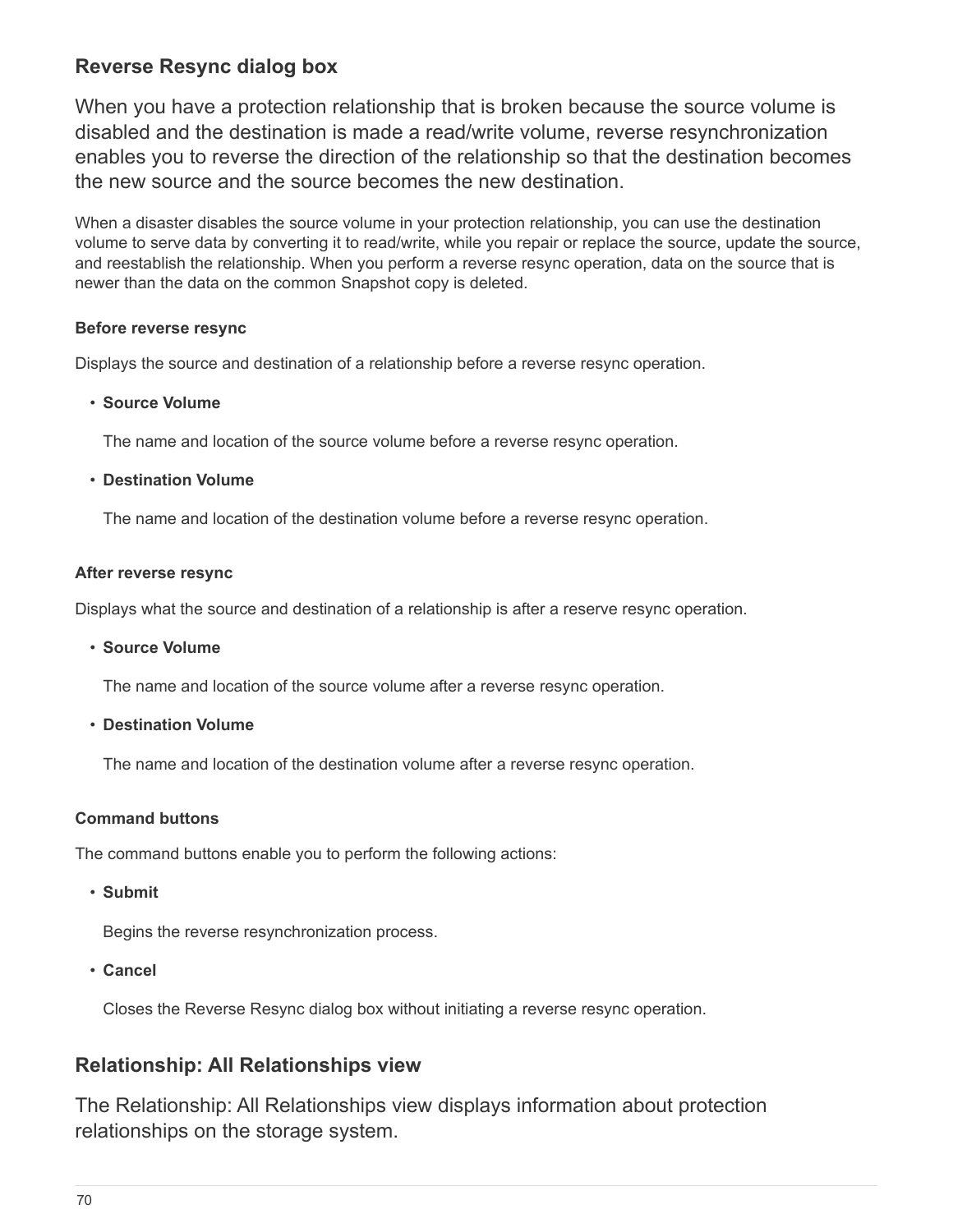By default, when you access the Relationships page, the report that is displayed includes the top level protection relationships for both volumes and storage VMs. The controls along the top of the page enable you to select a particular view, perform searches to locate specific objects, create and apply filters to narrow the list of displayed data, add/remove/reorder columns on the page, and export the data on the page to a .csv, .pdf, or .xlsx file. After you have customized the page, you can save the results as a custom view and then schedule a report of this data to be generated and emailed on a regular basis. By default, when you select the **Relationships** menu, the report displayed includes protection relationships for both volumes and storage VMs in your datacenter. You can use the **Filter** option to view only selected storage systems like only volumes or only storage VMs. The same report is displayed in the Storage page and only for the selected storage entity. If you want to view either volume or storage VM relationships, you can access either the **Storage** > **Volumes** > **Relationship: All Relationships** page or access **Protection** > **Relationships** > **Relationship: All Relationships**, and use the **Relationship Object Type** option in the **Filter** to filter out only volumes or storage VMs data.

The Relationships page that lists all the protection relationships has the link **View in System Manager** for the Destination cluster that allows you to view the same objects in ONTAP System Manager.

#### • **Status**

Displays the current status of the protection relationship.

The status can be one of Error  $( \bullet )$ , Warning  $( \bullet )$ , or OK  $( \bullet )$ .

#### • **Source Storage VM**

Displays the name of the source SVM. You can view more details about the source SVM by clicking the SVM name.

When a SVM exists on the cluster but has not yet been added to the Unified Manager inventory, or that the SVM was created after the cluster's last refresh, this field will be empty. You must ensure that the SVM exists, or perform a rediscovery on the cluster to refresh the list of resources.

#### • **Source**

Displays either the source volume or source storage VM being protected based on your selection. You can view more details about the source volume or storage VM by clicking the volume or storage VM name.

If the message Resource-key not discovered is displayed, this might indicate that the volume exists on the cluster but has not yet been added to the Unified Manager inventory, or that the volume was created after the cluster's last refresh. You must ensure that the volume exists, or perform a rediscovery on the cluster to refresh the list of resources.

#### • **Destination Storage VM**

Displays the name of the destination SVM. You can view more details about the destination SVM by clicking the SVM name.

#### • **Destination**

Displays the name of the destination volume or storage VM based on your selection. You can view more details about the destination volume or storage VM by clicking the respective object name.

#### • **Relationship Object Type**

Displays the type of object used in the relationship, such as storage VM, volume, and Consistency Group.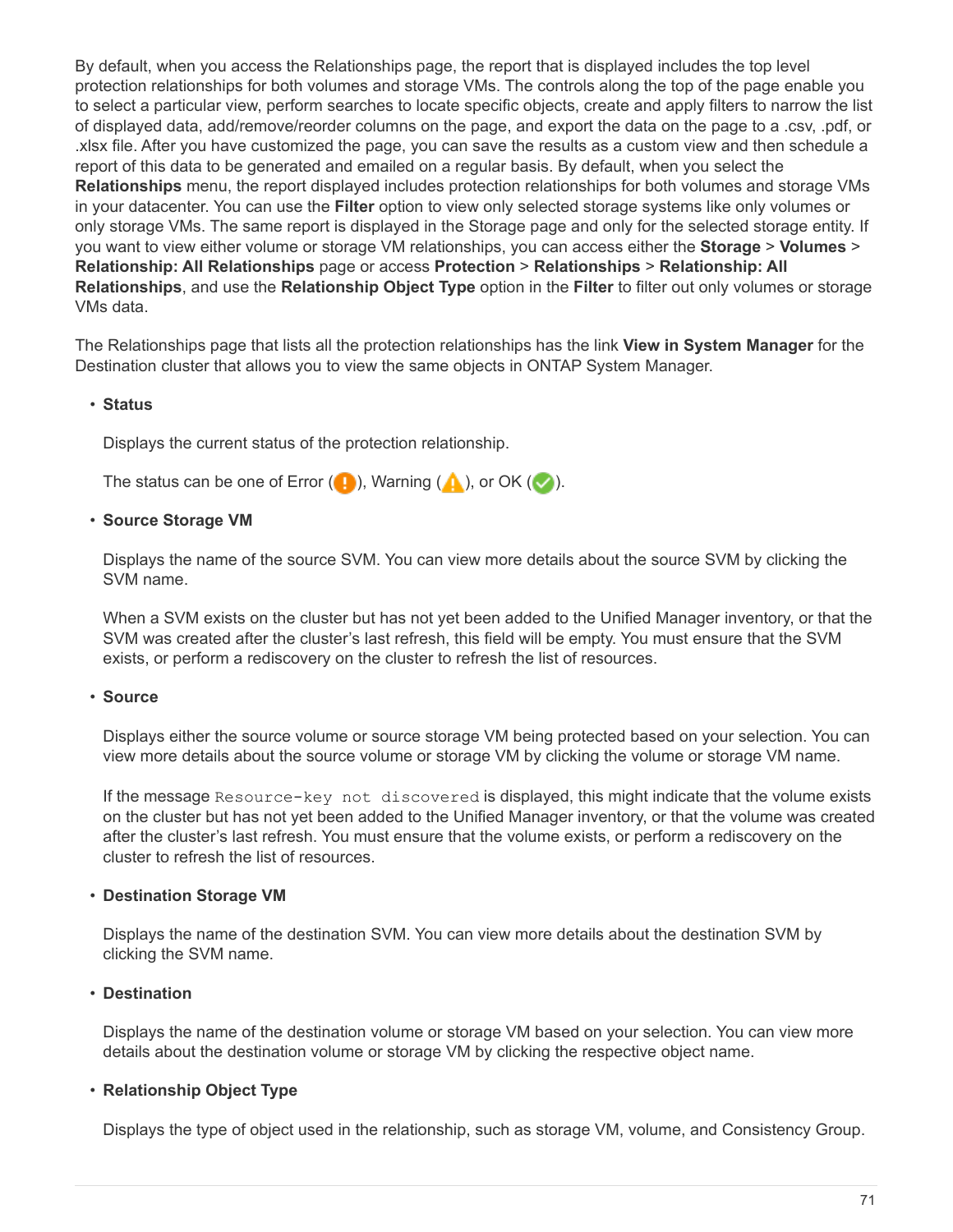For objects in a Consistency Relationship, the relationship source and destinations display the Consistency Group, and clicking them takes you to the LUNs page to view the relationship.

#### • **Policy**

Displays the name of the protection policy for SnapMirror relationship. You can click the policy name to view details associated with that policy, including the following information:

◦ Transfer Priority

Specifies the priority at which a transfer runs for asynchronous operations. The transfer priority is Normal or Low. Normal priority transfers are scheduled before low priority transfers. The default is Normal.

◦ Ignore Access Time

Applies only to SnapVault relationships. This specifies whether incremental transfers ignore files which have only their access time changed. The values are either True or False. The default is False.

◦ When Relationship is Out of Sync

Specifies the action ONTAP performs when a synchronous relationship is not able to be synchronized. StrictSync relationships will restrict access to the primary volume if there is a failure to synchronize with the secondary volume. Sync relationships do not restrict access to the primary if there is a failure to synchronize with the secondary.

◦ Tries Limit

Specifies the maximum number of times to attempt each manual or scheduled transfer for a SnapMirror relationship. The default is 8.

◦ Comments

Provides a text field for comments for specific to the selected policy.

◦ SnapMirror Label

Specifies the SnapMirror label for the first schedule associated with the Snapshot copy policy. The SnapMirror label is used by the SnapVault subsystem when you back up Snapshot copies to a SnapVault destination.

◦ Retention Setting

Specifies how long backups are kept, based on the time or the number of backups.

◦ Actual Snapshot Copies

Specifies the number of Snapshot copies on this volume that match the specified label.

◦ Preserve Snapshot Copies

Specifies the number of SnapVault Snapshot copies that are not deleted automatically even if the maximum limit for the policy is reached. The values are either True or False. The default is False.

◦ Retention Warning Threshold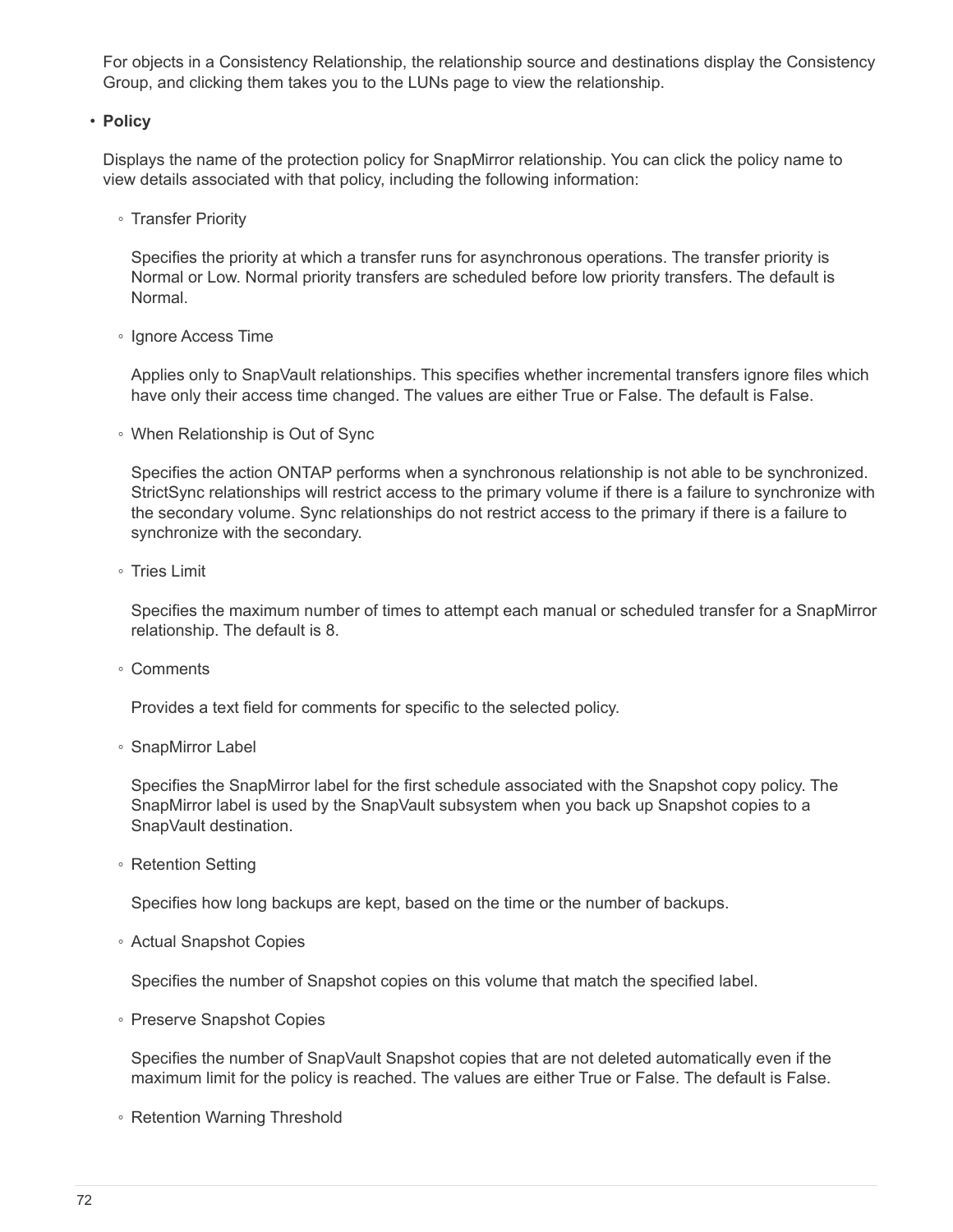Specifies the Snapshot copy limit at which a warning is sent to indicate that the maximum retention limit is nearly reached.

## • **Lag Duration**

Displays the amount of time that the data on the mirror lags behind the source.

The lag duration should be close to, or equal to, 0 seconds for StrictSync relationships.

## • **Lag Status**

Displays the lag status for managed relationships, and for unmanaged relationships that have a schedule associated with that relationship. Lag status can be:

◦ Error

The lag duration is greater than or equal to the lag error threshold.

◦ Warning

The lag duration is greater than or equal to the lag warning threshold.

◦ OK

The lag duration is within normal limits.

◦ Not Applicable

The lag status is not applicable for synchronous relationships because a schedule cannot be configured.

## • **Last Successful Update**

Displays the time of the last successful SnapMirror or SnapVault operation.

The last successful update is not applicable for synchronous relationships.

## • **Constituent Relationships**

Displays whether there are any volumes in the selected object.

## • **Relationship Type**

Displays the relationship type used to replicate a volume. Relationship types include:

- Asynchronous Mirror
- Asynchronous Vault
- Asynchronous MirrorVault
- StrictSync
- Sync
- **Transfer Status**

Displays the transfer status for the protection relationship. The transfer status can be one of the following: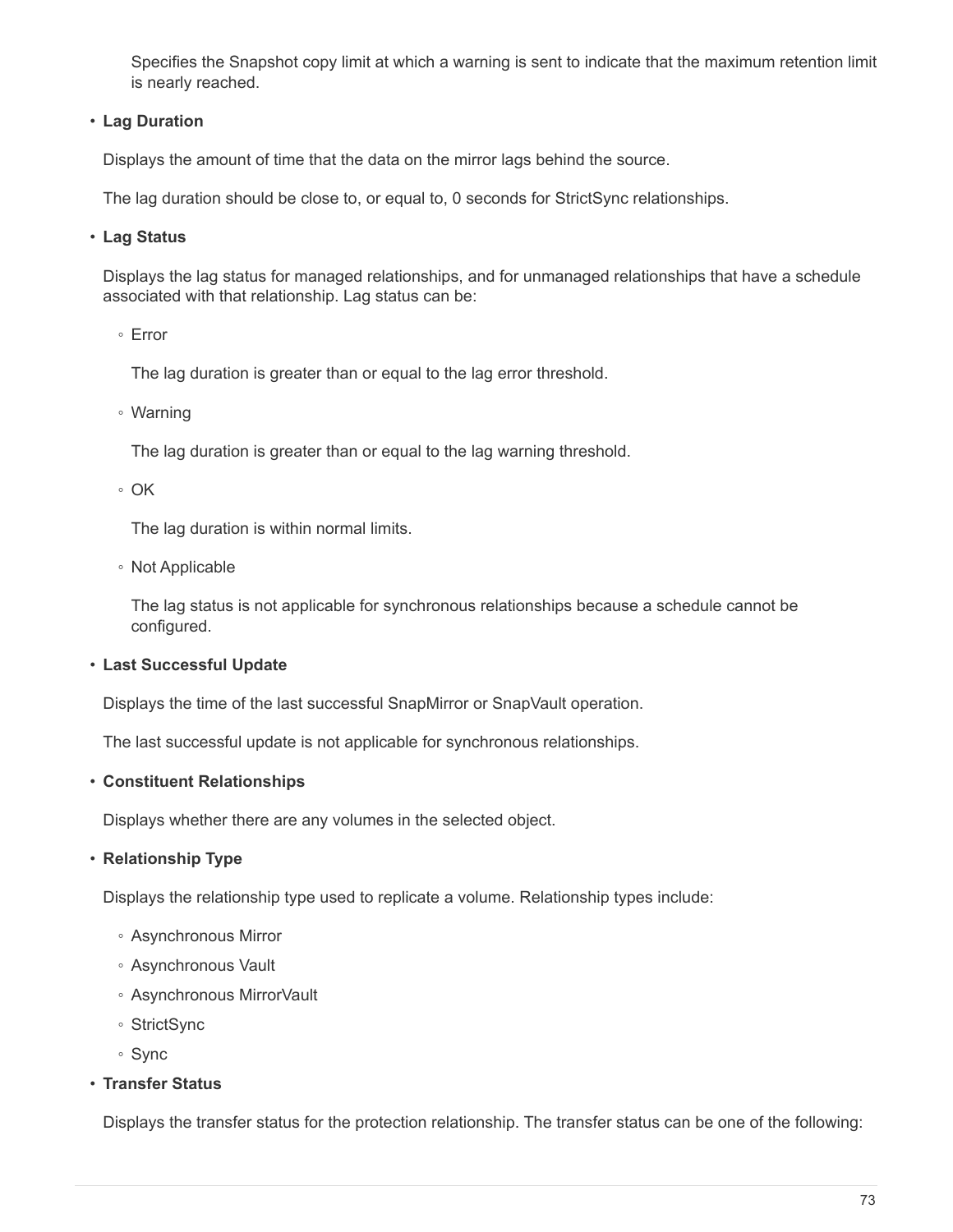◦ Aborting

SnapMirror transfers are enabled; however, a transfer abort operation that might include removal of the checkpoint is in progress.

◦ Checking

The destination volume is undergoing a diagnostic check and no transfer is in progress.

◦ Finalizing

SnapMirror transfers are enabled. The volume is currently in the post-transfer phase for incremental SnapVault transfers.

◦ Idle

Transfers are enabled and no transfer is in progress.

◦ In-Sync

The data in the two volumes in the synchronous relationship are synchronized.

◦ Out-of-Sync

The data in the destination volume is not synchronized with the source volume.

◦ Preparing

SnapMirror transfers are enabled. The volume is currently in the pre-transfer phase for incremental SnapVault transfers.

◦ Queued

SnapMirror transfers are enabled. No transfers are in progress.

◦ Quiesced

SnapMirror transfers are disabled. No transfer is in progress.

◦ Quiescing

A SnapMirror transfer is in progress. Additional transfers are disabled.

◦ Transferring

SnapMirror transfers are enabled and a transfer is in progress.

◦ Transitioning

The asynchronous transfer of data from the source to the destination volume is complete, and the transition to synchronous operation has started.

◦ Waiting

A SnapMirror transfer has been initiated, but some associated tasks are waiting to be queued.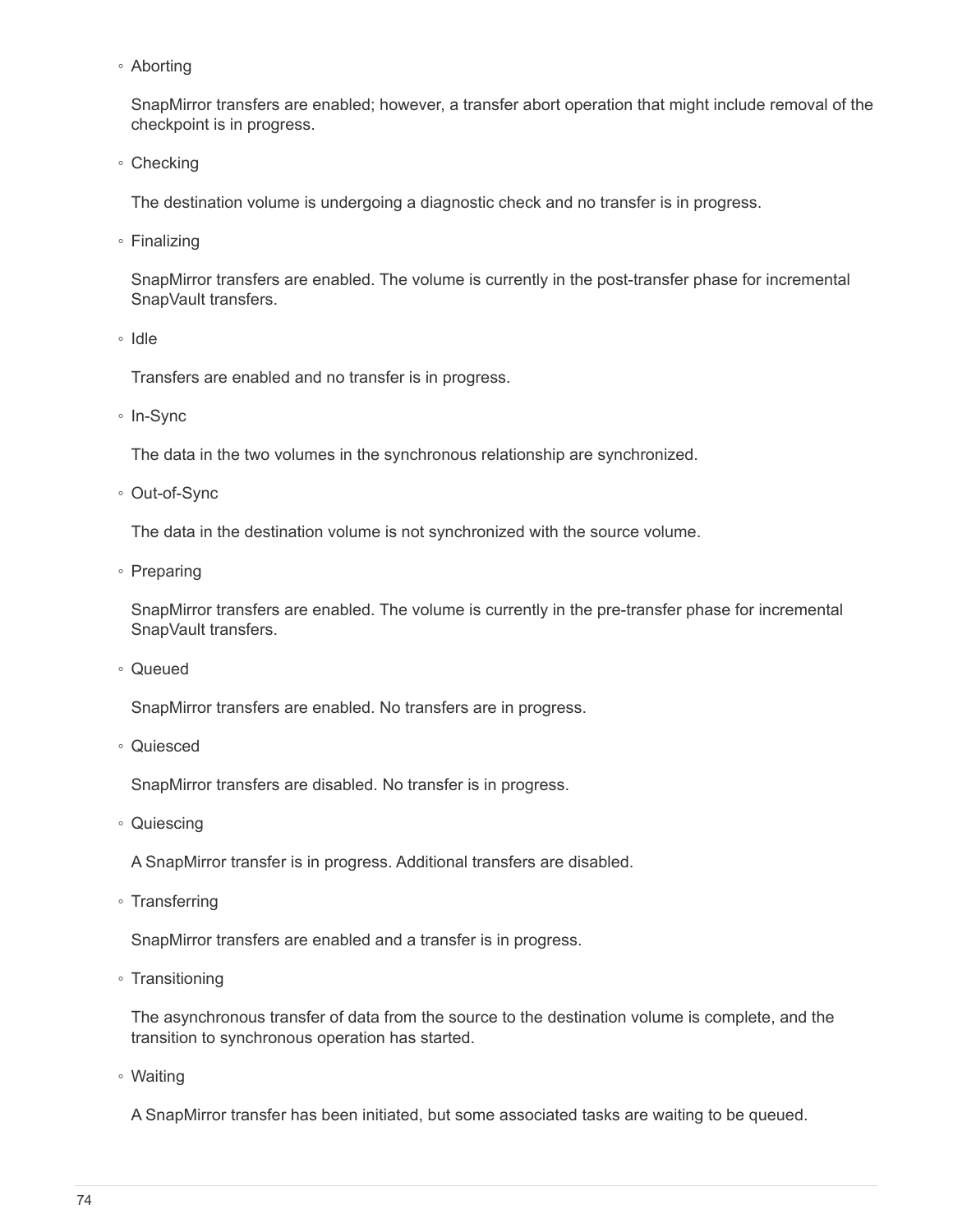### • **Last Transfer Duration**

Displays the time taken for the last data transfer to complete.

The transfer duration is not applicable for StrictSync relationships because the transfer should be simultaneous.

### • **Last Transfer Size**

Displays the size, in bytes, of the last data transfer.

The transfer size is not applicable for StrictSync relationships.

### • **State**

Displays the state of the SnapMirror or SnapVault relationship. The state can be Uninitialized, SnapMirrored, or Broken-Off. If a source volume is selected, the relationship state is not applicable and is not displayed.

## • **Relationship Health**

Displays the relationship heath of the cluster.

### • **Unhealthy Reason**

The reason the relationship is in an unhealthy state.

### • **Transfer Priority**

Displays the priority at which a transfer runs. The transfer priority is Normal or Low. Normal priority transfers are scheduled before low priority transfers.

The transfer priority is not applicable for synchronous relationships because all transfers are treated with the same priority.

## • **Schedule**

Displays the name of the protection schedule assigned to the relationship.

The schedule is not applicable for synchronous relationships.

## • **Version Flexible Replication**

Displays either Yes, Yes with backup option, or None.

## • **Source Cluster**

Displays the FQDN, short name, or IP address of the source cluster for the SnapMirror relationship.

## • **Source Cluster FQDN**

Displays the name of the source cluster for the SnapMirror relationship.

#### • **Source Node**

Displays the name of the source node name link for the SnapMirror relationship of a volume and displays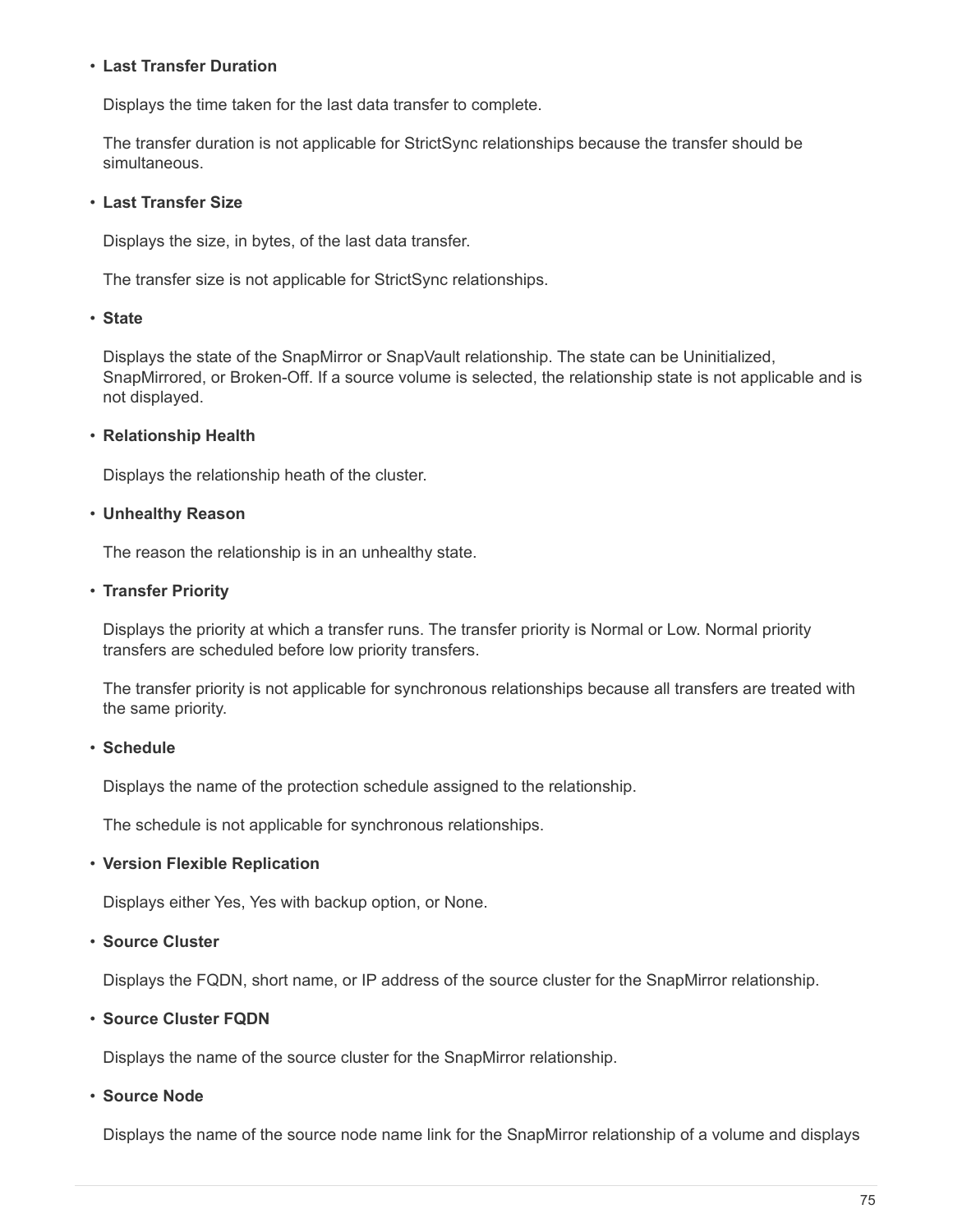the SnapMirror relationship node count link when the object is a Storage VM or Consistency Group.

In the custom view, when you click the node name link, you can view and extend protection for storage objects on which the volumes of those Consistency Groups that belong to SM-BC relationship.

When you click the node count link, it takes you to the node page with respective nodes associated with that relationship. When the node count is 0, there is no value displayed as there are no nodes associated with the relationship.

## • **Destination Node**

Displays the name of the destination node name link for the SnapMirror relationship of a volume and displays the SnapMirror relationship node count link when the object is a Storage VM or Consistency Group.

When you click the node count link, it takes you to the node page with respective nodes associated with that relationship. When the node count is 0, there is no value displayed as there are no nodes associated with the relationship.

### • **Destination Cluster**

Displays the name of the destination cluster for the SnapMirror relationship.

### • **Destination Cluster FQDN**

Displays the FQDN, short name, or IP address of the destination cluster for the SnapMirror relationship.

### • **Protected By**

Displays the different relationships. In this column, you can view volume and consistency group relationships for clusters and storage virtual machines order, including:

- SnapMirror
- Storage VM DR
- SnapMirror, Storage VM DR
- Consistency Group
- SnapMirror, Consistency Group.

# **Relationship: Last 1 month Transfer Status view**

The Relationship: Last 1 month Transfer Status view enables you to analyze the transfer trends over a period of time for volumes and Storage VMs in asynchronous relationships. This page also displays whether the transfer was a success or a failure.

The controls along the top of the page enable you to perform searches to locate specific objects, create, and apply filters to narrow the list of displayed data, add/remove/reorder columns on the page, and export the data on the page to a .csv, .pdf, or .xlsx file. After you have customized the page, you can save the results as a custom view and then schedule a report of this data to be generated and emailed on a regular basis. You can use the **Filter** option to view only selected storage systems like only volumes or only Storage VMs. The same report is displayed in the Storage page and only for the selected storage entity. For example, if you want to view volume relationships you can access either the Relationship: Last 1 Month Transfer Status report for the Storage VMs either from the **Storage** > **Storage VMs** > **Relationship: Last 1 Month Transfer Status** menu or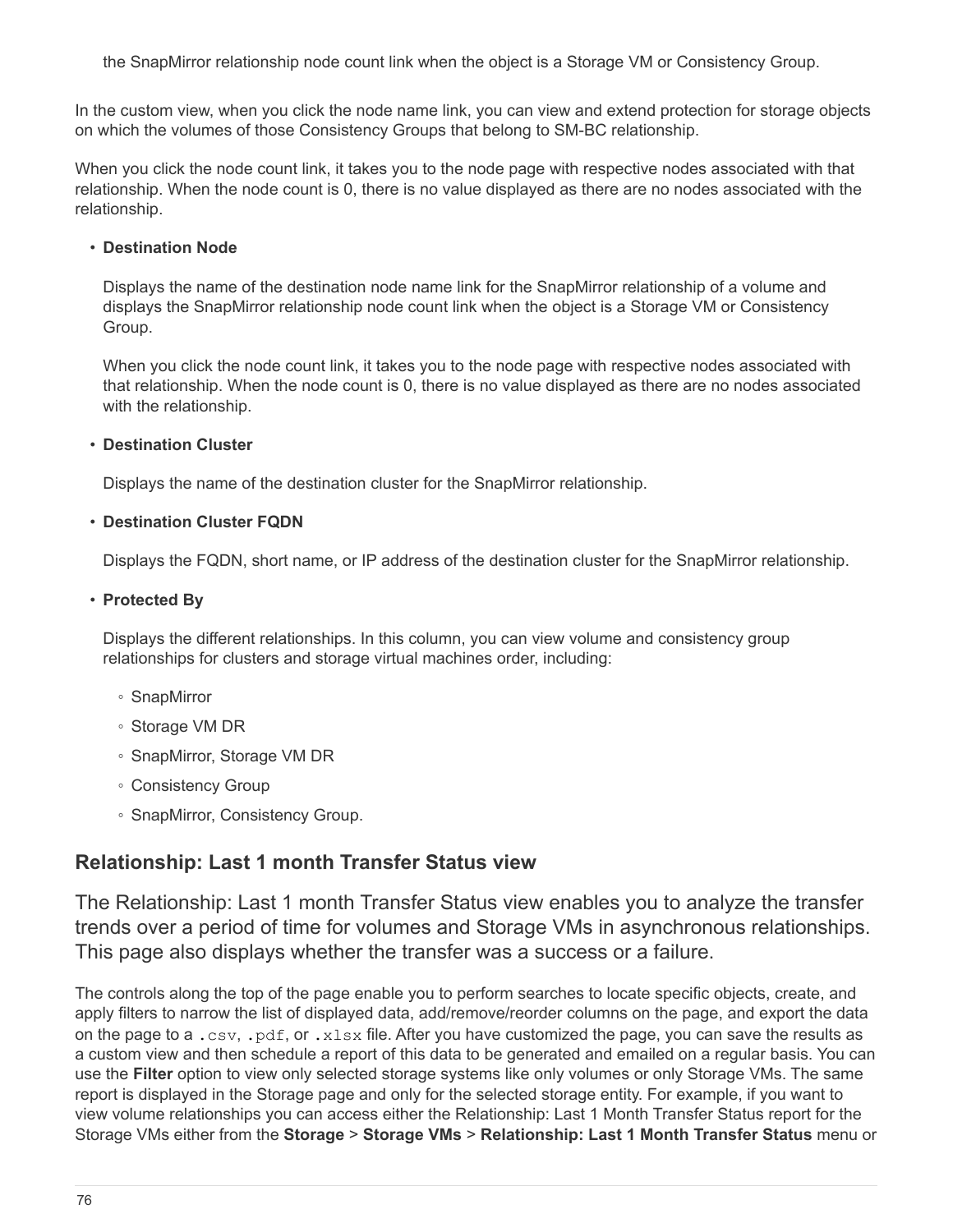from **Protection** > **Relationships** > **Relationship: Last 1 Month Transfer Status** menu, and use the **Filter** to only view data for volumes.

## • **Source Volume**

Displays the source volume name.

• **Destination Volume**

Displays the destination volume name.

• **Operation Type**

Displays the type of volume transfer.

## • **Operation Result**

Displays whether volume transfer was successful.

## • **Transfer Start Time**

Displays the volume transfer start time.

## • **Transfer End Time**

Displays the volume transfer end time.

## • **Transfer Duration**

Displays the time taken (in hours) to complete the volume transfer.

• **Transfer Size**

Displays the size (in MB) of the transferred volume.

• **Source SVM**

Displays the storage virtual machine (SVM) name.

• **Source Cluster**

Displays the source cluster name.

• **Destination SVM**

Displays the destination SVM name.

• **Destination Cluster**

Displays the destination cluster name.

# **Relationship: Last 1 month Transfer Rate view**

The Relationship: Last 1 month Transfer Rate view enables you to analyze the amount of data volume that is transferred on a day-to-day basis for volumes in asynchronous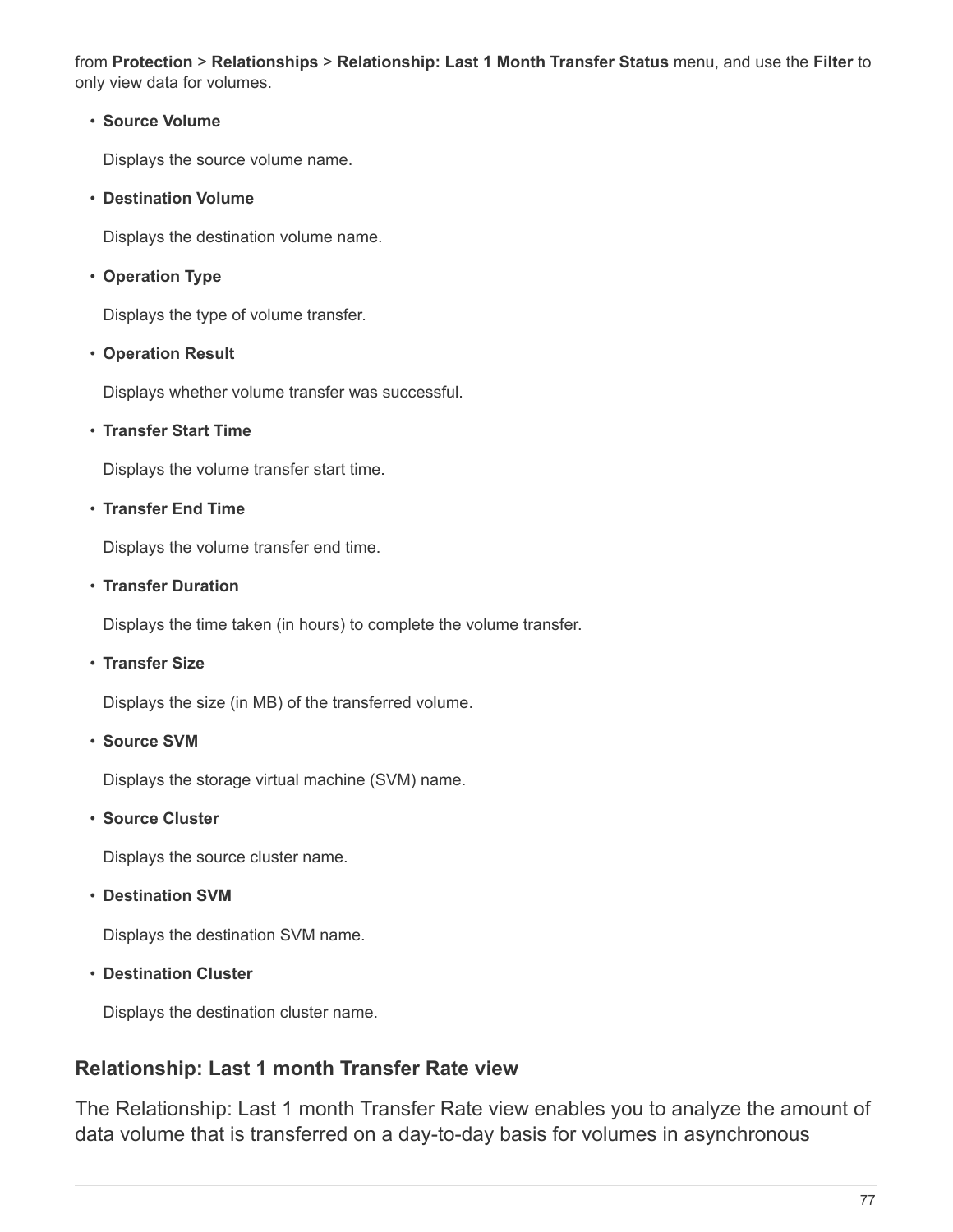relationships. This page also provides details about daily transfers and the time required to complete the transfer operation for volumes and Storage VMs.

The controls along the top of the page enable you to perform searches to locate specific objects, create and apply filters to narrow the list of displayed data, add/remove/reorder columns on the page, and export the data on the page to a .csv, .pdf, or .xlsx file. After you have customized the page, you can save the results as a custom view and then schedule a report of this data to be generated and emailed on a regular basis. For example, if you want to view volume relationships, you can access either the **Storage** > **Volumes** > **Relationship: Last 1 Month Transfer Rate** menu or access **Protection** > **Relationships** > **Relationships:Last 1 Month Transfer Rate** menu, and use the **Filter** to only view data for volumes.

## • **Total Transfer Size**

Displays the total size of the volume transfer in gigabytes.

### • **Day**

Displays the day on which the volume transfer was initiated.

### • **End Time**

Displays the volume transfer end time with date.